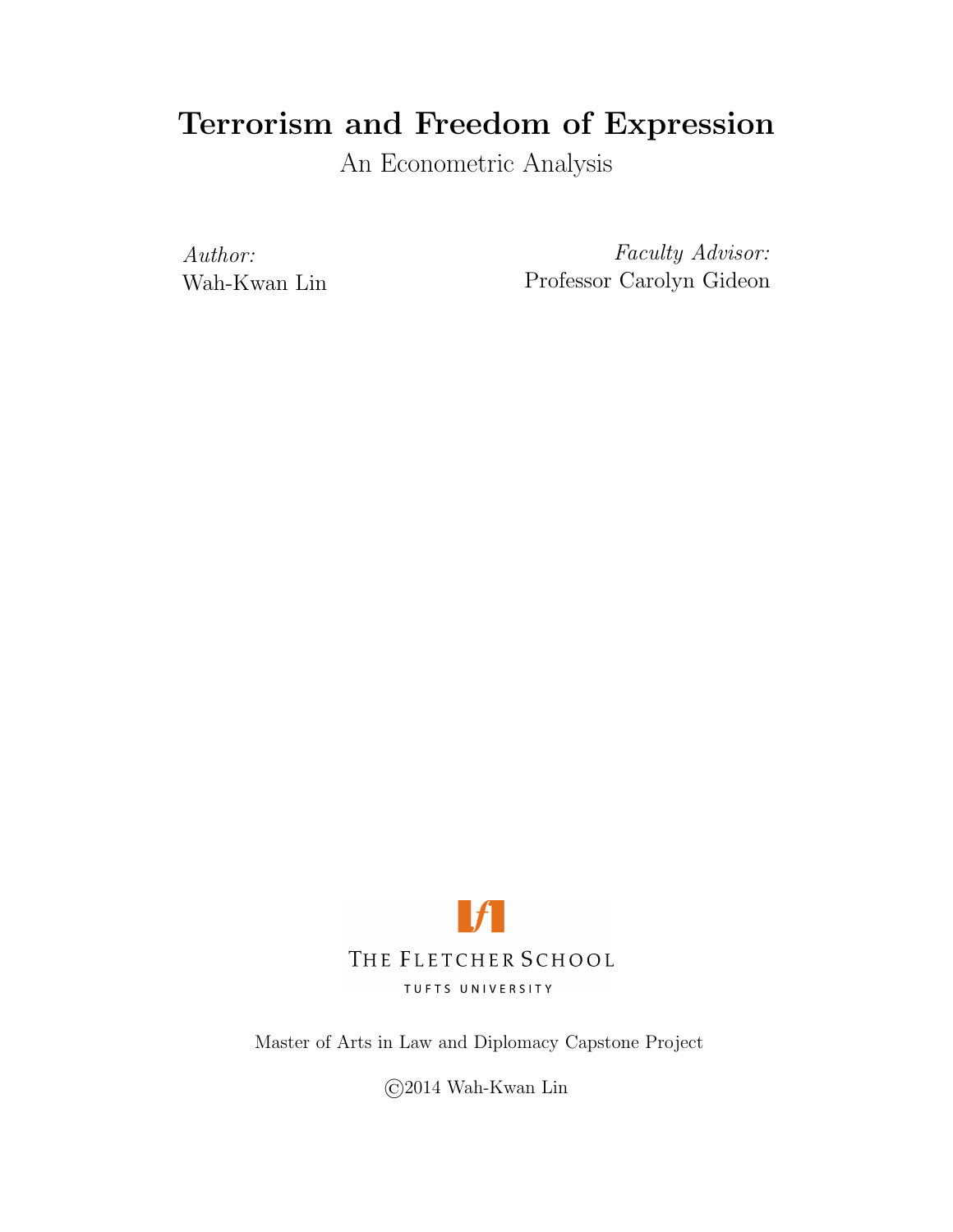## Abstract

We apply empirical methods to examine the relationship between the frequency of terrorist incidences and freedom of expression, which we measure using Freedom House's Freedom of the Press report, and access to landline telephones, mobile phones, and the Internet. Using standard ordinary least squares econometric methods, we ultimately find that greater mobile phone access tends to increase the frequency of terrorist incidences at a diminishing rate and that greater Internet access tends to decrease the frequency of terrorist incidences at a diminishing rate. On average, the frequency of terrorist incidences is highest when societies have access to 137.89 mobile phone subscriptions for each 100 people, and lowest when the percentage of people with Internet access is at 64.79%. Based on our results, we cannot conclude that either freedom of the press or landline telephone access have any statistically significant influence on the frequency of terrorist incidences.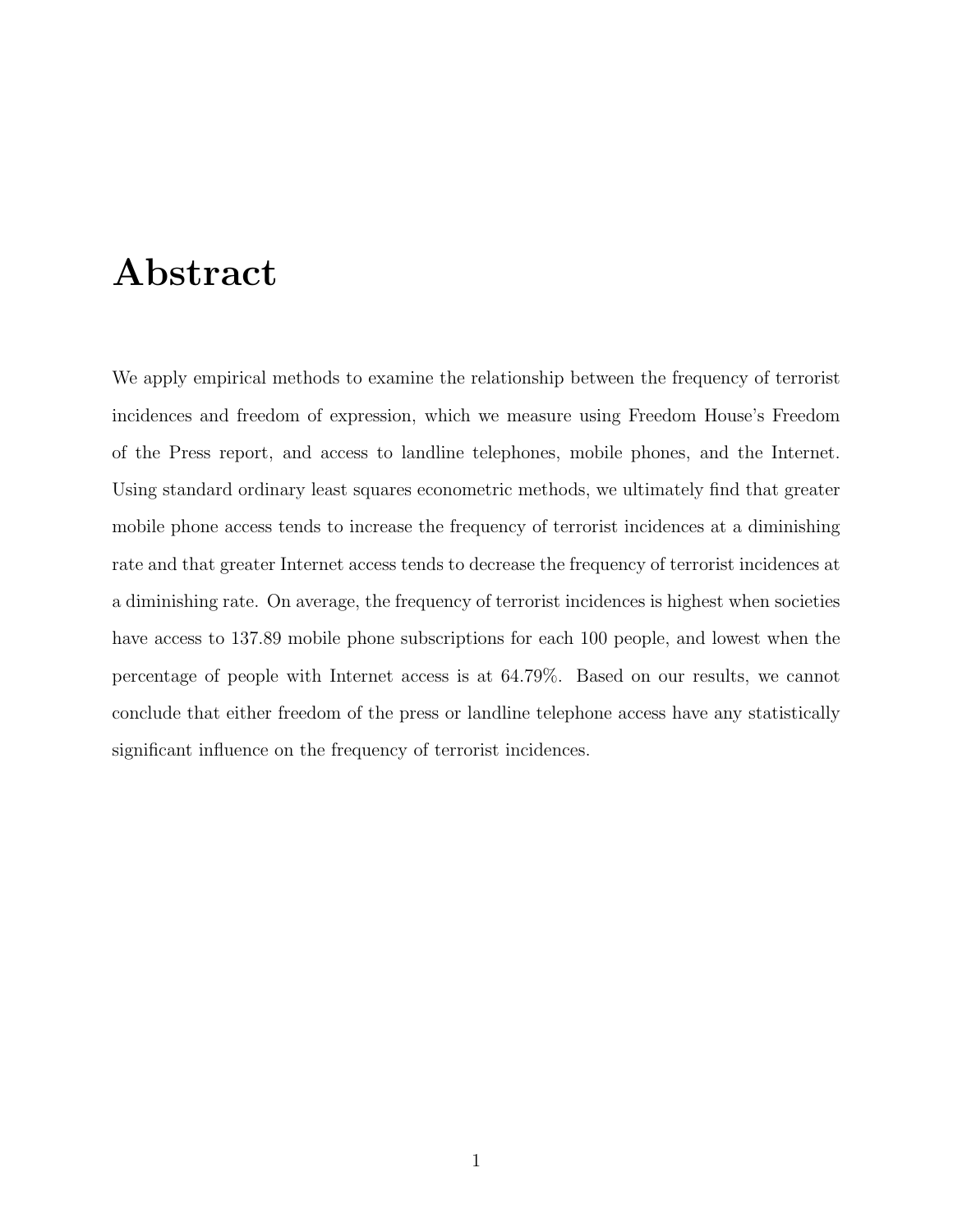# **Contents**

| 1              | Introduction |                          |                                            |    |  |  |  |
|----------------|--------------|--------------------------|--------------------------------------------|----|--|--|--|
| $\overline{2}$ |              | <b>Literature Review</b> |                                            |    |  |  |  |
|                | 2.1          |                          |                                            | 8  |  |  |  |
|                | 2.2          |                          |                                            | 12 |  |  |  |
|                | 2.3          |                          |                                            | 15 |  |  |  |
| 3              |              |                          | <b>Analytic Framework</b>                  | 21 |  |  |  |
|                | 3.1          |                          |                                            | 21 |  |  |  |
|                |              | 3.1.1                    |                                            | 22 |  |  |  |
|                |              | 3.1.2                    |                                            | 22 |  |  |  |
|                | 3.2          |                          |                                            | 23 |  |  |  |
|                |              | 3.2.1                    | Components of Freedom of Expression        | 24 |  |  |  |
|                |              | 3.2.2                    |                                            | 26 |  |  |  |
|                | 3.3          |                          |                                            | 27 |  |  |  |
|                |              | 3.3.1                    | Low Terrorism, Low Freedom of Expression   | 27 |  |  |  |
|                |              | 3.3.2                    | Low Terrorism, High Freedom of Expression  | 29 |  |  |  |
|                |              | 3.3.3                    | High Terrorism, Low Freedom of Expression  | 30 |  |  |  |
|                |              | 3.3.4                    | High Terrorism, High Freedom of Expression | 32 |  |  |  |
|                | $3.4\,$      |                          |                                            | 33 |  |  |  |
|                |              | 3.4.1                    |                                            | 34 |  |  |  |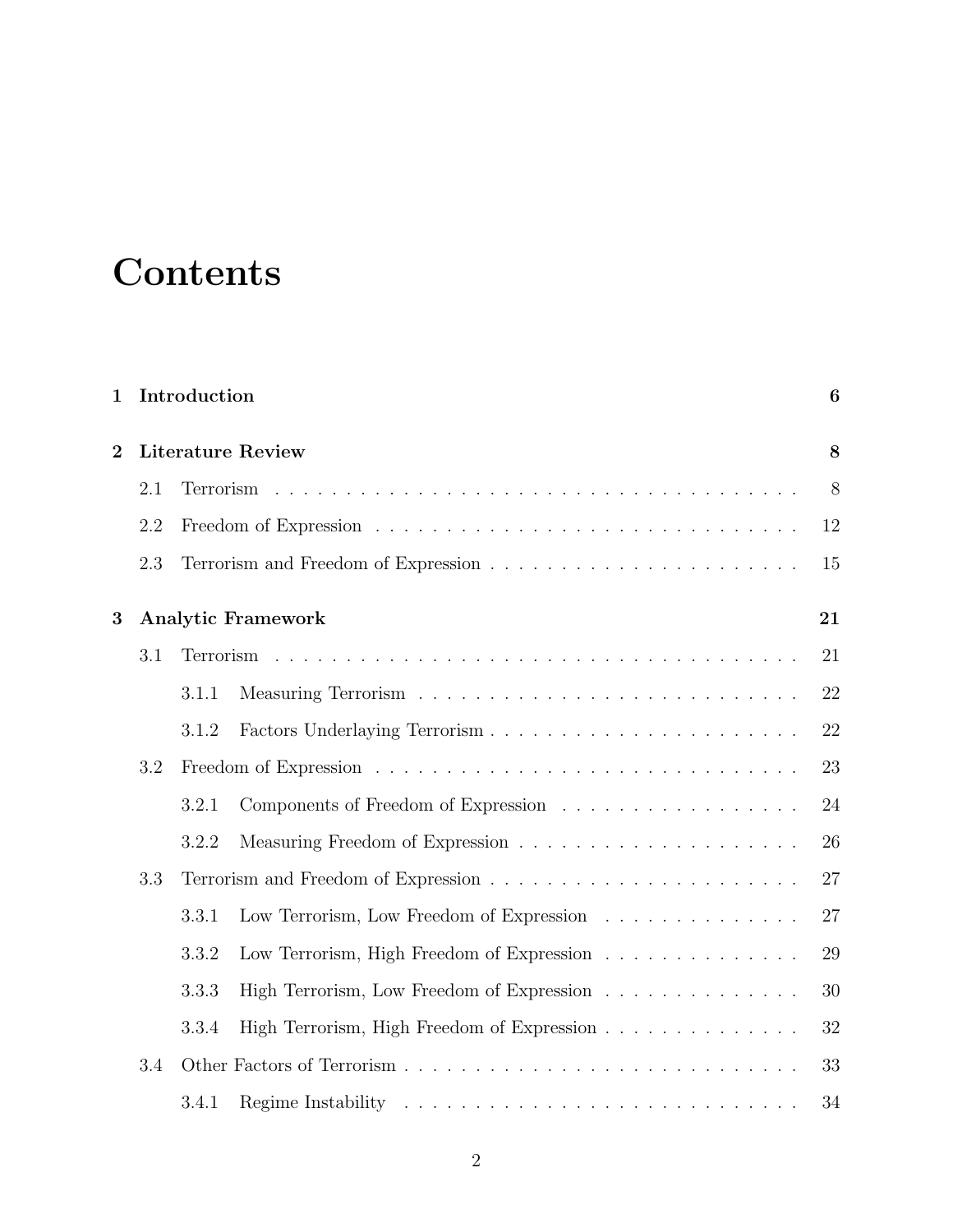|             |        | 3.4.2      |                                             |     |
|-------------|--------|------------|---------------------------------------------|-----|
|             |        | 3.4.3      |                                             | 36  |
|             |        | 344        |                                             | 37  |
|             |        | 3.4.5      |                                             | 39  |
|             |        | 3.4.6      |                                             | -40 |
|             |        | 3.4.7      | Ethnic, Linguistic, and Religious Diversity | 41  |
|             |        |            | 4 Model and Analysis                        | 43  |
|             | 4.1    |            |                                             | -43 |
|             | 4.2    |            |                                             | 47  |
| $5^{\circ}$ |        | Conclusion |                                             | 57  |
|             | A Data |            |                                             | 62  |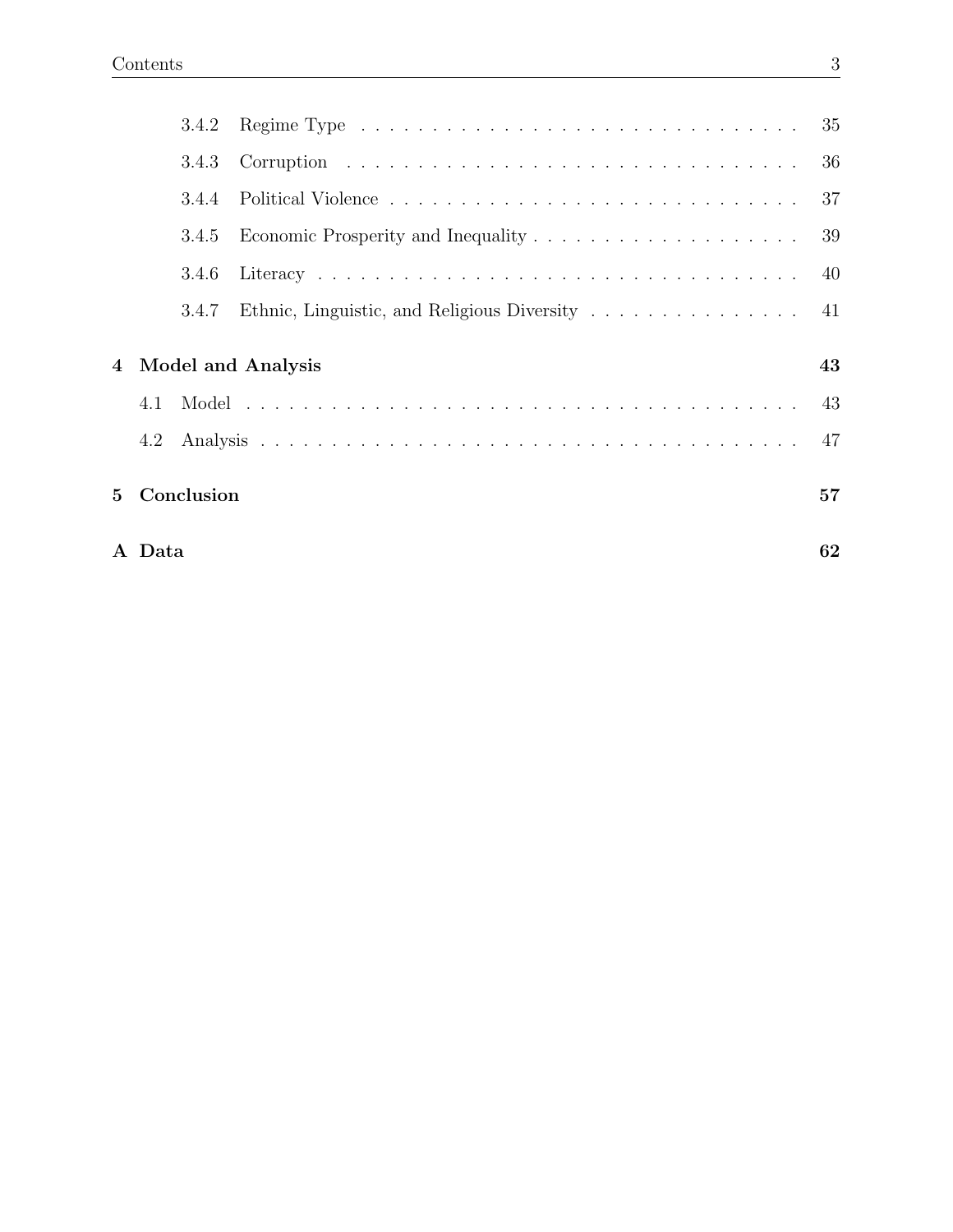# List of Tables

| 4.3 Variance Inflation Factors (VIF) $-$ All Variables 49      |  |
|----------------------------------------------------------------|--|
| 4.4 Variance Inflation Factors — Regime Instability Removed 50 |  |
|                                                                |  |
|                                                                |  |
|                                                                |  |
|                                                                |  |
|                                                                |  |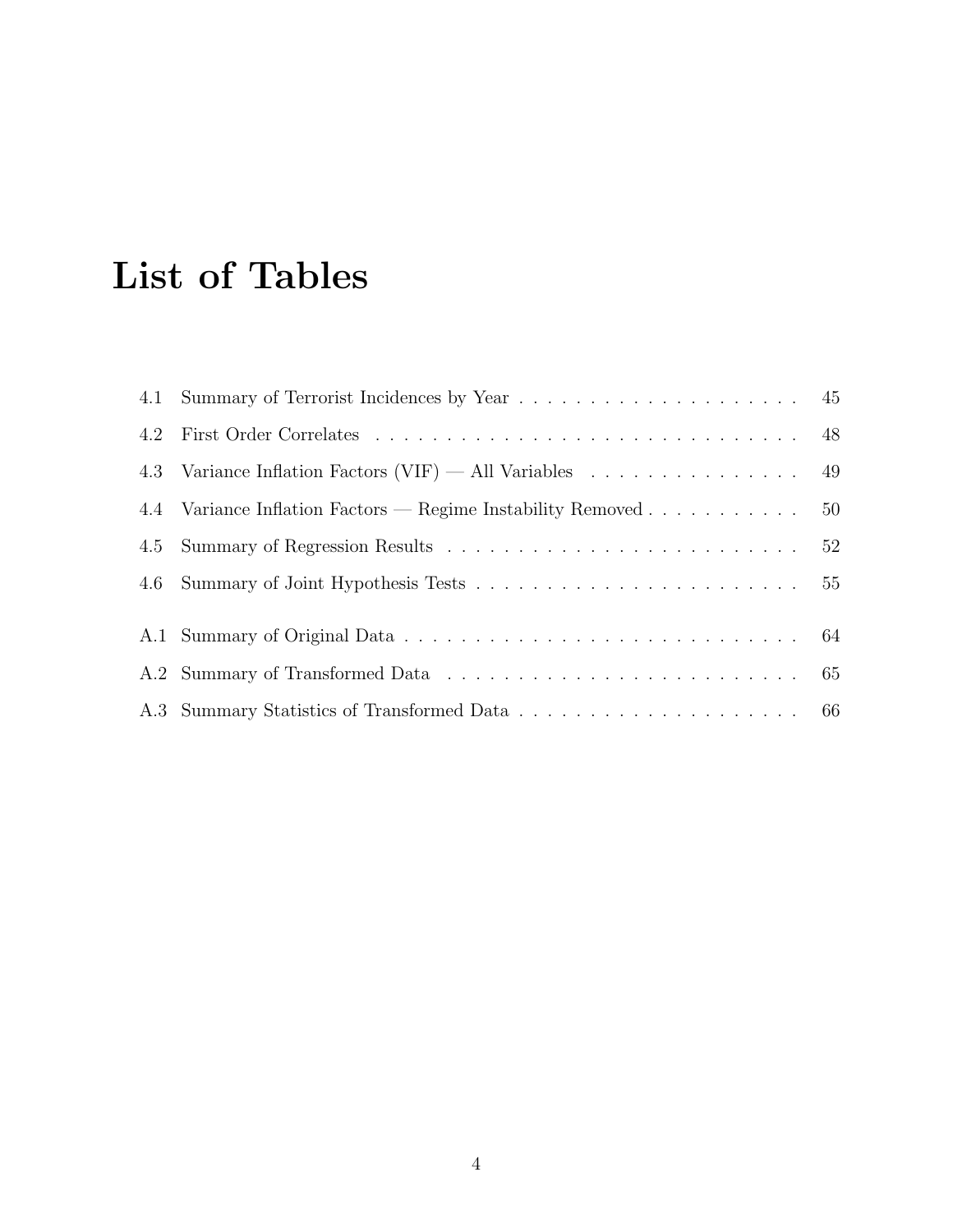# List of Figures

| 3.1 A Framework for Examining Terrorism and Freedom of Expression 28        |  |
|-----------------------------------------------------------------------------|--|
| 4.1 Terrorist Incidences vs. Elements of Freedom of Expression 44           |  |
| 5.1 Terrorist incidences vs. Elements of Freedom of Expression — Results 58 |  |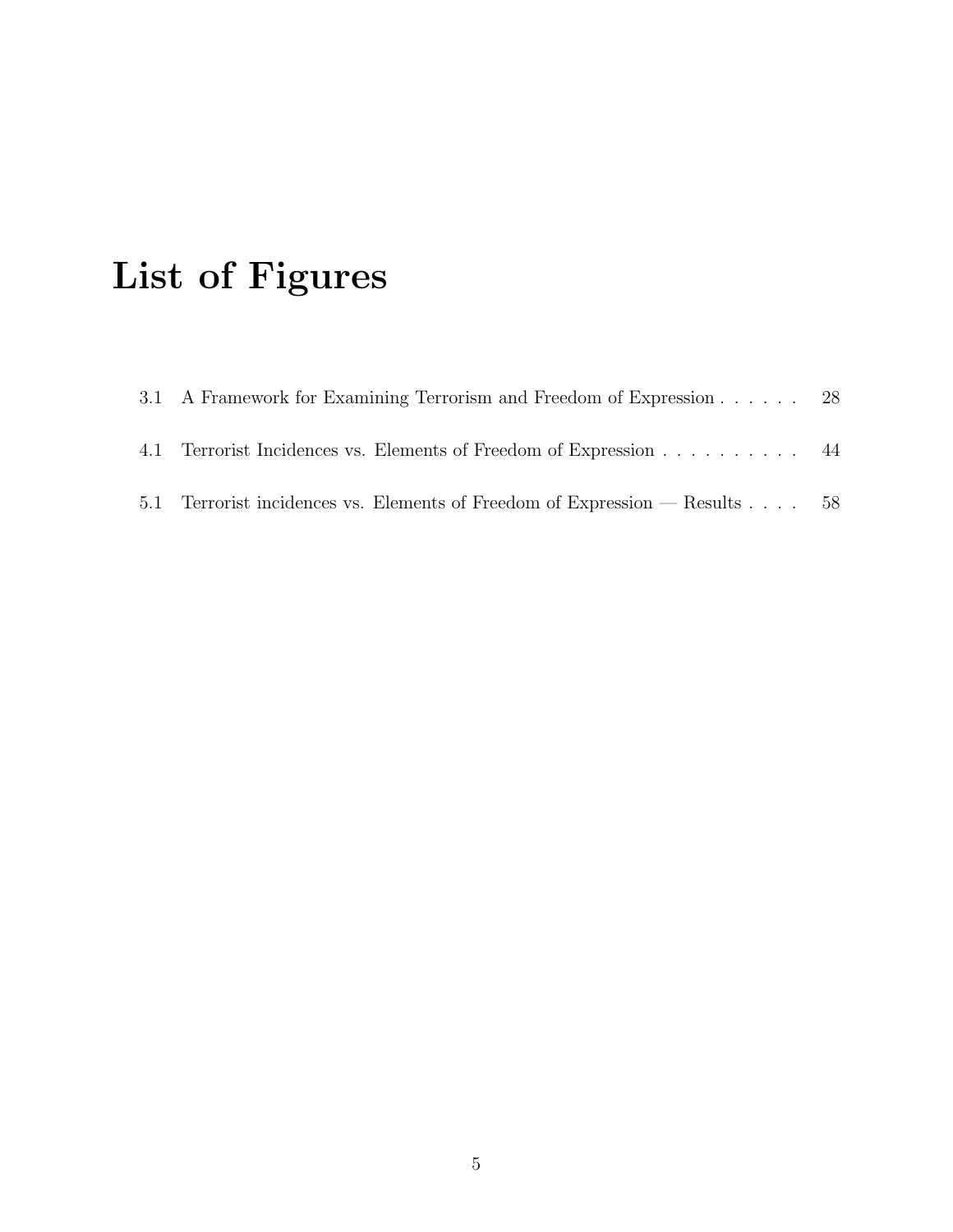# Chapter 1

# Introduction

"They who would give up essential Liberty, to purchase a little temporary Safety, deserve neither Liberty nor Safety." — Benjamin Franklin

There is a perpetual balance between security and liberty. Societies can attempt to provide for greater degrees of security, at the expense of liberty. Alternatively, societies can risk greater threats to security, while preserving the sanctity of liberty. The question of balancing security and liberty is particularly germane in the consideration of the relationship between terrorism and freedom of expression. There is often an assumption that freedom of expression may be constrained for the purpose of deterring terrorism. Yet, how effective exactly are constraints on freedom of expression in deterring acts of terrorism? Is it possible that restrictions imposed on the freedom of expression are actually contributing factors to the severity of terrorism?

The purpose of this study is to address one central question: what is the relationship between terrorism and freedom of expression? To date, this question has not been examined rigorously or empirically, yet its potential implications in terms of understanding terrorism and countering terrorism is possibly quite significant.

This study is structured as follows. Chapter 2 presents a literature review of the research and writing that has already been produced on terrorism, freedom of expression, the linkage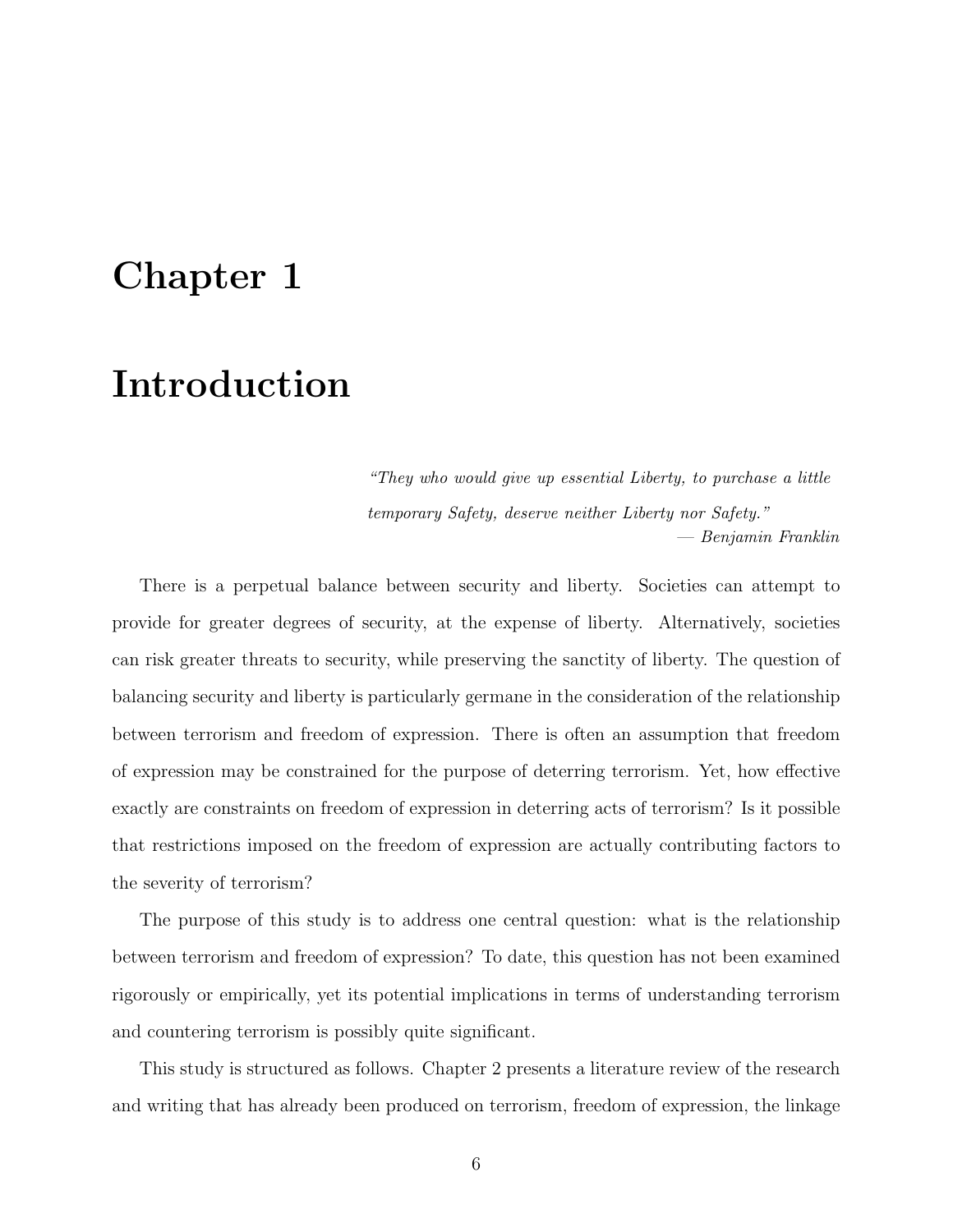between terrorism and freedom of expression, and it also highlights the existing gaps in the literature that relates terrorism to freedom of expression. Chapter 3 outlines a framework for how to conceptualize the relationship between terrorism and freedom of expression, as well the analytical approach necessary to discern the relationship between terrorism and freedom of expression. Chapter 4 constructs an econometric model that would be appropriate to developing an understanding of the relationship between terrorism and freedom of expression. Chapter 4 also presents the quantitative results from the econometric analysis. Chapter 5 concludes this study.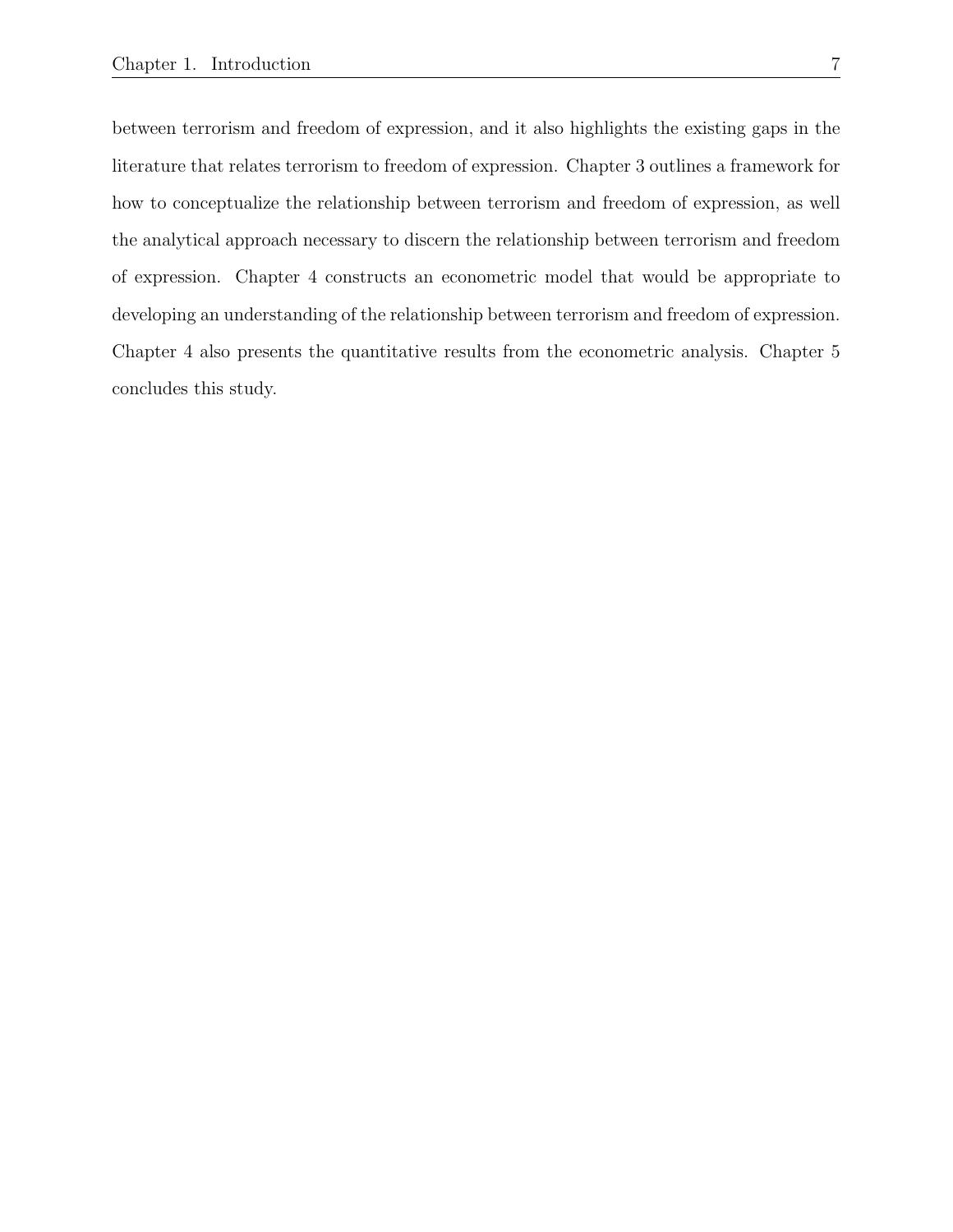# Chapter 2

# Literature Review

A significant body of research and writing has been produced relating terrorism to freedom of expression. Much of the existing literature reflects on the methods by which terrorism has utilized the communications opportunities made available through allowances of freedom of expression, the influence that specific aspects of freedom of expression has on the the occurrence of terrorist incidences, the possible challenges that particular elements of freedom of expression can pose for terrorism, and based on presumed understandings of the factors driving terrorism, much of the existing literature also prescribes counter-terrorism measures that might indirectly impair freedom of expression. However, there remain significant deficiencies in the existing literature relating terrorism and a holitistic examination of freedom of expression. In this chapter, we elaborate on the literature that has already been produced on terrorism, freedom of expression, and the intersection of terrorism and freedom of expression. We also highlight voids in the current terrorism and freedom of expression literature that this study hopes to fill.

### 2.1 Terrorism

Terrorism is a remarkably difficult concept to define, and a great deal of the existing literature on terrorism has focused explicitly on clarifying its definition, which is highly beneficial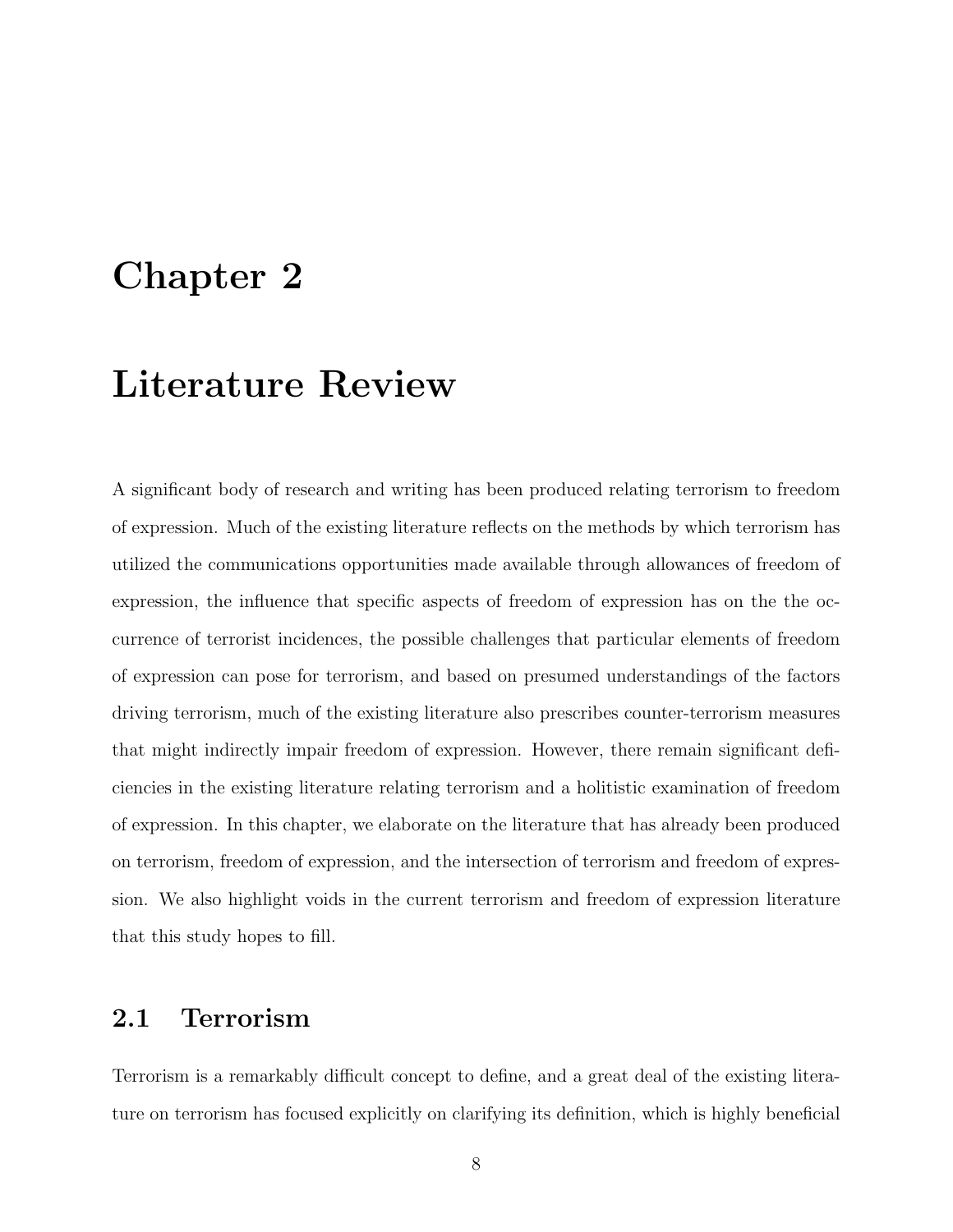for our study as we attempt to conceptualize terrorism. Bruce Hoffman, a renowned scholar of terrorism, commits a substantial section of his book, Inside Terrrorism, to examining the varying definitions of terrorism. According to Hoffman, in common usage, the term "terrorism" has been imprecisely applied to a wide range of violent activities, oftentimes without adequate consideration of the greater complexities that might underly the acts of violence. As a result, such disparate occurences as assassinations, bombings, prescription drug contaminations, and massacres of civilians by military forces have all been described as terrorist activities at some point.<sup>1</sup> Oftentimes, the term "terrorism" is used interchangeably with "insurgency," "revolution," and "crime," amongst other categorizations of violent activities, without any clear distinction between the different forms of violence. Furthermore, similar cases of violence have not been consistently described as terrorism, leading to a further confounding of the understanding of what exactly terrorism entails. For example, the 2013 Boston Marathon bombing was promptly described by the media and government spokespersons alike as being an act of terrorism, even when the motives or actors behind the bombing had not yet been identified. However, other relatively contemporary acts of indiscriminate mass violence, such as the Tucson mass shooting of a constituent meeting hosted by U.S. Representative Gabrielle Giffords or the Sandy Hook elementary school shooting, were rarely described as terrorism.<sup>2</sup>

Hoffman also elaborates that terrorism as a term has also evolved over time, further complicating its usage. As a label, terrorism has transformed from a benign descriptor to a pejorative term.<sup>3</sup> In the past, violent groups did not resist the label of "terrorist." In fact, past actors who carried out acts of violence often proudly identified themselves as terrorists. For example, David Rapaport, in his article, "The Four Waves of Terrorism," presents a case from 1878, where Russian anarchist Vera Zasulich proudly declared that she

<sup>1.</sup> Bruce Hoffman, Inside Terrorism (New York, New York: Columbia University Press, 2006), 1.

<sup>2.</sup> Glenn Greenwald, "Why is Boston 'terrorism' but not Aurora, Sandy Hook, Tucson and Columbine? Can an act of violence be called 'terrorism' if the motive is unknown?," The Guardian, Accessed 2013 December 13. 2013, http://www.theguardian.com/commentisfree/2013/apr/22/boston-marathonterrorism-aurora-sandy-hook.

<sup>3.</sup> Hoffman, Inside Terrorism, 21, 23.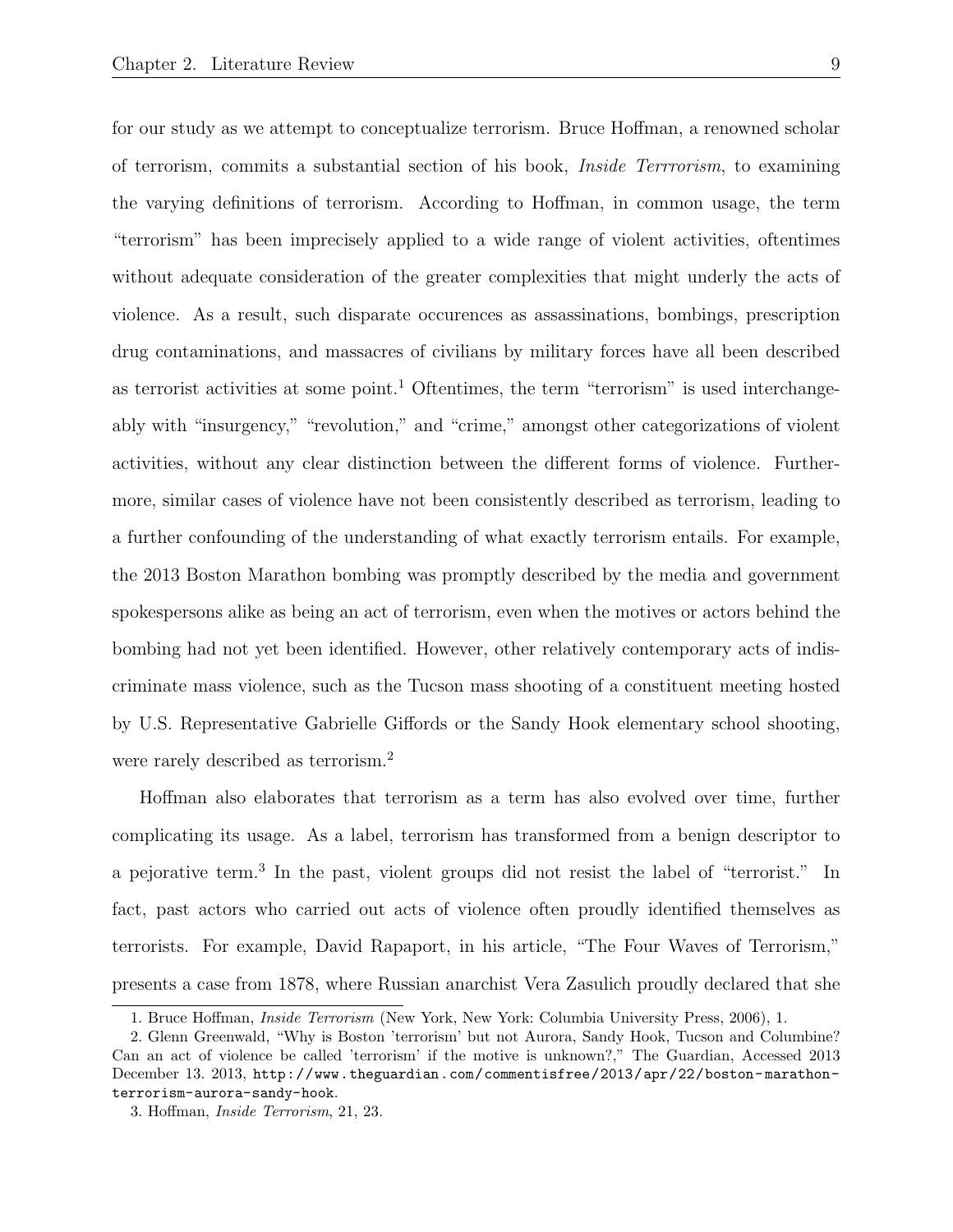was a "terrorist, not a killer" after attacking a Russian police commander.<sup>4</sup> Today however, different actors and groups actively avoid being described as terrorists, and often adopt labels that conjure connotations of liberation (e.g., Freedom for the Basque Homeland), defense (e.g., Jewish Defense Organization), military organizations (e.g., the Popular Liberation Army), righteousness (e.g., the Organization for the Oppressed on Earth), or are simply neutral (e.g., al-Qaeda, Arabic for the "base of operation" or "foundation").<sup>5</sup>

Hoffman further explains that in the modern era, the term "terrorism" carries negative connotations and is typically used to describe enemies and opponents. The term is itself imbued with moral judgment, and rather than being neutral and objective, labeling individuals or groups as terrorists is highly subjective and dependent on perspective. As a result, violent acts carried out against groups that one is more sympathetic to tend to be regarded as acts of terrorism, whereas violence committed against other groups that are not regarded as sympathetically tend not be described as terrorism. For example, the Nazis characterized the resistance groups that they faced in occupied territories as terrorists, while sympathizers regarded those same resistance groups as liberators.<sup>6</sup>

Those who study terrorism have attempted to develop a precise, inclusive, and infallible definition of terrorism. However, as Audrey Kurth Cronin points out, given the inherently subjective nature of terrorism, constructing a universally accepted definition of terrorism is inevitably a futile endeavor.<sup>7</sup> Even departments or agencies within the same government may differ over the proper definition of terrorism, as revealed by the varied definitions of terrorism used by the U.S. Federal Bureau of Investigation, the U.S. Department of Homeland Security, the U.S. Department of Defense, and the U.S. Department of State.<sup>8</sup>

Nonetheless, Hoffman and many other terrorism scholars indicate that there are a num-

<sup>4.</sup> David Rapoport, "The Four Waves of Terrorism," in Attacking Terrorism: Elements of a Grand Strategy, ed. Audrey Kurth Cronin and James M. Ludes (Washington, DC: Georgetown University Press, 2004), 50.

<sup>5.</sup> Hoffman, Inside Terrorism, 22.

<sup>6.</sup> Ibid., 23-24.

<sup>7.</sup> Audrey Kurth Cronin, "Behind the Curve: Globalization and International Terrorism," in Terrorism and Counterterrorism: Understanding the New Security Environment, 4th, ed. Russell D. Howard and Bruce Hoffman (McGraw Hill, 2012), 58-59.

<sup>8.</sup> Hoffman, Inside Terrorism, 30-32.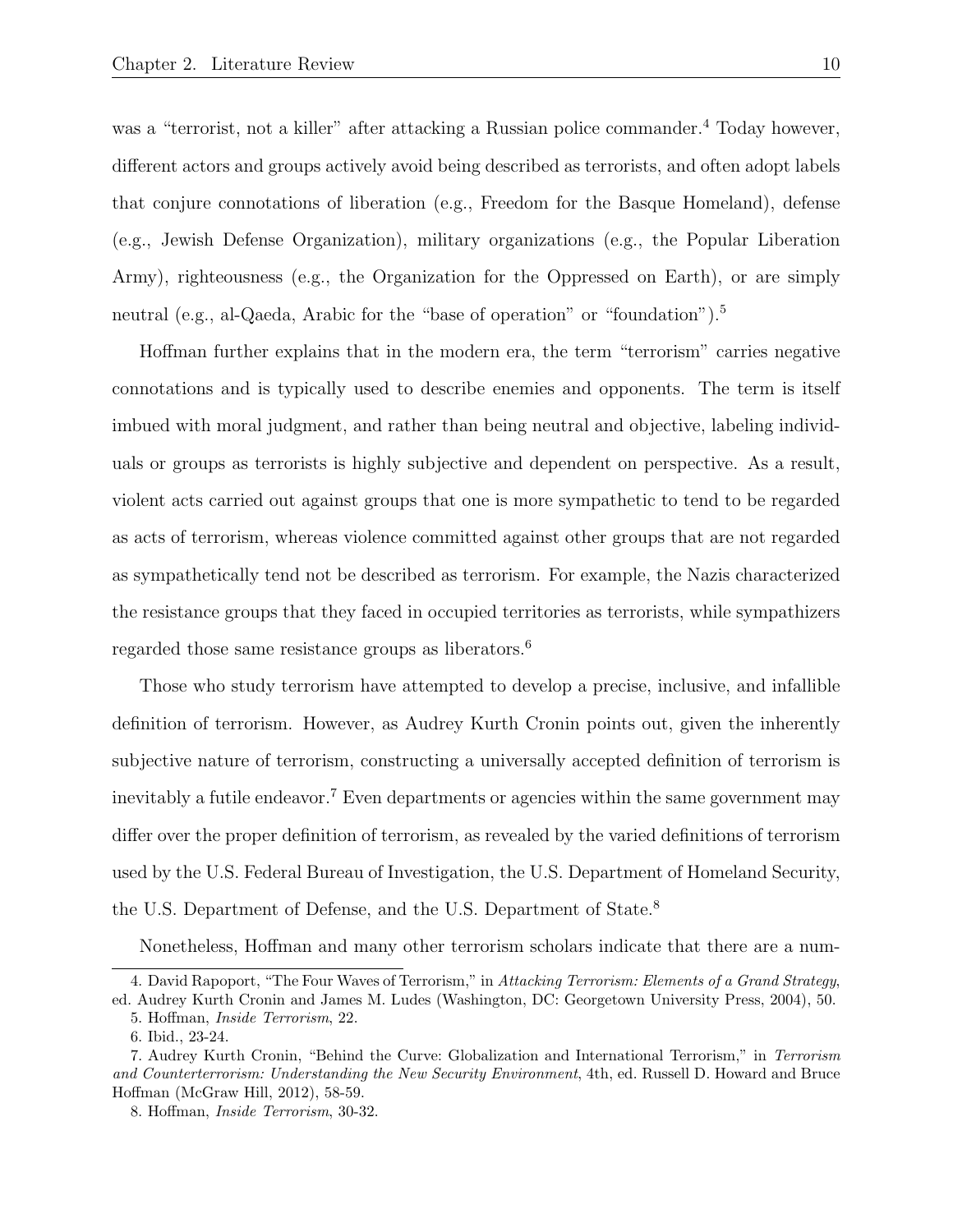ber of characteristics that are common for almost all acts that may be considered terrorism. Despite how alien the acts of indiscriminate violence may appear to civil society, terrorism is neither random nor senseless, but rather the product of rational decision-making.<sup>9</sup> Terrorism is an instrument intended to create power for those that do not have it by manipulating public sentiments in a manner that grants the perpetrators of violence leverage and influence to effect change at a local or international level.<sup>10</sup> Alex P. Schmid suggests that the power to influence is derived through instilling fear in a broader audience than those directly influenced by particular  $\arctan 11$  Terrorism is fundamentally political in nature, and its aims are to reconstitute the existing political order into a more preferable form as perceived by the perpetrators.<sup>12</sup> Additionally, terrorism is necessarily violent or threatening. An act that does not instill fear through violence — whether actual or merely implied — can hardly be regarded as terrorist.<sup>13</sup> Furthermore, terrorism is conducted by non-state actors. While states do use violence to advance political ends, and oftentimes with the intent of terrorizing populations, their actions are more appropriately characterized as military actions or oppression.<sup>14</sup>

Much of the existing literature on terrorism reflects on its underlying rationale and triggers. Terrorism, as Martha Crenshaw argues in her article, "The Logic of Terrorism: Terrorist Behavior as a Product of Strategic Choice," is not the manifestation of pathological or unreasonable proclivities, but is a calculated strategy selected from a range of possible courses of action based on the prevailing circumstances.<sup>15</sup> Crenshaw maintains that the decision to engage in terrorism is purely a rational choice based on politics and strategy. Terrorism is but one of many possible options that may be pursued in modifying the status quo, and

<sup>9.</sup> Hoffman, Inside Terrorism, 173.

<sup>10.</sup> Ibid., 41.

<sup>11.</sup> Alex P. Schmid, "Frameworks for Conceptualising Terrorism," Terrorism and Political Violence 16, no. 2 (2004): 207.

<sup>12.</sup> Hoffman, Inside Terrorism, 2-3.

<sup>13.</sup> Schmid, "Frameworks for Conceptualising Terrorism," 207.

<sup>14.</sup> Cronin, "Behind the Curve: Globalization and International Terrorism," 59.

<sup>15.</sup> Martha Crenshaw, "The Logic of Terrorism: Terrorist Behavior as a Product of Strategic Choice," in Terrorism and Counterterrorism, 4th ed., ed. Bruce Hoffman and Russell D. Howard (McGraw Hill, 2012), 43.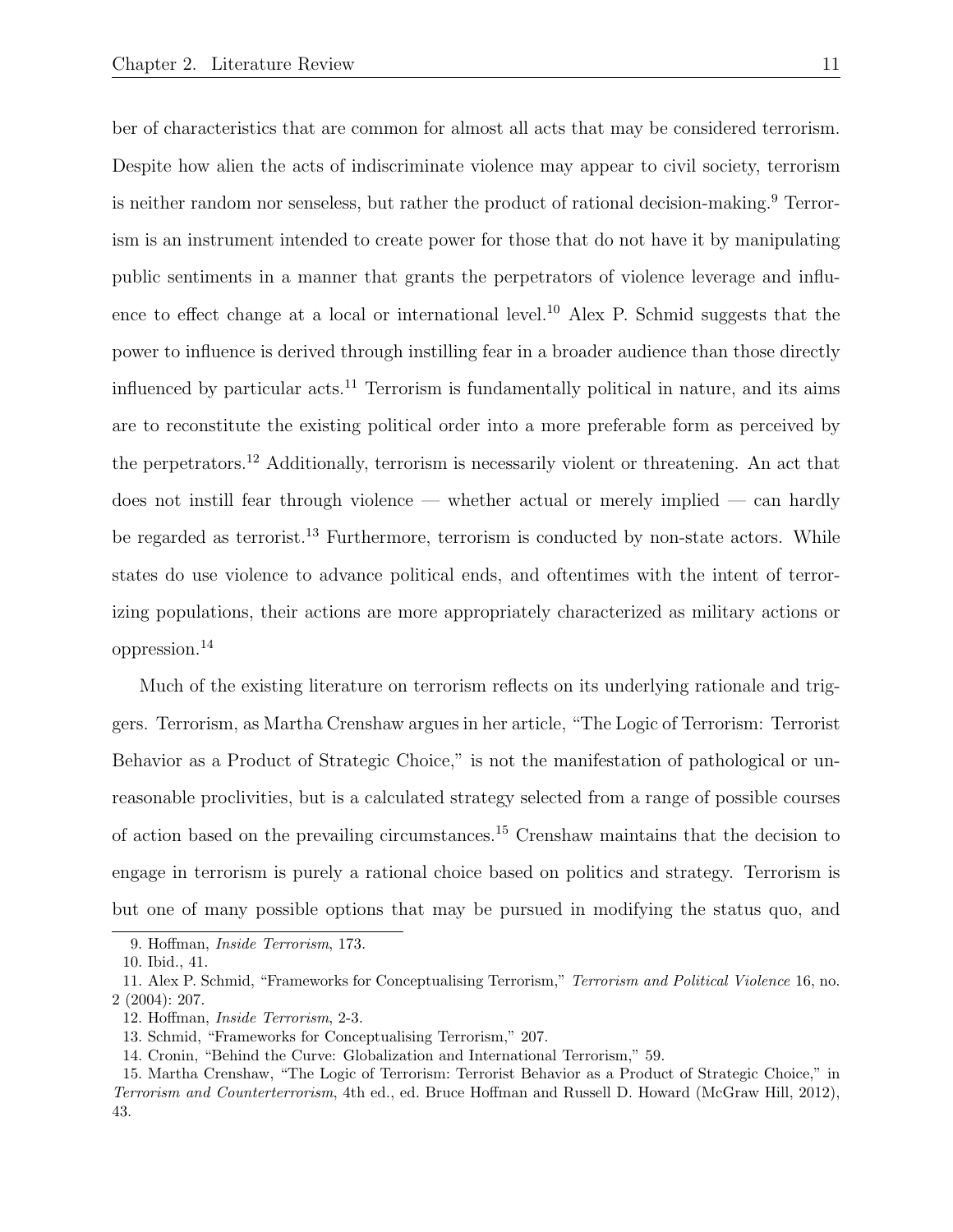when terrorist incidences do occur, it is because a rational cost-benefit analysis has determined that terrorism is the most sensible and effective course of action.<sup>16</sup> James Forest, in "Terrorism as a Product of Choices and Perceptions," argues that the fundamental trigger of terrorism is the individual. He acknowledges that there are many root causes — or what he terms "risk factors"<sup>17</sup> that may contribute to the outbreak of terrorism — but ultimately, Forest maintains that terrorist actions are the direct results of individuals deciding to act. The individuals' choice to engage in terrorism is motivated by a range of personal characteristics, such as socioeconomic perception and religion, as well as influences from environmental conditions.<sup>18</sup>

This current study does not attempt to contribute to the definitional aspects of the terrorism literature. However, this study does integrate the definitional elements of the existing terrorism literature to frame the analysis. Furthermore, this study does not seek to expand on the broad range of underlying rationales and triggers that influence the occurrence of terrorist incidences, but rather focuses exclusively on the relationship between terrorism and freedom of expression, and tangentially incorporates other factors of terrorism in an effort to isolate the direct linkage between terrorism and freedom of expression.

### 2.2 Freedom of Expression

The subject of freedom of expression has been a matter of great interest for the international community. Consequently, freedom of expression has been comprehensively considered, examined, and ultimately defined. On December 10, 1948, the United Nations General Assembly approved the Universal Declaration of Human Rights. The Declaration, which had been passed with a vote of forty-eight to zero and eight abstentions, was intended to

<sup>16.</sup> Crenshaw, "The Logic of Terrorism: Terrorist Behavior as a Product of Strategic Choice," 42-44.

<sup>17.</sup> James J.F. Forest, "Terrorism as a Product of Choices and Perceptions," in Terrorism and Counterterrorism: Understanding the New Security Environment, 4th, ed. Russell D. Howard and Bruce Hoffman (McGraw Hill, 2012), 110.

<sup>18.</sup> Ibid., 114-115.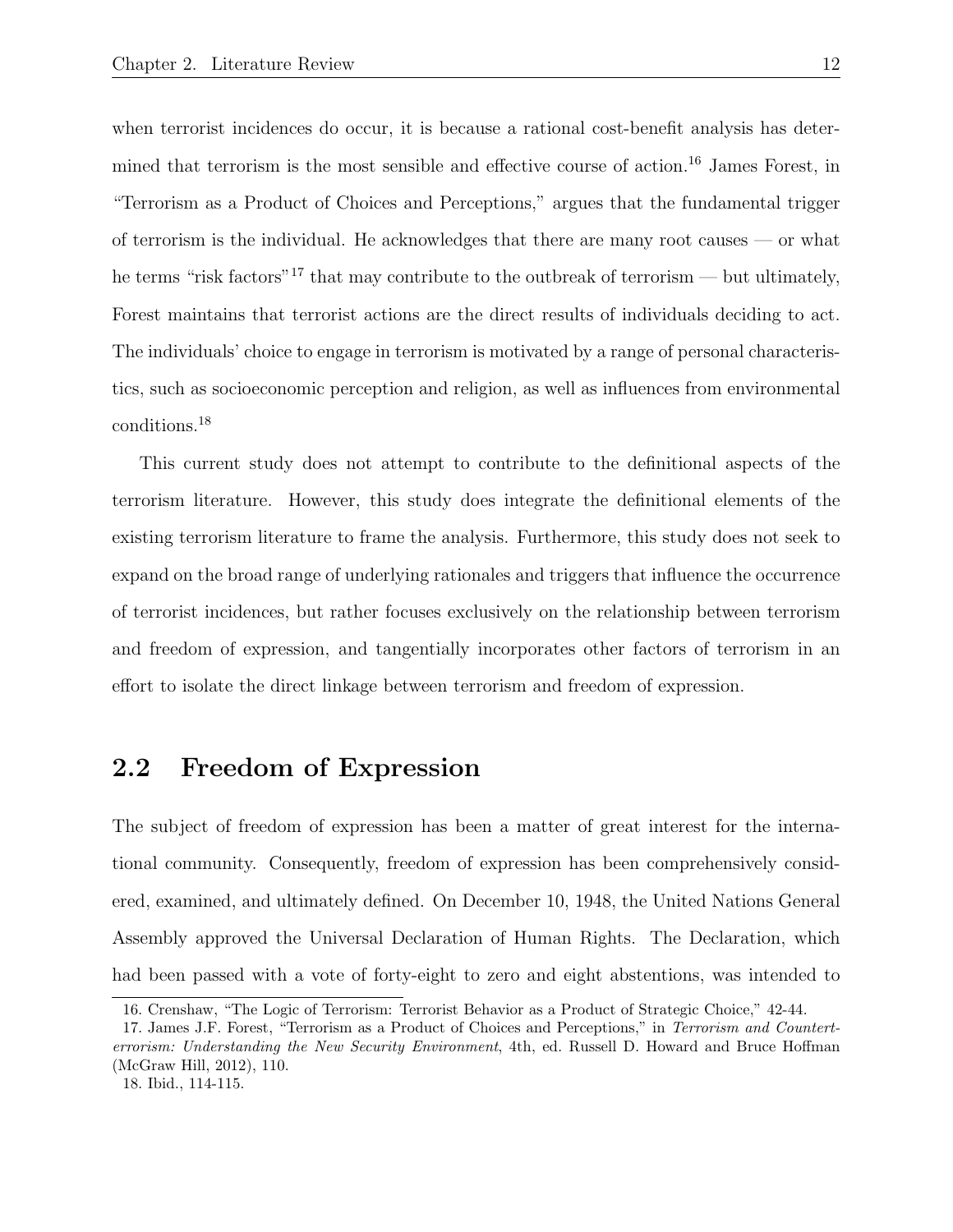embody a common set of universal aspirations for humanity.<sup>19</sup> Article 19 of the Universal Declaration of Human Rights specifically codified freedom of expression as an essential right for all people, stating:

Everyone has the right to freedom of opinion and expression; this right includes freedom to hold opinions without interference and to seek, receive and impart information and ideas through any media and regardless of frontiers.<sup>20</sup>

The principles stipulated in the Universal Declaration of Human Rights were subsequently formalized as legally binding treaty commitments with the ratification of the International Covenant on Civil and Political Rights. Article 19(2) of the Covenant, which expanded on the definition of freedom of expression provided for in the Universal Declaration of Human Rights, stipulates:

(2) Everyone shall have the right to freedom of expression; this right shall include freedom to seek, receive and impart information and ideas of all kinds, regardless of frontiers, either orally, in writing or in print, in the form of art, or through any other media of his choice. $21$ 

Despite the central importance of freedom of expression, it is also commonly understood that the freedom of expression is not an absolute right. Under particular conditions, as Toby Mendel points out, freedom of expression can legitimately be constrained.<sup>22</sup> Article 19(3) of

<sup>19.</sup> Lawrence Ziring, Robert E. Riggs, and Jack C. Plano, The United Nations: International Organization and World Politics, 4th ed. (Belmont, CA: Thomas Wadsworth, 2005), 407.

<sup>20.</sup> United Nations, "The Universal Declaration of Human Rights," United Nations, Accessed 2013 November 15, http://www.un.org/en/documents/udhr/index.shtml.

<sup>21.</sup> United Nations Office of the High Commissioner for Human Rights, "International Covenant on Civil and Political Rights," United Nations Office of the High Commissioner for Human Rights, Accessed 2013 November 15, http://www.ohchr.org/en/professionalinterest/pages/ccpr.aspx.

<sup>22.</sup> Toby Mendel, "Restricting Freedom of Expression: Standards and Principles: Background Paper for Meetings Hosted by the UN Special Rapporteur on Freedom of Opinion and Expression, March 2010," Center for Law and Democracy, Accessed 2013 November 15, 2010, 1, http://www.law-democracy.org/wpcontent/uploads/2010/07/10.03.Paper-on-Restrictions-on-FOE.pdf.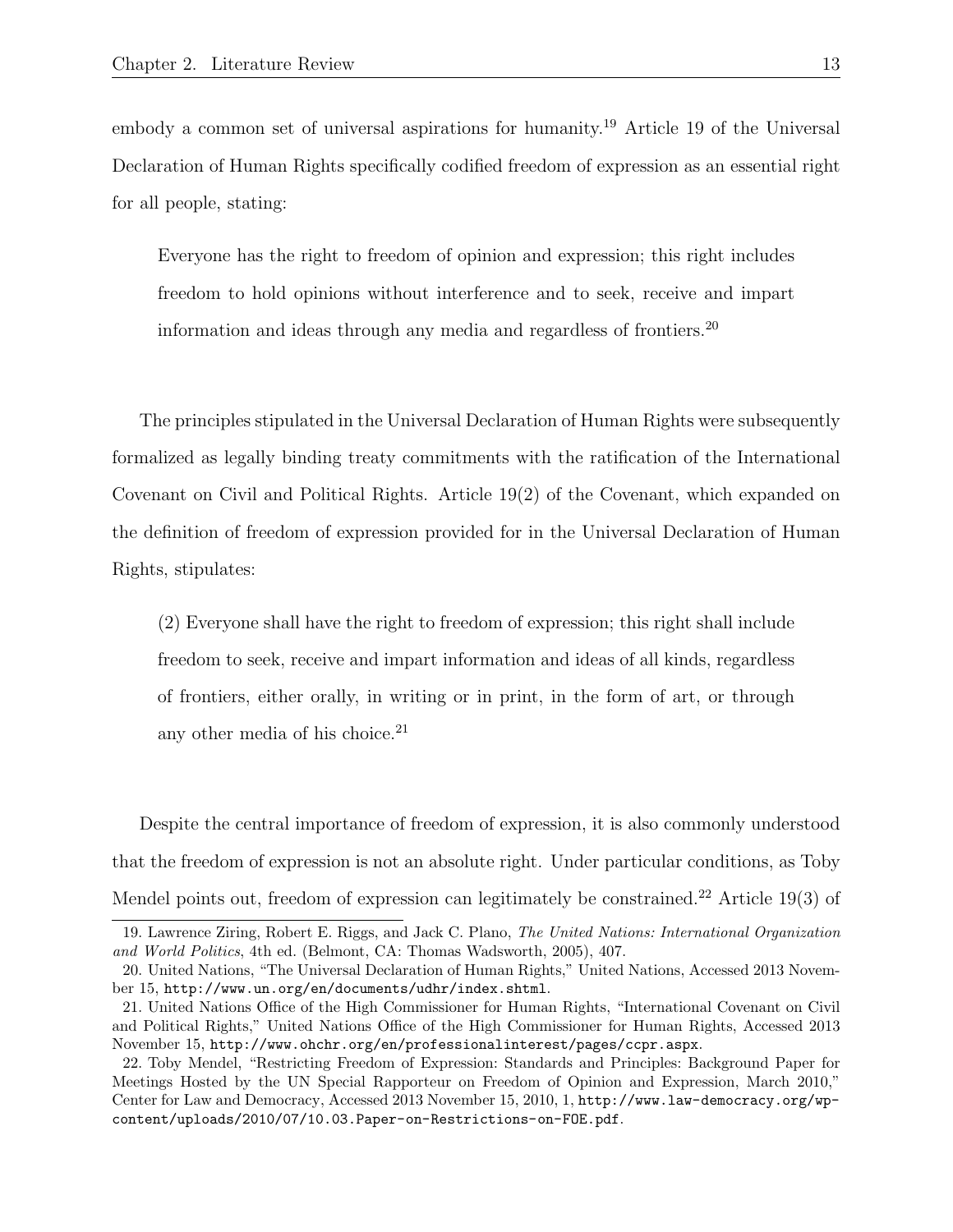the International Covenant on Civil and Political Rights specifies the conditions under which freedom of expression may be constrained:

The exercise of the rights provided for in paragraph 2 of this article carries with it special duties and responsibilities. It may therefore be subject to certain restrictions, but these shall only be such as are provided by law and are necessary:

(a) For respect of the rights or reputations of others;

(b) For the protection of national security or of public order (ordre public), or of public health or morals.<sup>23</sup>

In sum, based on past examinations of freedom of expression, it can be understood as a conditional right that generally permits all people to hold their own opinions, to convey information and ideas as they wish through any medium of their choosing, and to freely obtain information and ideas, except for situations where the practice of such freedom of expression might result in harm to others' rights and reputations, or present a risk of harm to national security, public order, public health, or public morals.

Though freedom of expression has commonly been acknowledged as a fundamental human right worthy of preservation, there exists no precise and explicit universal definition of what freedom of expression entails. At its most basic, freedom of expression is understood to encompass the right to convey messages and the right to seek out and receive information. Beyond this generalized conception of freedom of expression however, there is a great deal of divergence between different countries' interpretations of freedom of expression, and correspondingly, the appropriate conditions under which freedom of expression may be restricted. The laws and regulations that aim to protect freedom of expression and to restrict it vary dramatically from country to country as a result of such differences in understanding. As Kurt Wimmer highlights, even amongst Western democratic countries that share many

<sup>23.</sup> United Nations Office of the High Commissioner for Human Rights, "International Covenant on Civil and Political Rights."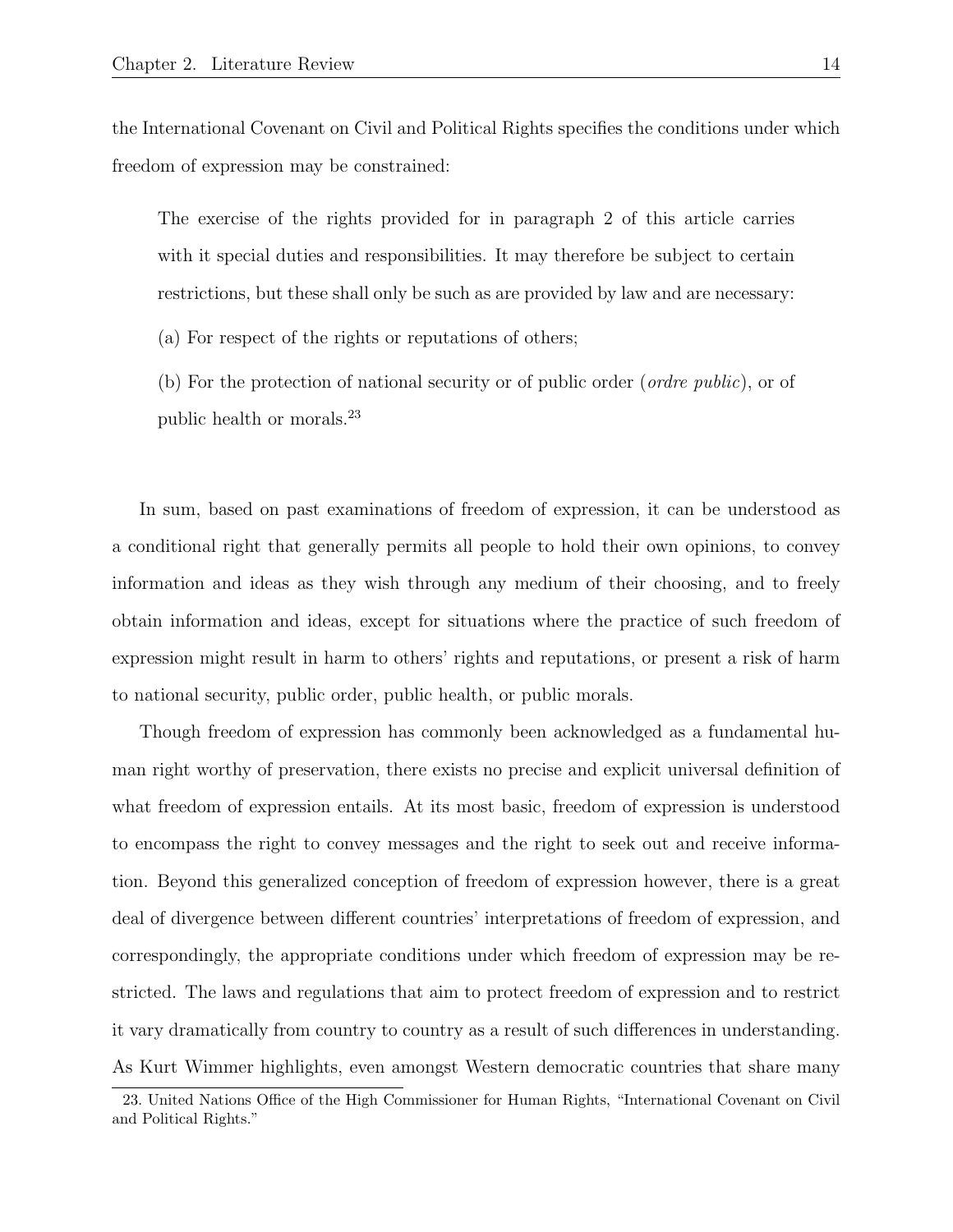historical and cultural commonalities, there is a great deal of disagreement on what freedom of expression precisely entails and when it is appropriate to curtail freedom of expression.<sup>24</sup> Furthermore, even within particular societies and countries, values may evolve over time, leading to changes in what is protected by restrictions on freedom of expression.<sup>25</sup>

This study will adopt a particular definition of freedom of expression to facilitate its analysis. As the existing literature suggests, any definition adopted will likely be characterized by some degree of subjectivity and may not be universally embraced. Nonetheless, some form of definition for freedom of expression will be necessary to frame this study's analysis.

### 2.3 Terrorism and Freedom of Expression

There is a great deal of literature that suggests linkages — both positive and negative between terrorism and freedom of expression. Much of the existing literature posits that the danger of terrorism is exacerbated by the privileges allowed for by freedom of expression. According to Hoffman, terrorist movements have persistently exploited the opportunities made available in environments that allow for any degree of freedom of expression. He highlights cases over the span of the past two centuries where terrrorists have leveraged the "old media" — such as print, radio, and television — and the "new media" — such as digital communications and the Internet. Hoffman, through a detailed account of historical cases of terrorism, illustrates that terrorist movements have been highly dependent on the communications opportunities made available by the old media. Old media coverage has provided terrorist groups with significant tactical and strategic advantages, as demonstrated by the Irish Republic Army's ability to sway public opinion against the British government.<sup>26</sup> Similarly with the rise of new media, terrorist movements have been able to circumvent tra-

<sup>24.</sup> Kurt Wimmer, "Toward a World Rule of Law: Freedom of Expression," Annals of the American Academy of Political and Social Science 603 (2006): 202-203.

<sup>25.</sup> Mendel, "Restricting Freedom of Expression: Standards and Principles: Background Paper for Meetings Hosted by the UN Special Rapporteur on Freedom of Opinion and Expression, March 2010," 13.

<sup>26.</sup> Hoffman, Inside Terrorism, 177.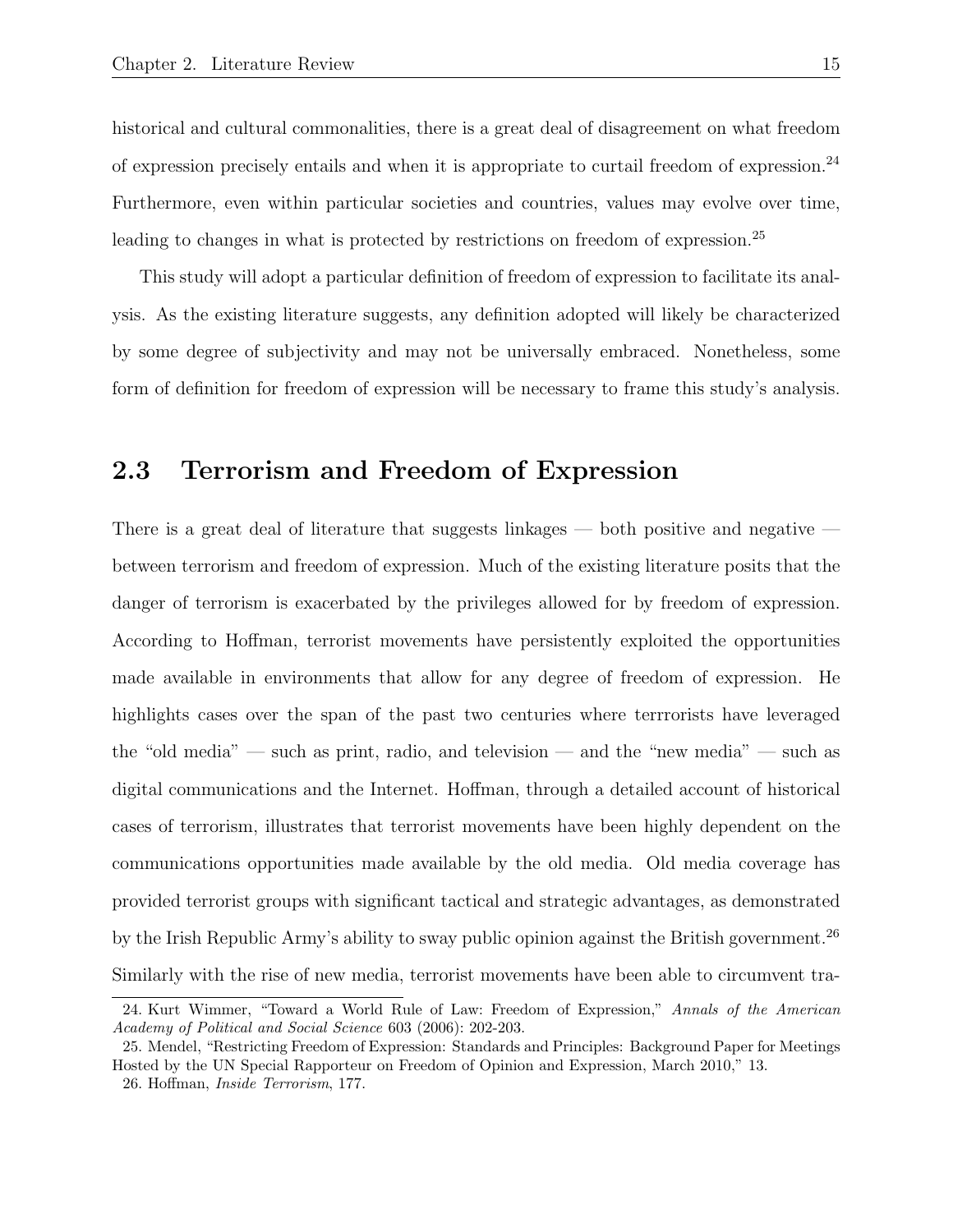ditional media outlets to satisfy their publicity needs.<sup>27</sup> New media instruments have allowed terrorist movements to rapidly, pervasively, and inexpensively communicate with audiences and collaborators at will. Through modern communications, terrorist movements have become better equipped to engage in "perception management," to engage in information dissemination, to raise funds, and to sustain effective command and control over terrorist operations.<sup>28</sup>

The available literature also suggests that the relationship between terrorism and communication is so entwined that terrorism is communication and can only exist where freedom of expression is permitted. In the article, "Frameworks for Conceptualising Terror," Alex Schmid reasons that terrorism — which has in the past been referred to as "propaganda by the deed" — is effectively an amalgam of violence of propaganda.<sup>29</sup> Terrorism cannot be understood outside of its intent to communicate some message. Echoing Walter Lippmann's discussion of the "pictures in our heads," Schmid posits that terrorism, by operating through mass media, can alter the subjective world, the interpretation of the world that people maintain in their minds as a result of stimuli from media.<sup>30</sup> The value of terrorism arises not from the direct influence of its acts, which is comparatively inconsequential at the macro-level in terms of direct influence, but from the symbolic and subjective influence of its acts that are communicated to the world at large.<sup>31</sup> By extension, if terrorism is communication, and communication is dependent on allowances for freedom of expression, then higher degrees of freedom of expression would permit for the precipitant conditions necessary to foster terrorism.

Much of the existing literature examines how freedom of expression and its core instruments in the modern era — such as the Internet — have been essential to the very existence and perpetuation of terrorist movements. For instance, Jarret M. Brachman, in "Going Vi-

<sup>27.</sup> Hoffman, Inside Terrorism, 198.

<sup>28.</sup> Ibid., 202.

<sup>29.</sup> Schmid, "Frameworks for Conceptualising Terrorism," 205-206.

<sup>30.</sup> Ibid., 208-209.

<sup>31.</sup> Ibid., 205.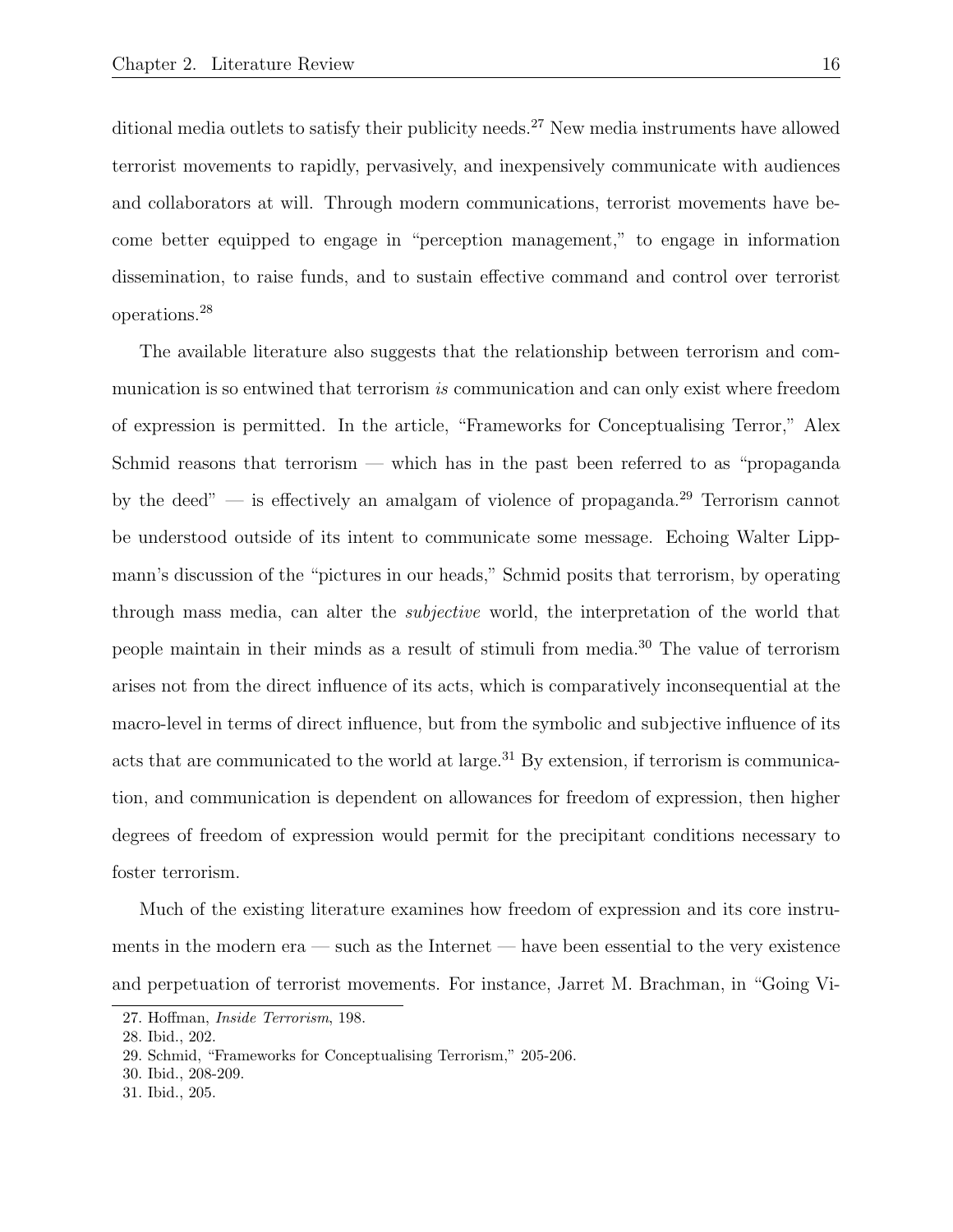ral: Al-Qaeda's Use of Online Social Media," focuses on how al-Qaeda has leveraged modern information and communication technologies to great effect. Brachman argues that it has largely been due to the Internet that al-Qaeda — formerly structured as a hierchical organization — has managed to transform itself into an "organic social movement" that is flexible enough to operate without a physical base of operation or a central leadership, and thus better resist the existential threats posed by state counter-terrorism efforts.<sup>32</sup> In addition to using modern communication tools to recruit members, collect donations, and plan attacks, al-Qaeda has also turned to the Internet and other communication platforms to shape the worldview of masses to be sympathetic to al-Qaeda's cause.<sup>33</sup> al-Qaeda has demonstrated a remarkable adroitness in exploiting digital communications, as demonstrated by their effort to turn support of al-Qaeda into a socially-interactive online game through a process of "gamification" that rewards digital supporters with "reputation points." Though such online games may not have any direct material impact, it has been leveraged to attract susceptible Muslim youth and other potential bases of support.<sup>34</sup>

Terrorist actors have themselves written extensively on the linkage between terror campaigns and freedom of expression. Notable terrorist strategists and representatives have extolled the power of the media in amplifying the capabilities of terrorist movements. For example, Carlos Marighela, a Brazilian urban guerilla who countributed to terrorism theory, developed a set of five principles for terrorist activity:

- 1. "Terrorist acts should be aimed at the audience, the general public;
- 2. Victims should be chosen for their symbolic meaning;
- 3. The media are eager to cover terrorist violence;
- 4. The media can be activated, directed, and manipulated for propagandistic effect; and
- 5. Governments are at a disadvantage because their only choice is between censorship

<sup>32.</sup> Jarret M. Brachman, "Going Viral: Al-Qaeda's Use of Online Social Media," chap. 5.6 in Terrorism and Counterterrorism: Understanding the New Security Environment, 4th, ed. Bruce Hoffman and Russell D. Howard (361-371: McGraw Hill, 2012), 361.

<sup>33.</sup> Ibid., 362.

<sup>34.</sup> Ibid., 365-366.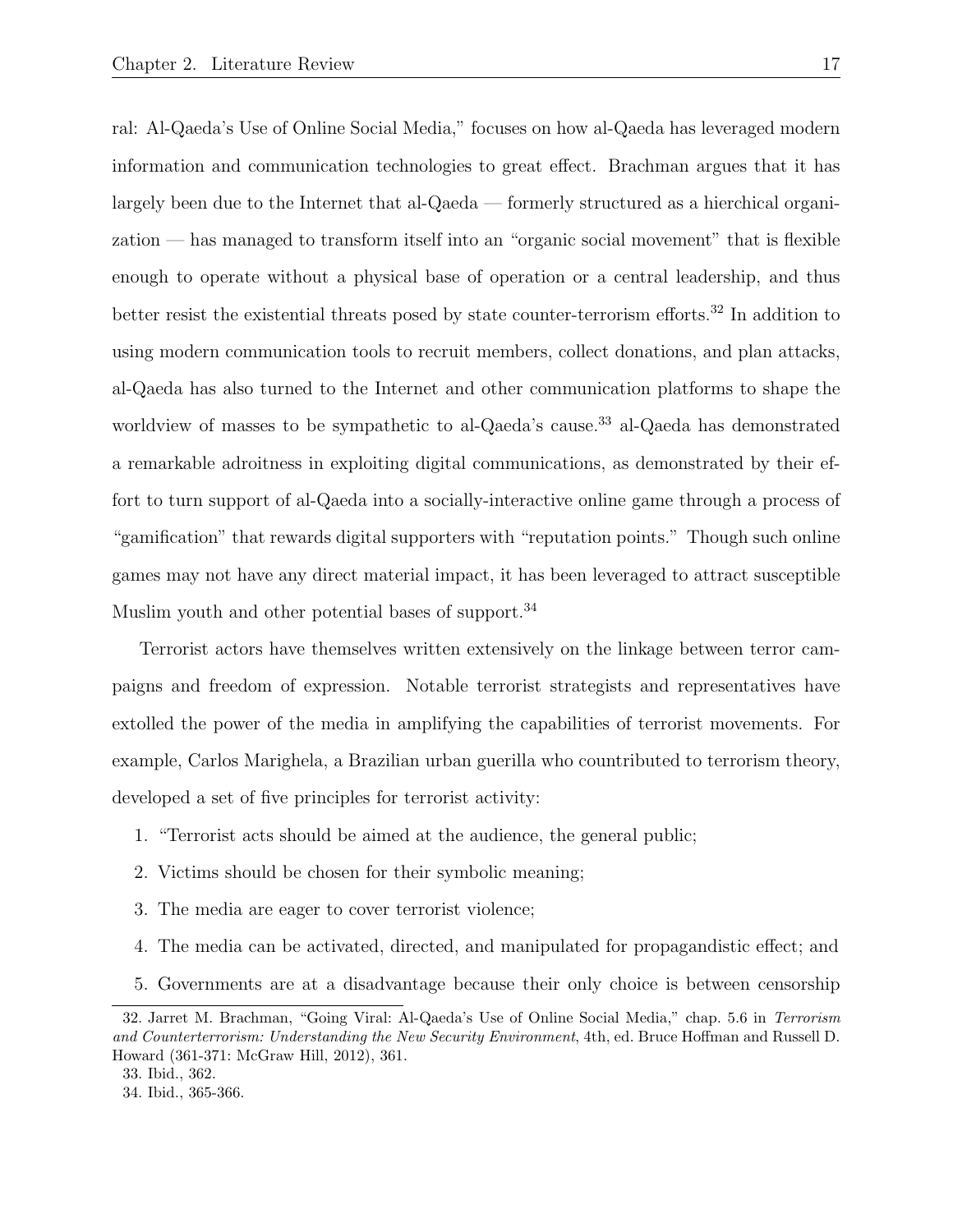and letting terrorists make use of their media."<sup>35</sup>

Conversely, much of the existing literature also examines how freedom of expression, rather than enabling terorism, can facilitate challenges to terrorism. Philip Seib, in "Public Diplomacy, New Media, and Counterterrorism," discusses how public diplomacy can serve as an effective preventive measure to reduce the likelihood of terrorism. Public diplomacy refers to the practice of governments directly reaching out to foreign populations rather than foreign governments. For the purpose of countering terrorism, such outreach efforts can be structured to communicate ideas and narratives that undermine support for terrorist movements.<sup>36</sup> Such efforts to challenge terrorism can be conveyed through traditional communications mediums like television or through comparatively more modern channels like the Internet.<sup>37</sup> According to Joseph Nye, the effort to challenge extremism requires the use of "soft or attractive power to disseminate a positive narrative about globalization and the prospects for a better future that attracts moderates and counters the poisonous jihadist narratives" — or for that matter, other forms of violence-inciting messages — "on the Web."<sup>38</sup> For such counter-narratives to be viable however, there must necessarily be a foundation of freedom of expression that permits for the free flow of information and ideas.

Much of the work that has been done on terrorism and freedom of expression are often inherently prescriptive and to an extent biased, rather than descriptive and neutral. Such writing often embraces implicit assumptions about the relationship between terrorism and freedom of expression. Oftentimes, the assumption is that more freedom of expression results in more terrorism, and that curtailing freedom of expression would be an effective means of reducing the frequency of terrorist incidences. For example, Dr. Yaël Ronen in his article, "Terrorism and Freedom of Expression," reflects on counter-terrorism efforts that

<sup>35.</sup> Schmid, "Frameworks for Conceptualising Terrorism," 208.

<sup>36.</sup> Philip Seib, "Public Diplomacy, New Media, and Counterterrorism," in Terrorism and Counterterrorism: Understanding the New Security Environment, ed. Russell D. Howard and Bruce Hoffman (New York, NY: McGraw Hill, 2012), 624, 626.

<sup>37.</sup> Ibid., 627, 629.

<sup>38.</sup> Ibid., 635.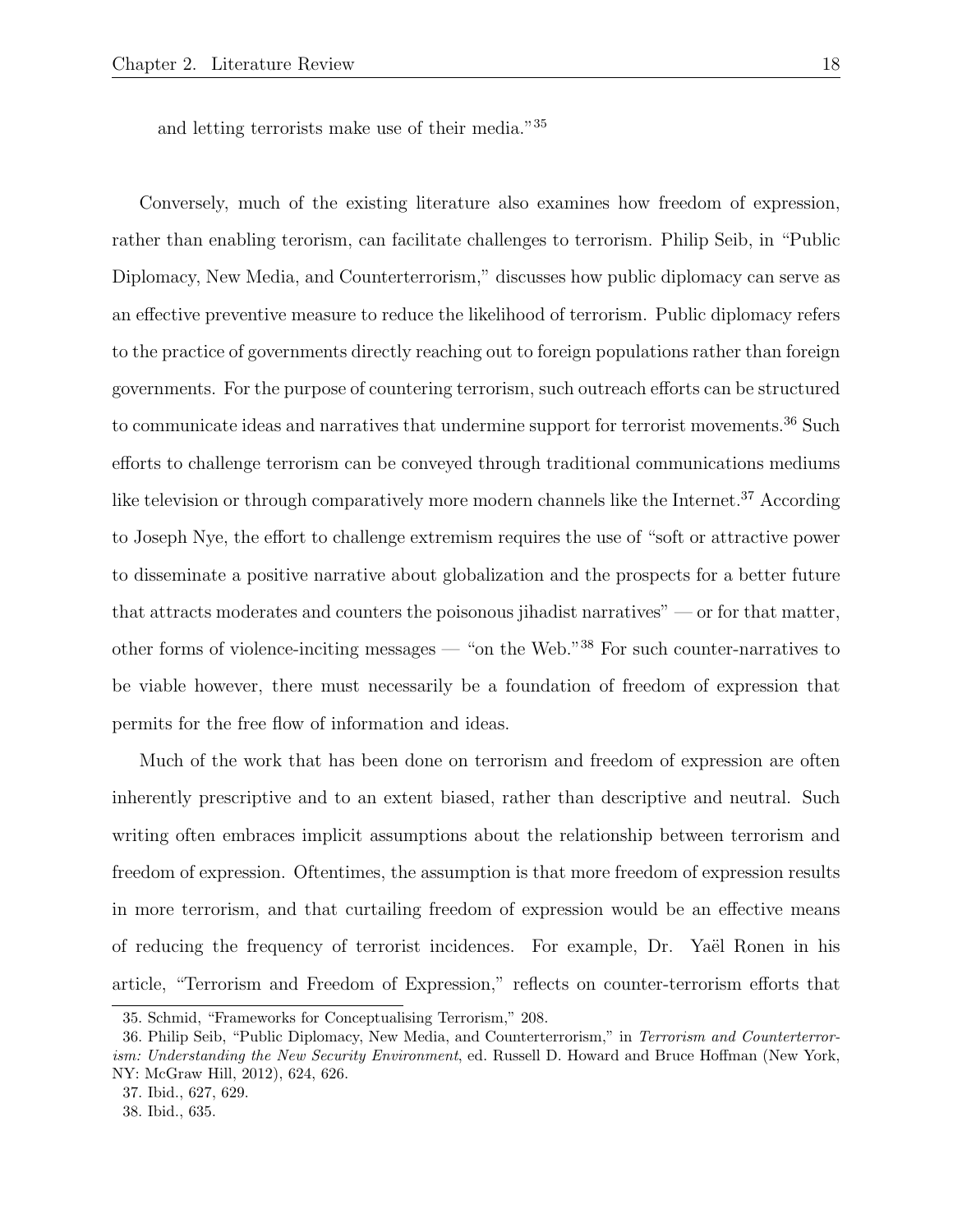have focused on constraining freedom of expression as part of a broader effort to restrict the spread of terrorist ideology. In particular, Ronen discusses the passage of such measures as UN Resolution 1624 in the aftermath of the July 2005 London suicide bombings, which condemns the incitement of terrorist violence and encourages constraints to be imposed on particular forms of communication that might incite suport for terrorism.<sup>39</sup> Criminalization of terrorist incitement — in effect a constraint on freedom of expression — has broadly been assumed to be an effective preventive measure against terrorism.<sup>40</sup>

Efforts have been made to apply quantitative analysis to understanding the precipitant causes of terrorism. For instance, Jessica Teets and Erica Chenoweth, in "To Bribe or to Bomb: Do Corruption and Terrroism Go Together?" have attempted to apply econometric methods to examine the connection between public corruption and terrorism. Based on their statistically significant results, Teets and Chenoweth ultimately conclude that corruption does not motivate terrorism, though corruption might facilitate terrorism.<sup>41</sup> Similarly, S. Brock Blomberg, Gregory D. Hess, and Akila Weerapana in "Economic Conditions and Terrorism" apply econometric methods to examine the relationship between terrorism and economic conditions. Through their analysis, they conclude that cycles of economic weakness tend to heighten the severity of terrorism.<sup>42</sup> However, similarly quantitative methods have not been applied to examining the intersection between terrorism and freedom of expression.

Our literature review reveals that there is a widespread belief that terrorism and freedom of expression are in some manner linked. However, little empirical analysis has been attempted to understand the nature of the linkage. Scholarly research that has utilized quantitative methods to examine the the relationship between terrorism and other potential precipitant factors demonstrates that examining terrorism quantitatively can be quite

<sup>39.</sup> Yaël Ronen, "Terrorism and Freedom of Expression," International Law Forum at the Hebrew University of Jerusalem, nos. 07-12 (2012): 1-2.

<sup>40.</sup> Ibid., 7.

<sup>41.</sup> Jessica Teets and Erica Chenoweth, "To Bribe or to Bomb: Do Corruption and Terrorism Go Together?," in Corruption, Global Security, and World Order, ed. Robert Rotberg (Brookings Institution Press, 2009), 179-180.

<sup>42.</sup> S. Brock Blomberg, Gregory D. Hess, and Akila Weerapana, "Economic Conditions and Terrorism," European Journal of Political Economy 20, no. 20 (2004): 463–478.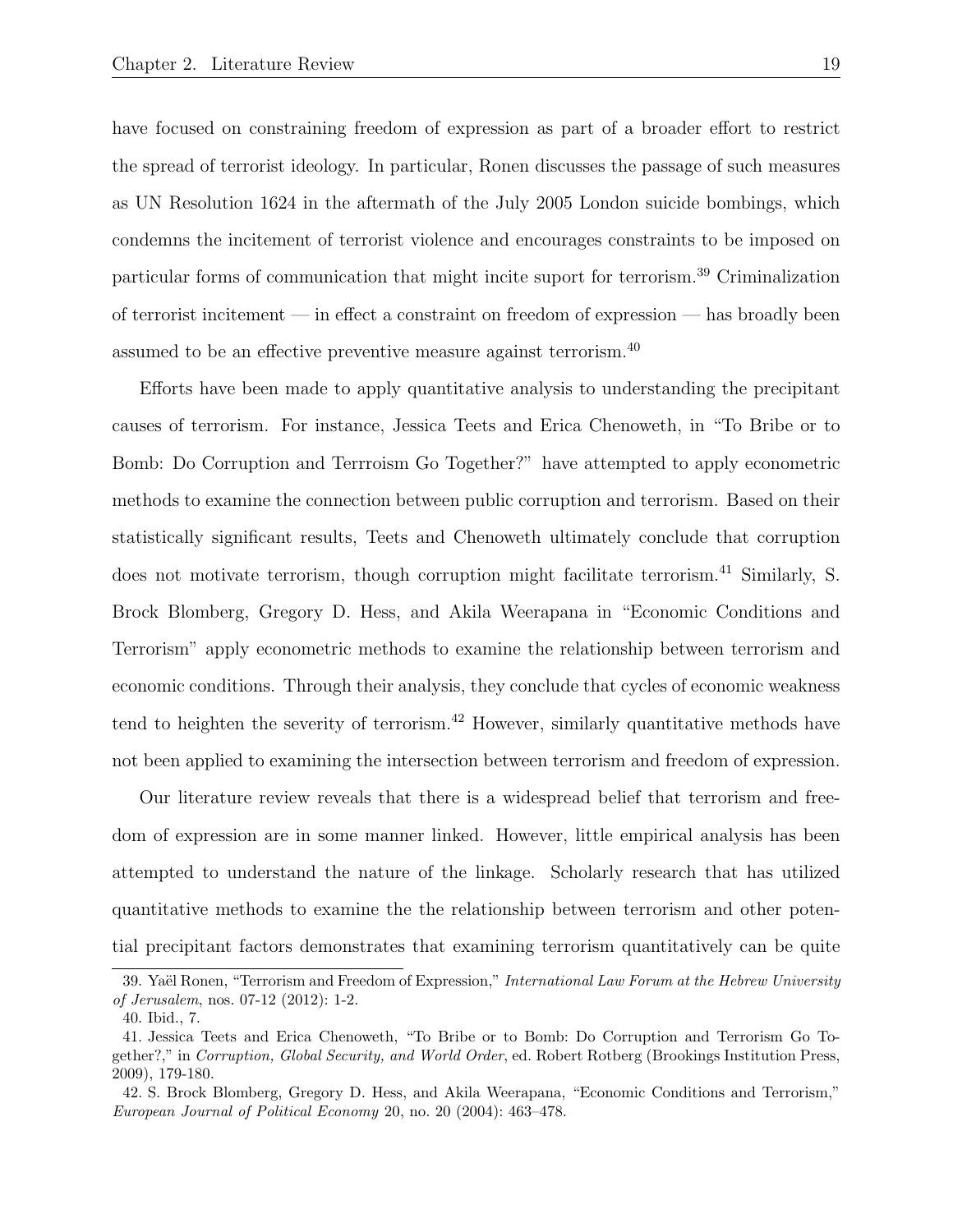revealing and effective. This study thus represents an effort to fill the quantitative gap in the literature that relates terrorism and freedom of expression.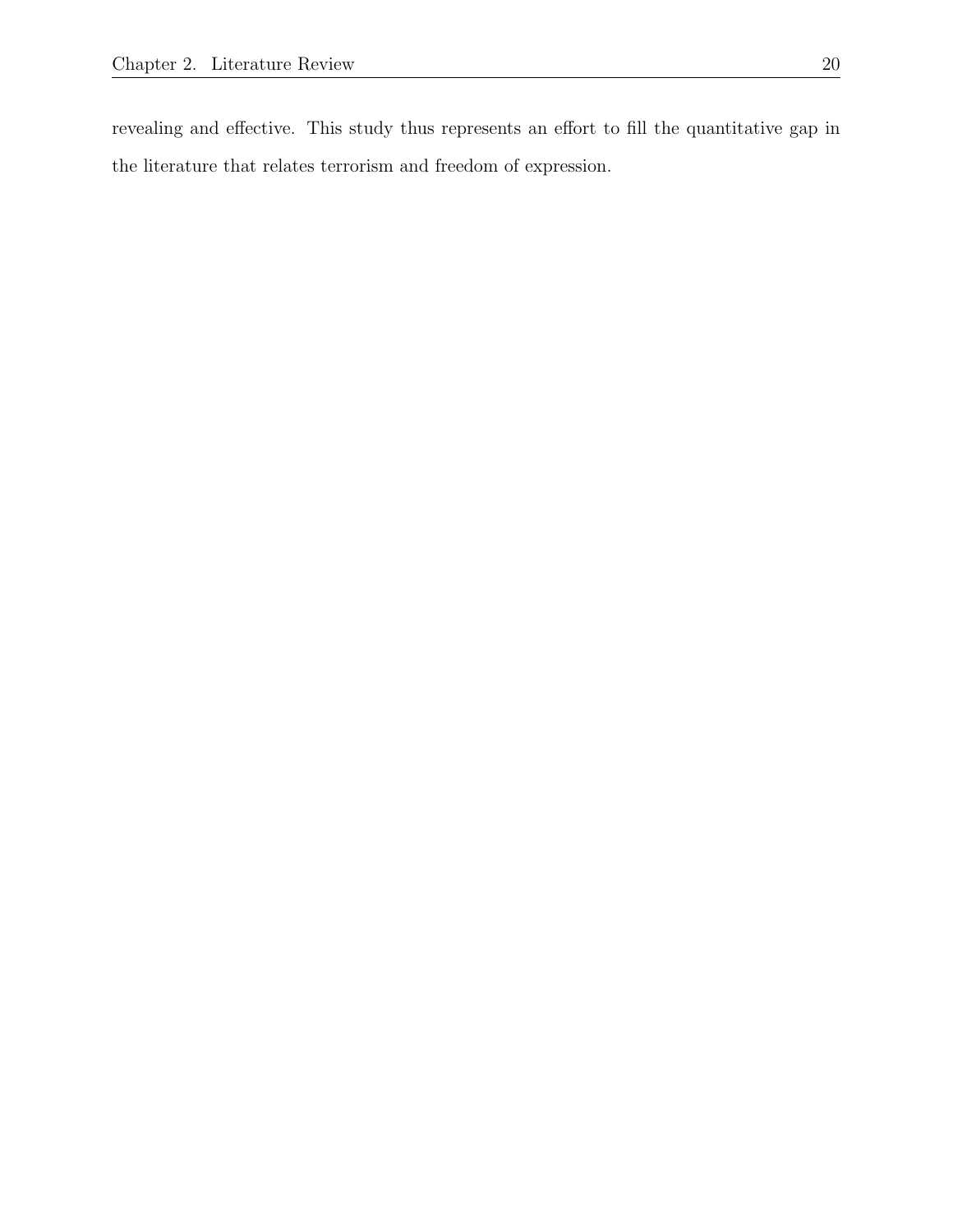# Chapter 3

## Analytic Framework

### 3.1 Terrorism

We adopt the Global Terrorism Database's (GTD) definition of terrorism:

. . . the threatened or actual use of illegal force and violence by a non-state actor to attain a political, economic, religious, or social goal through fear, coercion, or intimidation.<sup>1</sup>

The GTD applies particular standards in identifying unique instances of terrorism. For an event to be considered a unique terrorist incident in the GTD, it must have been the result of an intentional action by a perpetrator, it must entail some form of actual or threatened violence directed at people or property, and the perpetrators of the incident must be nonstate actors.<sup>2</sup> Incidences that occur within the same geographic area and within the same time frame are considered to be part of the same terrorist incident.<sup>3</sup>

<sup>1.</sup> National Consortium for the Study of Terrorism and Responses to Terrorism (START), "Global Terrorism Database: Codebook," 2013, 7, http://www.start.umd.edu/gtd/downloads/dataset/GTD\_Codebook\_ 2013Final.pdf.

<sup>2.</sup> Ibid., 7-8.

<sup>3.</sup> Ibid., 8-9.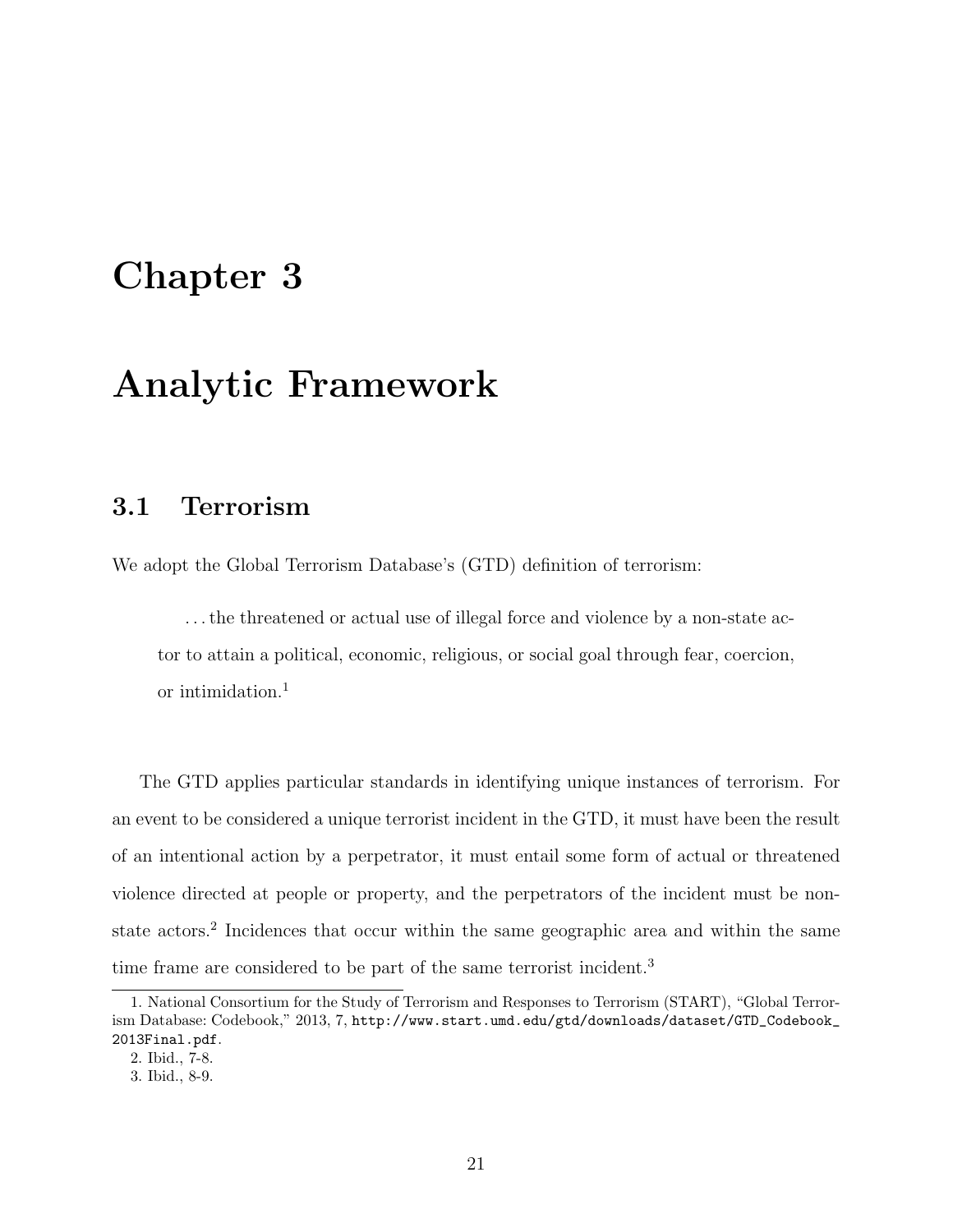#### 3.1.1 Measuring Terrorism

Terrorism may be quantified along a number of possible dimensions, including:

- Frequency of terrorist incidences
- Number of casualties and deaths from terrorist incidences
- Cost in property damage resulting from terrorist incidences
- Number of active terrorists and terrorist organizations
- Number of supporters or sympathizers of terrorism
- Scale of terrorist resources

The most directly observable dimension of terrorism are terrorist incidences that may simply be counted. For a terrorist incident to occur, there must be an active choice to engage in violence.<sup>4</sup> Counts of terrorist incidences therefore serves as an indirect measure of individuals' choices to engage in terrorism. We acknowledge that simply counting the number of terrorist incidences as a means of measuring terrorism ignores many significant aspects of terrorism. However, such a count of terrorist incidences provides a highly neutral measure of terrorism and is not subject to chance, as alternate measures like casualties inflicted or property damage caused might be.

For the purpose of this study, no distinction will be made between domestic terrorism, which is the commissioning of terrorist acts by individuals of domestic origin, and international terrorism, which is the commissioning of terrorist acts within a particular country by individuals of foreign origin. Oftentimes, the identity of the assailant remains unknown, rendering a distinction between domestic or international terrorism impossible to make.

#### 3.1.2 Factors Underlaying Terrorism

The severity of terrorism can be influenced by a wide range of factors, including individual characteristics (e.g., personal belief systems), organizational characteristics (e.g., group

<sup>4.</sup> Forest, "Terrorism as a Product of Choices and Perceptions," 115.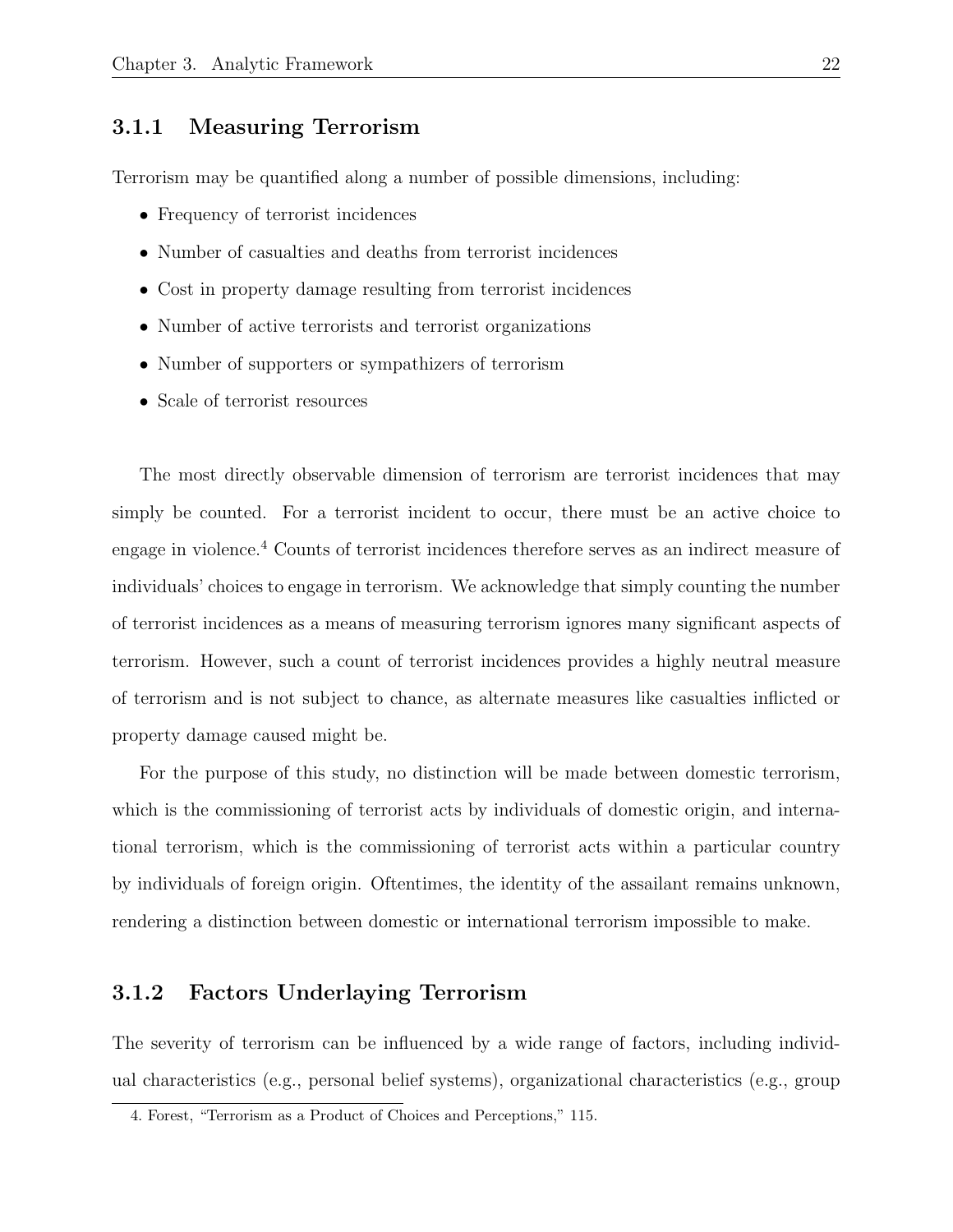leadership), precipitant conditions (e.g., socioeconomic conditions), environmental triggers (e.g., traumatic events), opportunitities to act (e.g., presence of weak governments), or global environment (e.g., inter-state conflict).<sup>5</sup> This study is primarily concerned with structural factors that might influence the frequency of terrrorist incidences. Environmental factors are fundamental to providing legitimacy and resonance to terrorism, and are central facilitators for terrorist activities. $6$  We do not consider individual characteristics and organizational characteristics.

This study's focus is on the relationship between freedom of expression and terrorism. To isolate the *ceteris paribus*<sup>7</sup> effect of freedom of expression on terrorism however, this study will also account for other systemic factors that can influence the frequency of terrorist incidences as discussed in the Literature Review, including:

- Regime instability
- Regime type
- Perceived corruption
- Political violence
- Economic prosperity and inequality
- Literacy
- Ethnic, cultural, and religious diversity

### 3.2 Freedom of Expression

This study adopts the definition of freedom of expression provided in Article 19 of the International Covenant on Civil and Political Rights, which loosely defines freedom of expression as the freedom to "seek, receive and impart information and ideas."<sup>8</sup> We consider such a

<sup>5.</sup> Forest, "Terrorism as a Product of Choices and Perceptions," 112.

<sup>6.</sup> Ibid., 121.

<sup>7.</sup> Latin for "all other things being equal"

<sup>8.</sup> United Nations, "The Universal Declaration of Human Rights."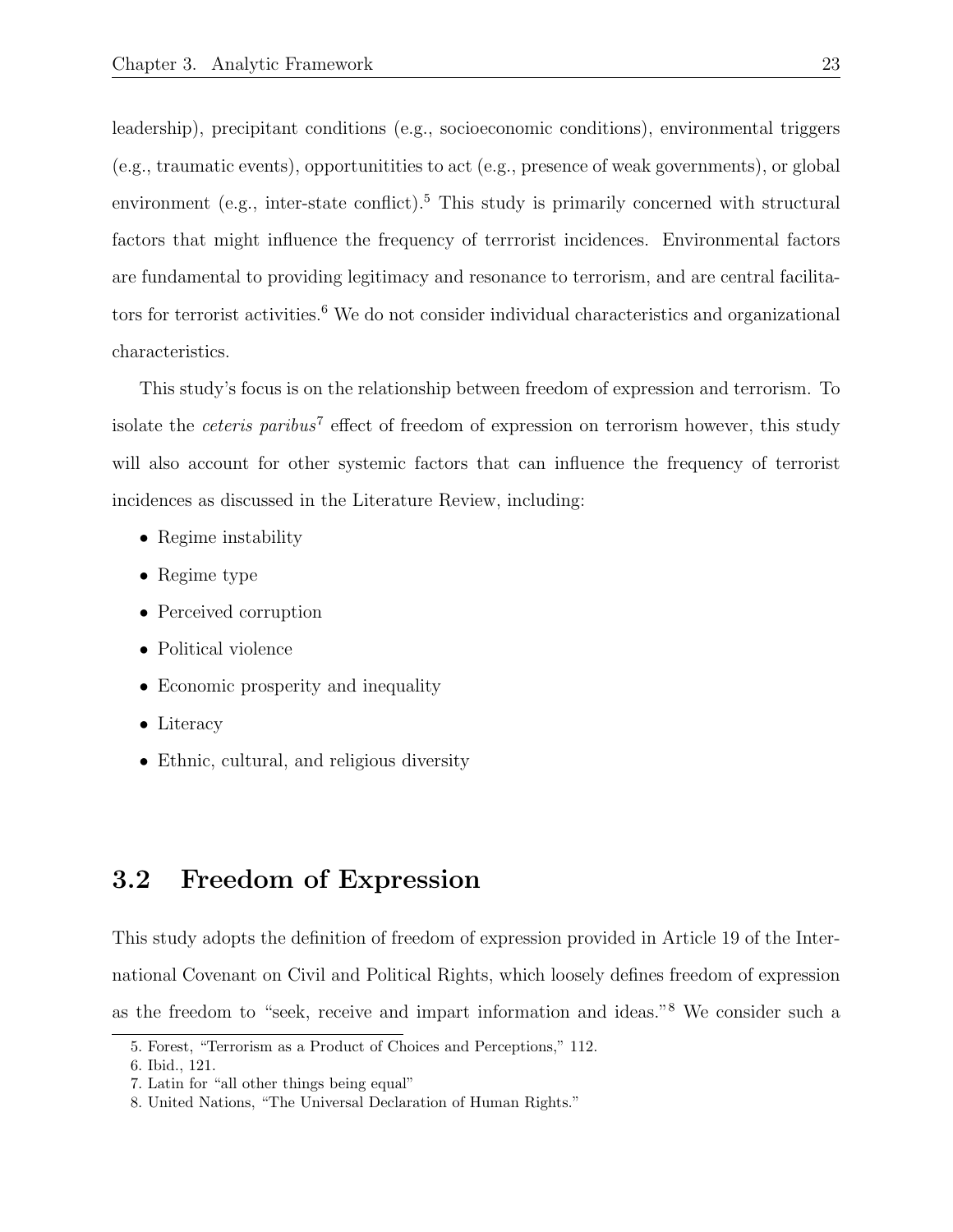generalized definition for freedom of expression to be highly neutral.

#### 3.2.1 Components of Freedom of Expression

Freedom of expression, as the ability to impart, seek, and receive information and ideas, is facilitated or constrained by a range of inter-related factors within any given society, including:

- Laws and regulations
- Operating environment
- Media independence
- Media pluralism
- Information and communication technology

Laws and Regulations Governments can directly curtail freedom of expression by censoring or penalizing particular forms of expression.<sup>9</sup> Alternatively, governments can also facilitate freedom of expression by implementing measures that encourage pluralism in the media markets<sup>10</sup> and that prevent excessive media concentration that might result in the silencing of particular voices.<sup>11</sup>

Operating environment The operating environment, which consists of non-legislative and extra-judicial factors, can be facilitative or hostile to freedom of expression. Facilitative operating environments for freedom of expression present few conditions that might discourage individuals from disseminating or accessing information and ideas. Hostile operating environments present conditions that make it difficult or even dangerous for individuals to

<sup>9.</sup> Mendel, "Restricting Freedom of Expression: Standards and Principles: Background Paper for Meetings Hosted by the UN Special Rapporteur on Freedom of Opinion and Expression, March 2010," 7, 11.

<sup>10.</sup> Gillian Doyle, Media Ownership: The Economic and Politics of Convergence and Concentration in the UK and Europe Media (London: Sage Publications, Inc.), 6.

<sup>11.</sup> Mendel, "Restricting Freedom of Expression: Standards and Principles: Background Paper for Meetings Hosted by the UN Special Rapporteur on Freedom of Opinion and Expression, March 2010," 5-6.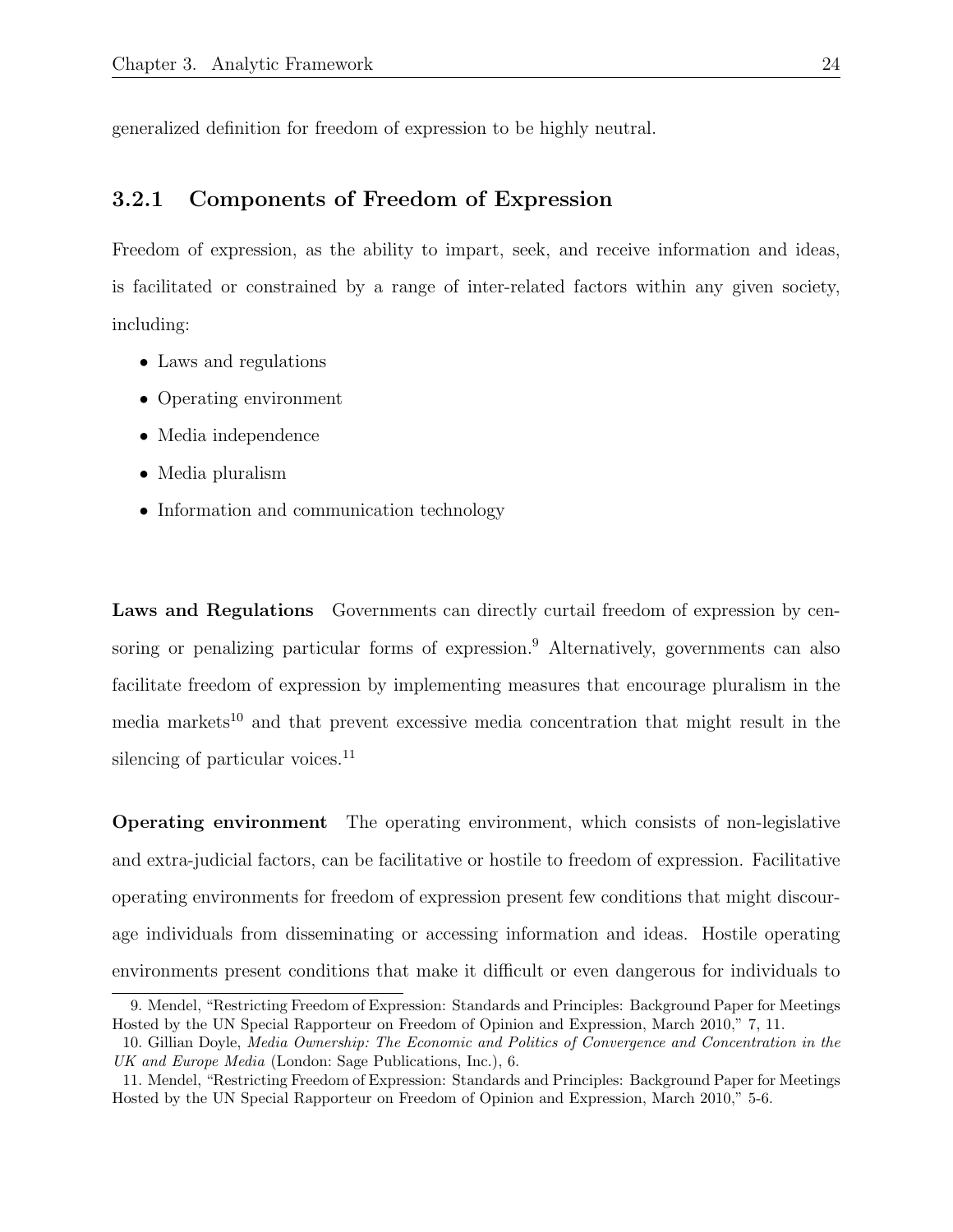exercise their freedom of expression, such as when journalists are subject to intimidation or violence by government agents or non-state actors.

Media independence Media independence is the extent to which media outlets are both willing and able to freely determine how to gather, analyze, and disseminate information and ideas. The levels of media independence in different societies can be influenced by the degree to which governments can directly exert control over media outlets, and the dependence of media outlets on governments for resources and information.<sup>12</sup> High degrees of media independence imply high levels of freedom of expression.

Media pluralism Media pluralism refers to the diversity of media content and media ownership within particular societies. Pluralism facilitates freedom of expression by allowing for the production of diverse content by different actors. Concentration of media ownership on the other hand reduces media pluralism, and constrains the range of views and opinions that may be expressed.<sup>13</sup>

Information and communication technology The availability of information and communication technology can directly enhance freedom of expression.<sup>14</sup> Without the appropriate tools to seek, receive, and share information and ideas, freedom of expression would be significantly constrained, even if there are no overt constraints by such factors as government or media industry regulation. The instruments that are critical for freedom of expression in the modern age include landline telephones, mobile phones, and Internet access.

<sup>12.</sup> Gadi Wolfsfeld, Media and Political Conflict: News From the Middle East (New York, NY: Cambridge University Press, 1997), 59-60.

<sup>13.</sup> Doyle, Media Ownership: The Economic and Politics of Convergence and Concentration in the UK and Europe Media, 11-13.

<sup>14.</sup> Ithiel de Sola Pool, Technologies of Freedom (Cambridge, MA: Harvard University Press, 1983), 5.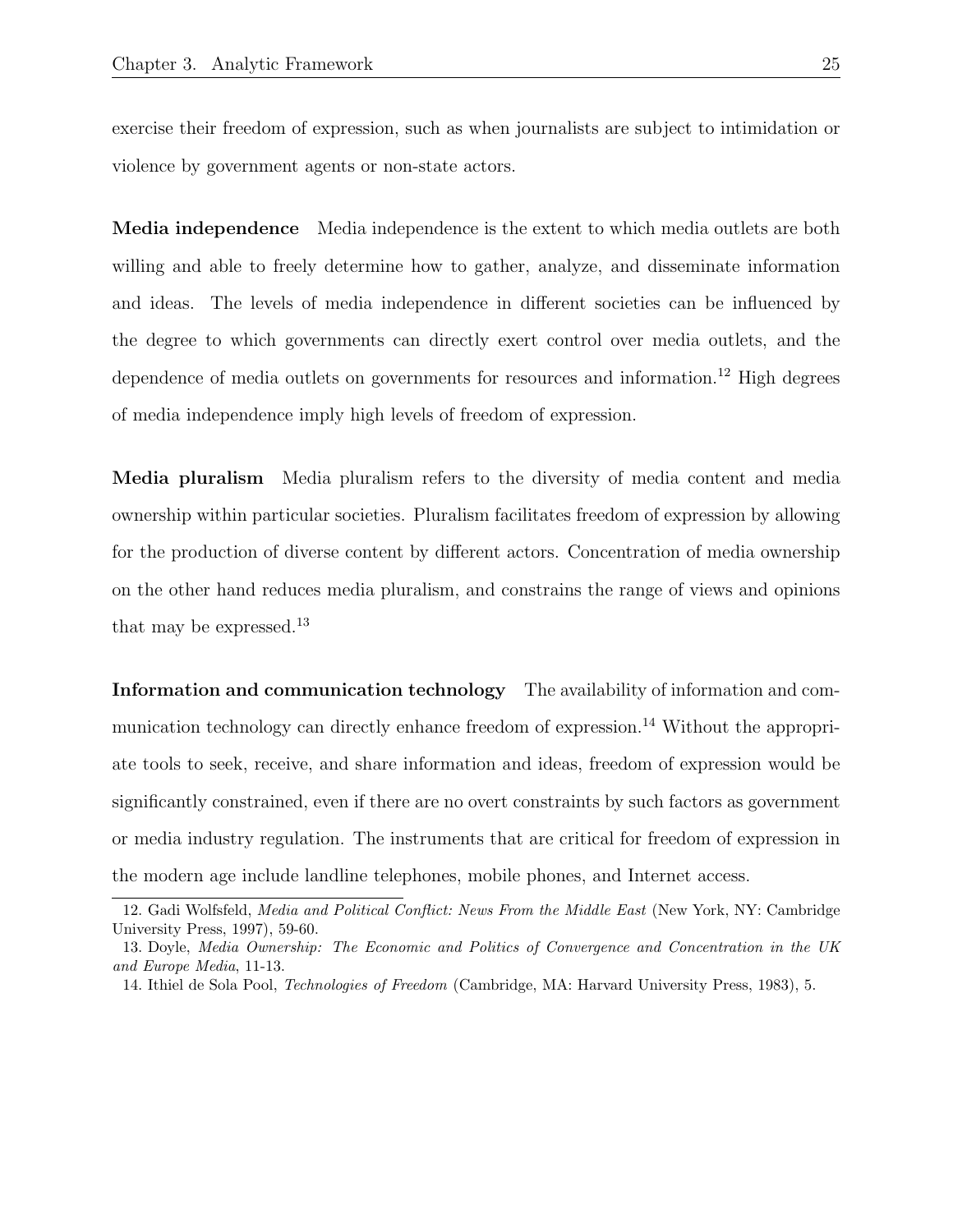#### 3.2.2 Measuring Freedom of Expression

Given the significance of freedom of expression, efforts have been made to develop measures of freedom of expression that permit for comparison across different countries. The three most commonly referenced measures of freedom of expression are the annual Freedom of the Press report by Freedom House, the Press Freedom Index by Reporters Without Borders, and the Media Sustainability Index by the International Research and Exchanges Board (IREX). None of these measures are perfect, each has been criticized to some extent, and all have introduced some degree of subjectivity into their methodologies.<sup>15</sup> However, the fact that each of these measures are all fairly consistent in their assessments of freedom of expression lends some faith to the fairness of the methodologies applied.<sup>16</sup>

For this study, we utilize the Freedom of the Press as a component of our measure of freedom of expression because of the richness of its data set. The Freedom of the Press report assesses countries' legal, political, and economic environments.<sup>17</sup> Countries are rated on a 100-point scale, where lower scores correspond to higher degrees of freedom.<sup>18</sup> To enhance the intuitive interpretation of the Freedom of the Press measure, we invert the scale in this study so that higher values correspond to greater freedom.

While the Freedom of the Press report does account for environmental factors that might influence the freedom to produce, disseminate, seek, and access information and ideas, it does not sufficiently account for the penetration of modern information and communication technology — such as landline telephones, mobile phones, and Internet access — that is so essential to freedom of expression. We therefore supplement the Freedom of the Press measure with data provided by the International Telecommunications Union (ITU) on worldwide

<sup>15.</sup> John Burgess, "Evaluating the Evaluators: Media Freedom Indexes and What they Measure," Center for International Media Assistance, Accessed 2013 October 18. 4, http://cima.ned.org/sites/default/ files/CIMA-Evaluating\_the\_Evaluators\_Report.pdf.

<sup>16.</sup> Ibid., 40.

<sup>17.</sup> Freedom House, "Freedom of the Press 2013," Freedom House, Accessed 2013 November 18. 3, http: //www.freedomhouse.org/sites/default/files/FOTP%202013%20Booklet%20Final%20Complete%20- %20Web.pdf.

<sup>18.</sup> Ibid., 3, 35.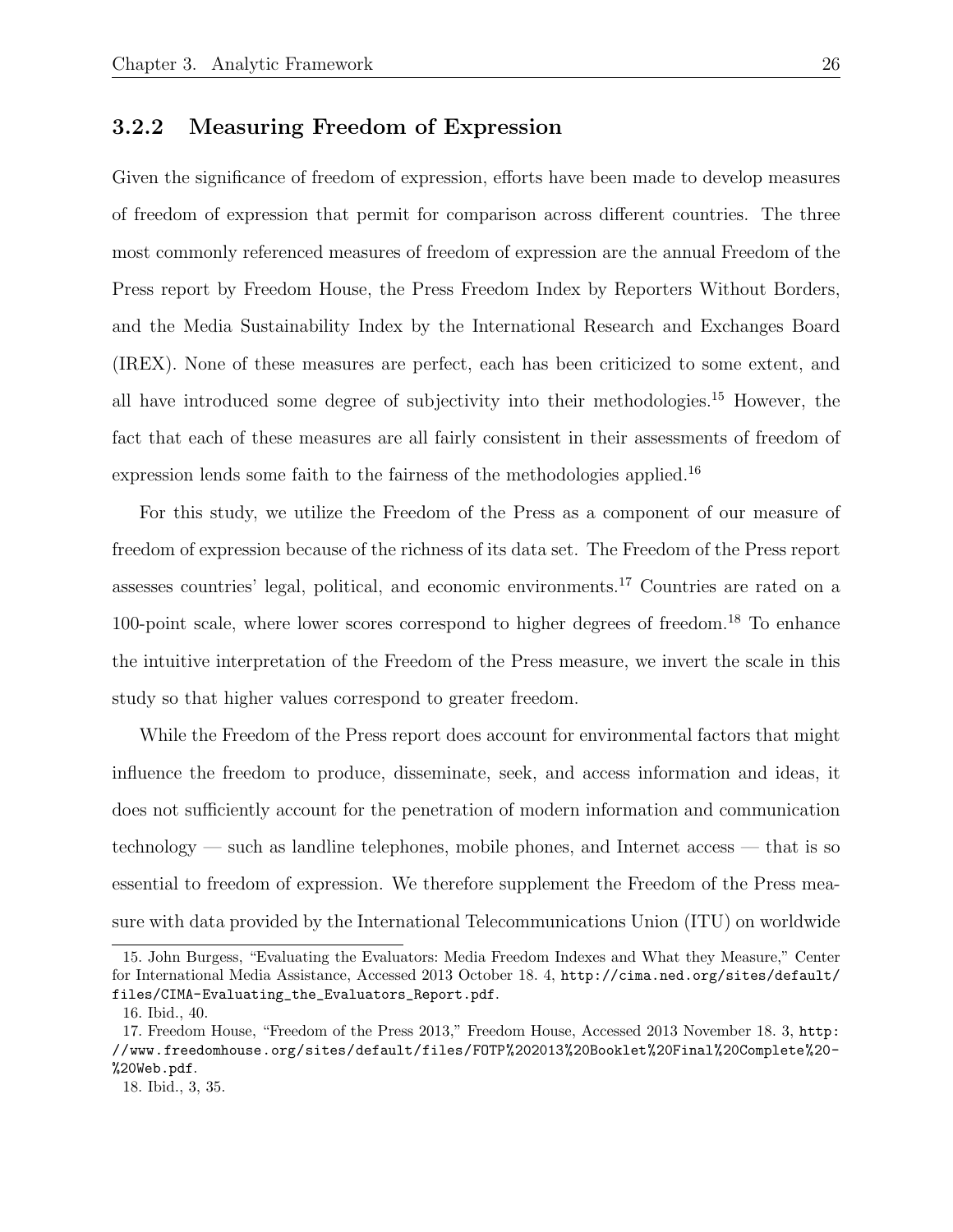fixed telephone subscriptions,<sup>19</sup> mobile phone subscriptions,<sup>20</sup> and percentages of individuals using the Internet.<sup>21</sup> The ITU data set extends from 1960 to 2012, and provides coverage of over 200 countries and territories.

### 3.3 Terrorism and Freedom of Expression

Countries can be categorized along dimensions of frequencies of terrorist incidences and freedom of expression into four broad groupings:

- 1. Low frequency of terrorist incidences, low freedom of expression
- 2. Low frequency of terrorist incidences, high freedom of expression
- 3. High frequency of terrorist incidences, low freedom of expression
- 4. High frequency of terrorist incidences, high freedom of expression

The four possible combinations of low and high terrorism and low and high freedom of expression are presented graphically in Figure 3.1.

#### 3.3.1 Low Terrorism, Low Freedom of Expression

In cases where freedom of expression is low due to low media independence and low media pluralism, the frequency of terrorist incidences may be reduced as a result of constraints imposed on the available channels of communication and the opportunities for terrorist movements to broadcast their messages. Rather than offering a diverse range of views, including perspectives that might present terrorism sympathetically, the prevailing media

<sup>19.</sup> United Nations Data, "UN Data: A World of Information - Fixed Telephone Subscriptions," United Nations, Accessed 2013 November 25. http://data.un.org/Data.aspx?d=ITU&f=ind1Code%3aI112.

<sup>20.</sup> United Nations Data, "UN Data: A World of Information - Mobile-cellular telephone subscriptions," United Nations, Access 2013 October 18. http://data.un.org/Data.aspx?d=ITU&f=ind1Code%3aI271.

<sup>21.</sup> United Nations Data, "UN Data: A World of Information - Percentage of individuals using the Internet," United Nations, Accessed 2013 October 18. http://data.un.org/Data.aspx?q=internet&d=ITU&f= ind1Code%3aI99H.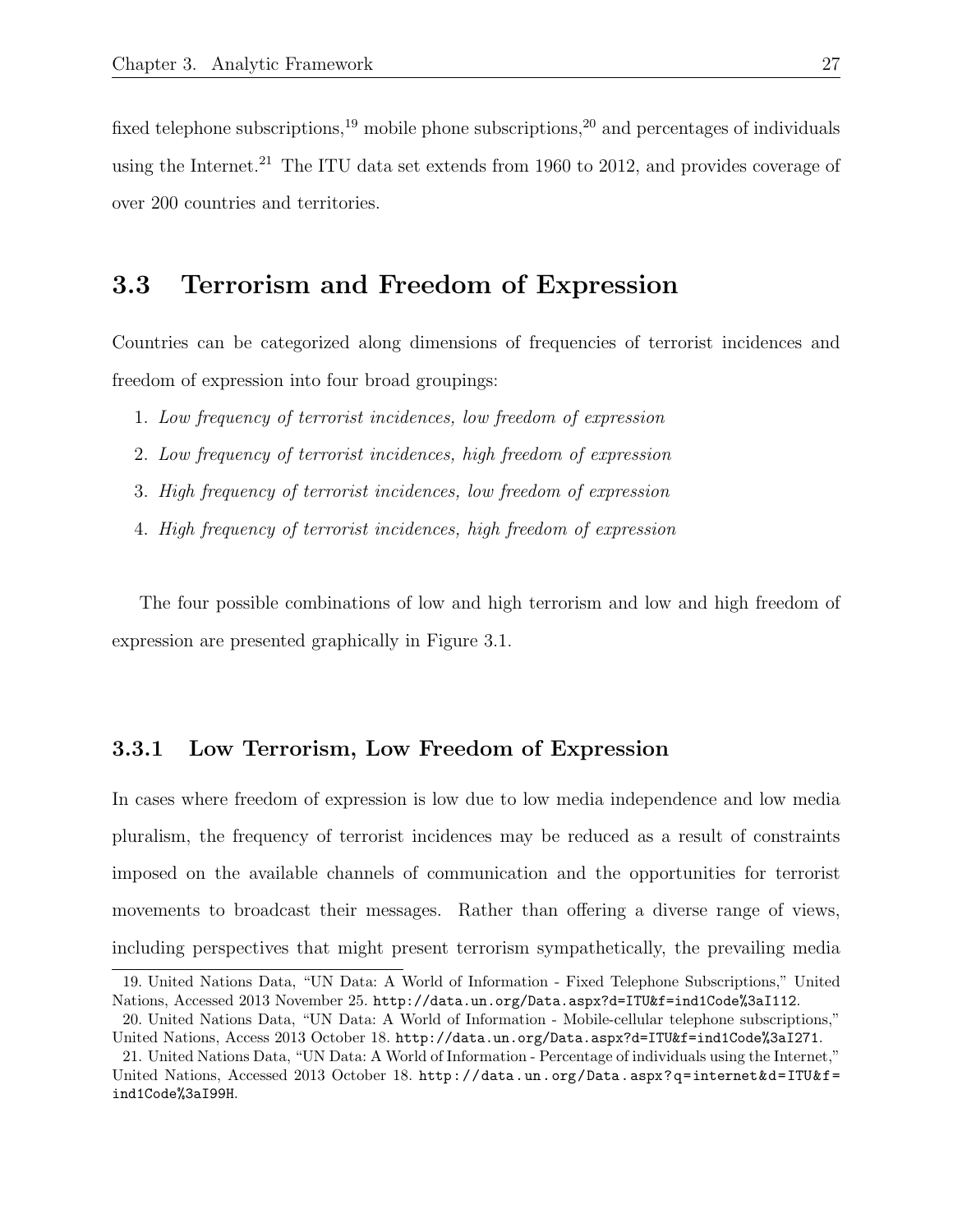

Figure 3.1: A Framework for Examining Terrorism and Freedom of Expression

environment might only allow for select viewpoints to be expressed. Indeed, British Prime Minister Margaret Thatcher once famously remarked that the media provides "the oxygen of publicity on which [terrorists] depend."<sup>22</sup> By extension, if the media does not grant the publicity that which terrorist movements desire, then the frequency with which terrorist incidences occur would expectedly decline.

Additionally, freedom of expression may be low if there is poor access to information and communication technology. The lack of means may constrict the outbreak of terrorism in two manners: by depriving radical elements of the ability to incite further radicalization, and by denying them the ability to effectively orchestrate operations. The ability to promote radicalization is essential to sustaining the momentum of terrorist movements. According to David Rapoport, when terrorist movements are unable to inspire followers and sustain the "wave" of terrorism, terrorist movements gradually fade and disappear.<sup>23</sup> A central component of radicalization is access to technologies that may be used to convey messages of terrorist ideals. Without such means, as may be the case in situations of low freedom of

<sup>22.</sup> Hoffman, Inside Terrorism, 184-185.

<sup>23.</sup> Rapoport, "The Four Waves of Terrorism," 48.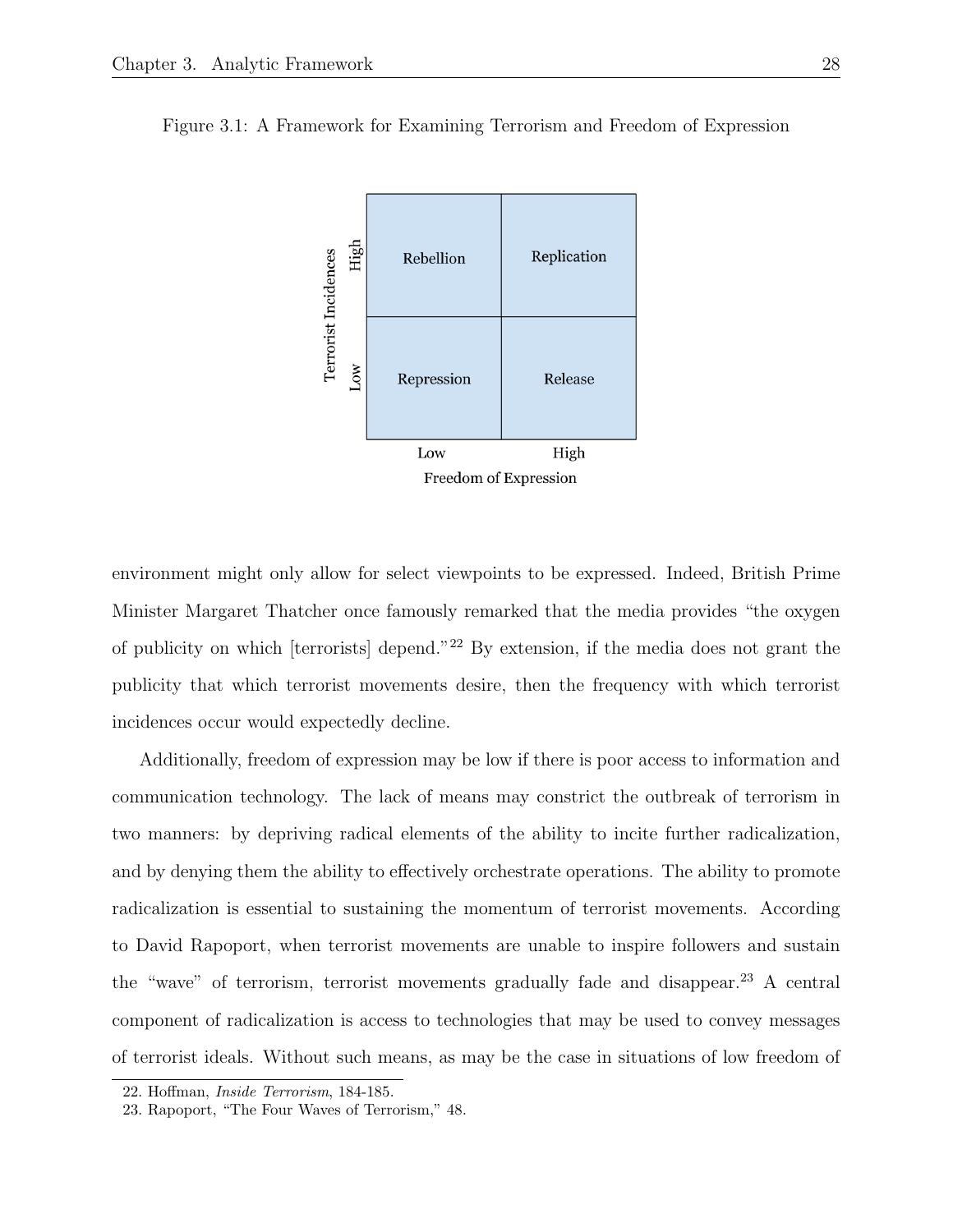expression, the terrorist wave may simply vanish over time. Low allowances for freedom of expression may also constrain the outbreak of terrorist actions simply by depriving terrorists of the basic tools necessary to raise and collect funds required to finance operations, to issue orders for action, and to coordinate between individual terrorists effectively.

Cases where low freedom of expression correspond with low frequencies of terrorist incidences may be characterized as situtions of repression. Under repression, the prevailing conditions that limit freedom of expression have effectively repressed the occurrence of terrorist incidences.

#### 3.3.2 Low Terrorism, High Freedom of Expression

Freedom of expression serves as a release valve that allows parties to express their frustration and discontent in a manner short of violence.<sup>24</sup> Discontent may be analogized to a dam that is about to burst: without some way of allowing for incremental releases of discontent, "sullen anger behind the walls of restriction" will eventually manifest as explosive events.<sup>25</sup> High freedom of expression may therefore be regarded as a means of undercutting the motivation for terrorism.

Freedom of expression may also allow for the rise of views and accounts that can compete with terrorist narratives and undermine processes of radicalization. An enviornment of high freedom of expression can naturally foster accounts highly critical of terrorism.<sup>26</sup> Oftentimes, messages conveyed by independent parties free of government influence are often regarded more credibly and are far more potent in challenging terrorist narratives.<sup>27</sup> Freedom of expression can therefore be regarded as an important factor in curtailing the frequency of terrorist incidences by allowing the formulation of credible accounts that contradict the messages of terrorist causes.

<sup>24.</sup> Harvard Law Review, "Safety Valve Closed: The Removal of Nonviolent Outlets for Dissent and the Onset of Anti-Abortion Violence," Harvard Law Review 113, no. 5 (March 2000): 120-1211.

<sup>25.</sup> Ibid., 1222.

<sup>26.</sup> Hoffman, Inside Terrorism, 184.

<sup>27.</sup> Nicholas J. Cull, "Public Diplomacy: Taxonomies and Histories," The Annals of the American Academy of Political and Sociel Science 616, no. 31 (2008): 49.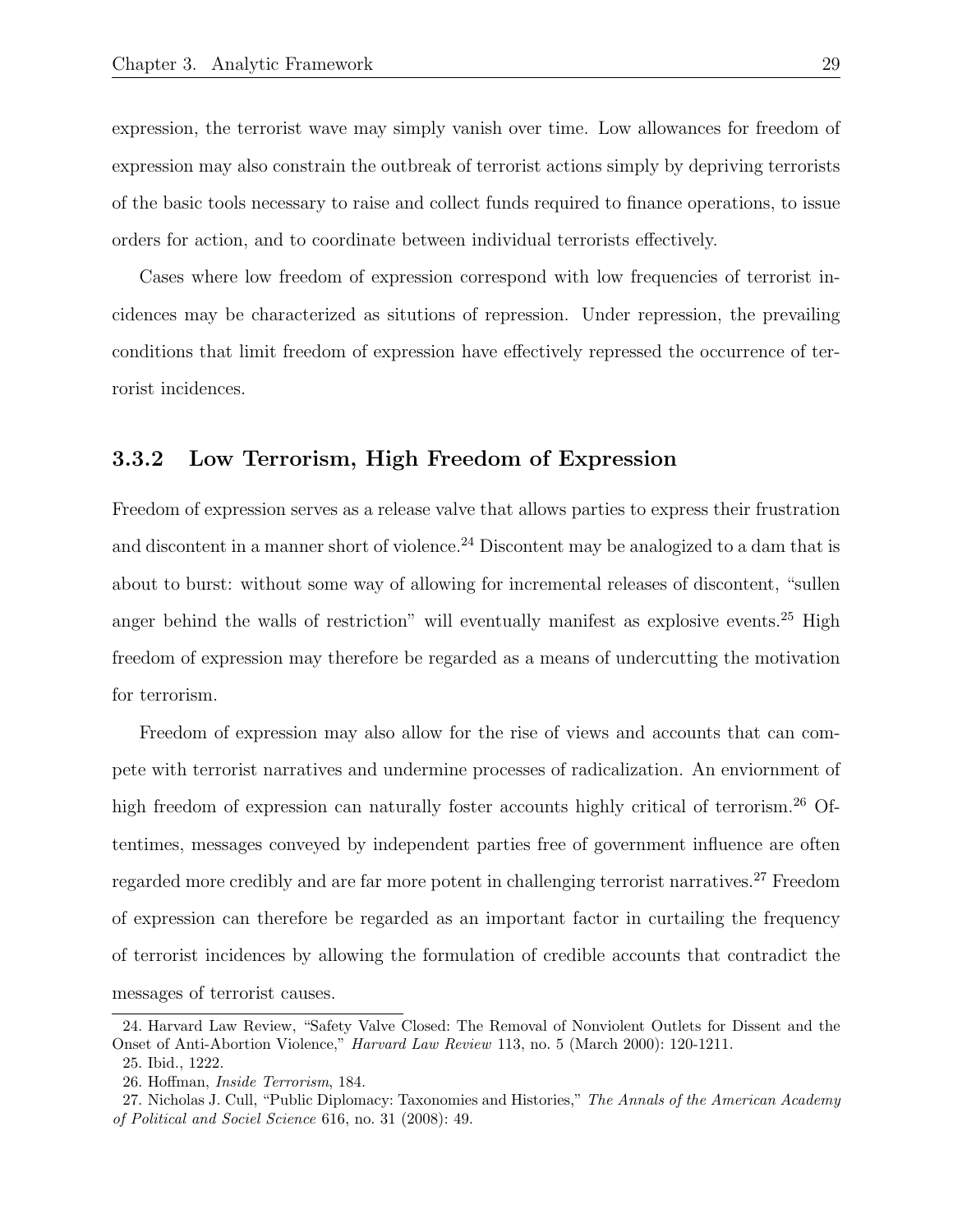Freedom of expression is also a critical element in facilitating economic progress, which may undercut the motivation to engage in terrorism. A central component to freedom of expression is adequate access to the communication and technology tools necessary to produce and disseminate content, as well as to seek out and access content. There may exist a "Digital Divide," where certain countries are less able to access modern communication tools than others, placing them at a significant economic disadvantage.<sup>28</sup> In cases where a "Digital Divide" may prevail, there is a greater chance of discontent amongst the "have nots" that could ultimately manifest in violence. Additionally, governments that attempt to secure their power by restricting access to information and communication technology face a "Dictator's Dilemma," where greater control may come at the risk of strangling economic progress.<sup>29</sup> Under both the Digital Divide and the Dictator's Dilemma, there are ample conditions that might feed discontent that can ultimately arise as terrorist attacks.

Cases where countries with high freedom of expression experience low occurrences of terrorism may be characterized as situtions of release. In situations of release, significant motivating factors for terrorism have been marginalized.

#### 3.3.3 High Terrorism, Low Freedom of Expression

If we are to accept that information is power,  $30$  and that freedom of expression is simply the ability to project such power through the conveyance and acquisition of information, then barriers that curtail freedom of expression may be regarded as constraints on power. Such constraints on power may provide the impetus for terrorism by giving rise to conditions where countries may experience cases of terrorism at great frequency while permitting for low freedom of expression. Terrorism is fundamentally concerned with power. It is an asymmetric strategy intended to seize power for those that have little or no power, or rather

<sup>28.</sup> Pippa Norris, Digital Divide (Cambridge, MA: Cambridge University Press, 2001), 4.

<sup>29.</sup> Christopher Kedzie, "Communication and Democracy: Coincident Revolution and the Emergent Dictators," RAND Corporation, Accessed 1 December 2013. http://www.rand.org/pubs/rgs\_dissertations/ RGSD127.html.

<sup>30.</sup> Monroe Price, Media and Sovereignty: The Global Information Revolution and its Challenges to State Power (Cambridge, MA: MIT Press, 2002), 32.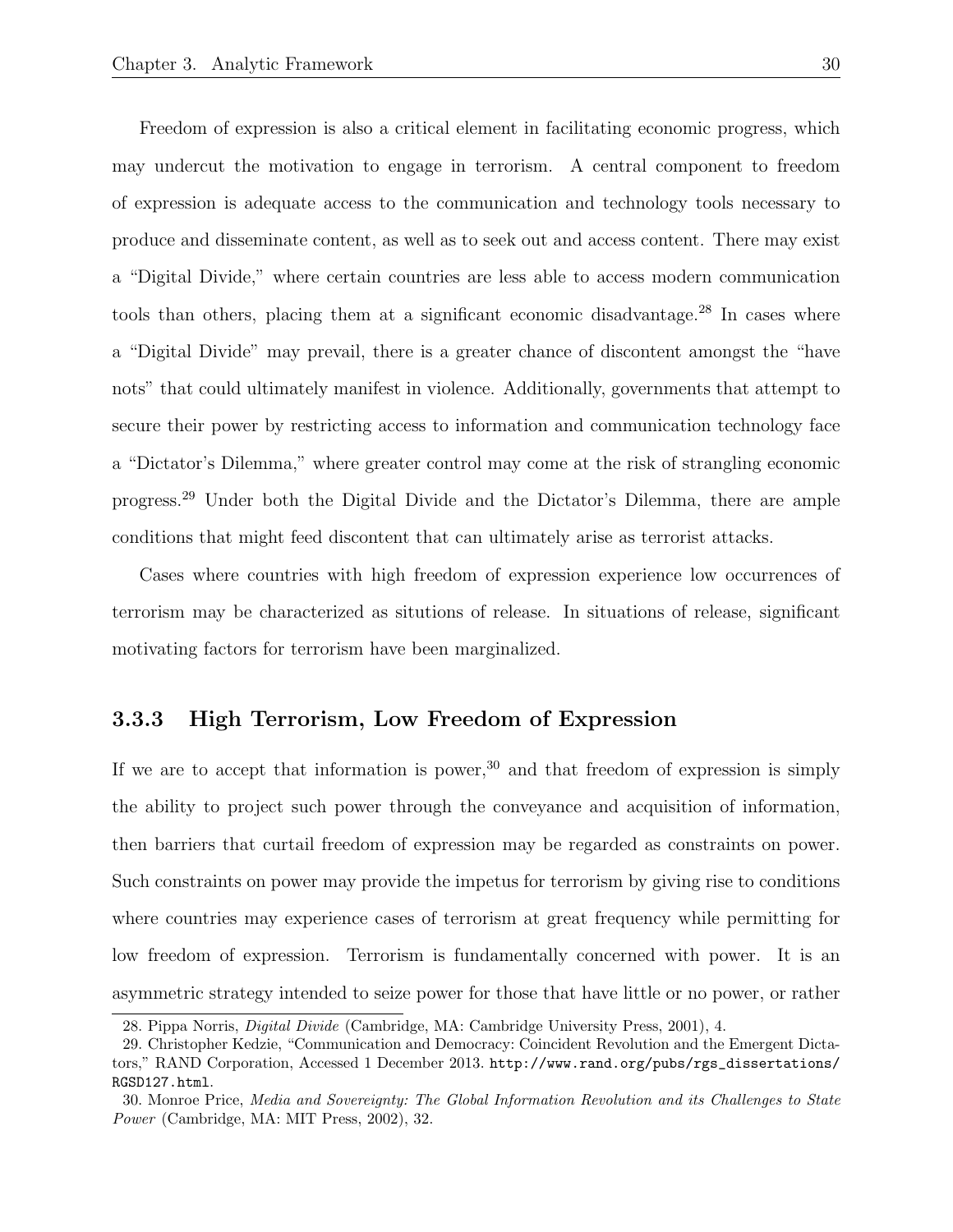believe themselves to have little or no power. The publicity generated through violence is intended to grant terrorists leverage and influence over politics at the local or international level that may not be attainable through more conventional channels.<sup>31</sup>

Restrictions on freedom of expression may be considered a form of oppression. Such oppression might contribute to a sense of injustice, particularly if those denied the freedom of expression believe there to persist a state of relative deprivation, which is a perception that discrepancies exist between what people believe they are entitled to and what they have actually been granted.<sup>32</sup> Individuals subject to oppression may choose to challenge such oppression through two different modes of responses: through persuasion strategies, which attempt to convince those perceived to be in power to implement changes so that the causes of oppression — whether real or perceived — are removed,<sup>33</sup> or *power strategies*, through which the oppressed attempt unilateral measures to force those pereceived to be in power to implement changes to grant power to the oppressed.<sup>34</sup>

Power strategies may manifest as violent acts of terrorism. The acts of terrorism are intended to capture the attention of those perceived to be in power who may otherwise not have granted any attention or regard to those not in power. Those that opt to engage in terrorism may be driven by rage and humiliation stemming from depriviations of power.<sup>35</sup> The use of terrorism is in effect a manifestion of what Albert O. Hirschman refers to as "voice," which refers to the attempt to alter, rather than simply to escape, from a situation that is unfavorable.<sup>36</sup>

Cases where low freedom of expression correspond with high frequencies of terrorist incidences may be characterized as situations of rebellion. In cases of rebellion, the prevailing conditions of suppressed freedom of expression may have fostered radicalization and sufficient

<sup>31.</sup> Hoffman, Inside Terrorism, 41.

<sup>32.</sup> Morton Deutsch, "A Framework for Thinking About Oppression and Its Change," Social Justice Research 19, no. 1 (2006): 24.

<sup>33.</sup> Ibid., 29.

<sup>34.</sup> Ibid., 33.

<sup>35.</sup> Ibid., 36-37.

<sup>36.</sup> Price, Media and Sovereignty: The Global Information Revolution and its Challenges to State Power, 40.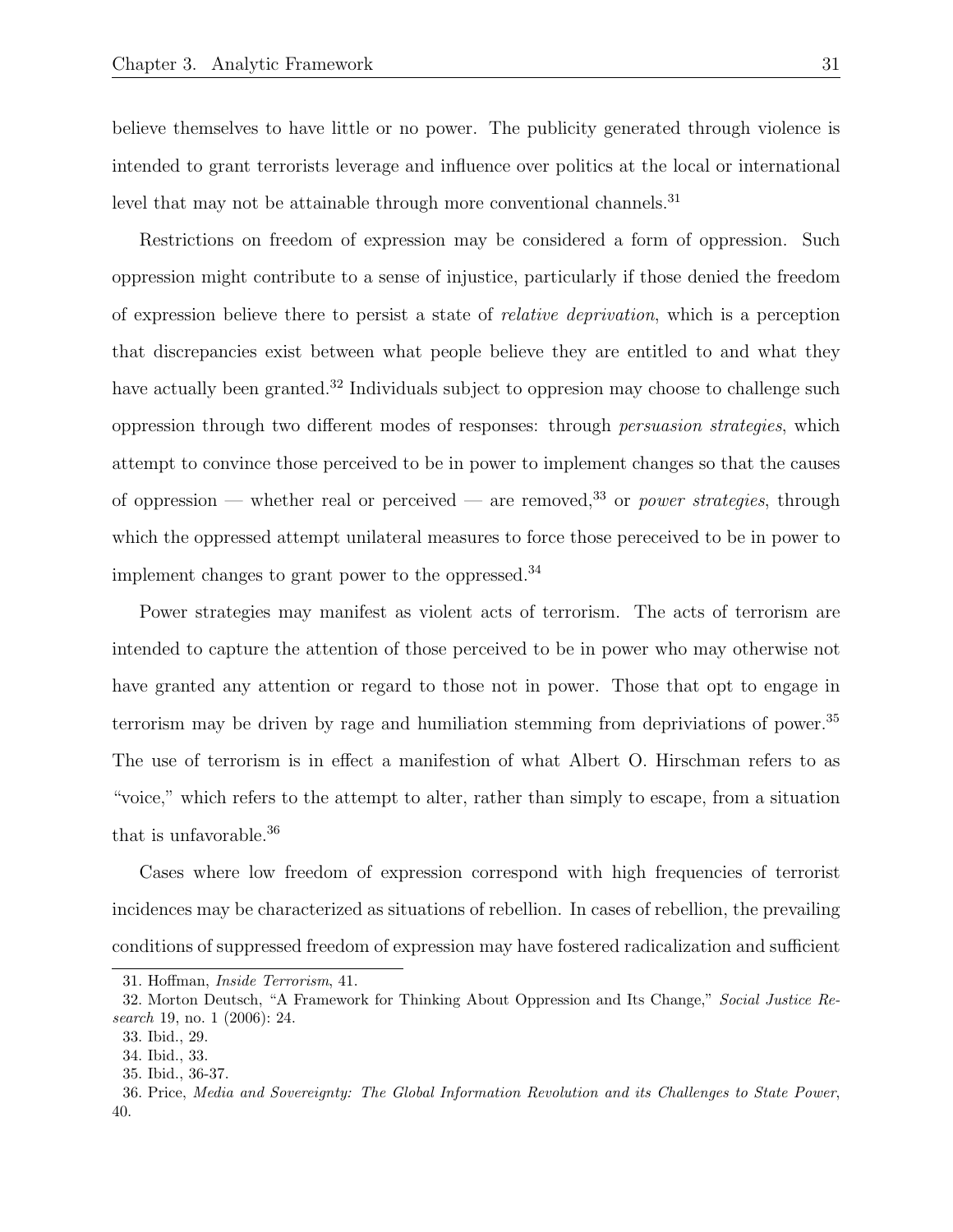discontent to encourage violent action. Those that engage in terrorist activity do so with the intent of altering the status quo.

#### 3.3.4 High Terrorism, High Freedom of Expression

Terrorists engage in violence to generate publicity that can be converted to political leverage.<sup>37</sup> Their attacks can foster fear that results in pressure on governments to pursue particular courses of action to appease terrorist groups. The ability to generate publicity is highly dependent on the environment of freedom of expression. Countries with high freedom of expression and robust medias are particularly favorable to enhancing publicity for terrorism. In fact, there exists almost a symbiotic relationship between terrorists and the media: terrorists rely on the media to spread accounts of terrorist actions, while the media voraciously cover terrorist actions, which by virtue of being rare and shocking are inherently newsworthy. Terrorism, as the product of rational choices, may simply make more sense in countries where a robust media can maximize the spread of accounts of violent actions.

Additionally, in environments where the allowance for freedom of expression is high, terrorism can be highly inspirational. Terrorist incidences can be "contagious" in the sense that the occurrence of one instance of terrorism is prone to inspire other cases of terrorism. Individual cases of terrorism are oftentimes followed by successive waves of terrorist attacks, which may partly be explained by terrorists' desire to capitalize on the media sensitivity to terrorism that had already been generated by the prior terrorist incident.<sup>38</sup> Oftentimes, subsequent terrorist attacks reflect many of the tactics and strategies utilized in earlier terrorist operations. For example, once Palestinian terrorist groups demonstrated the potency of hostage taking and aircraft hijackings during the 1960s, many other terrorist groups attempted similar operations.<sup>39</sup>

Terrorists are also highly empowered by access to modern communication technology.

<sup>37.</sup> Hoffman, Inside Terrorism, 173.

<sup>38.</sup> Lia Brynjar and Katja Skjolberg, "Causes of Terrorism: An Expanded and Updated Review of the Literature," Forsvarts Forskningsinstitutt (Norwegian Defence Research Establishment) (2004): 17. 39. Ibid., 17-18.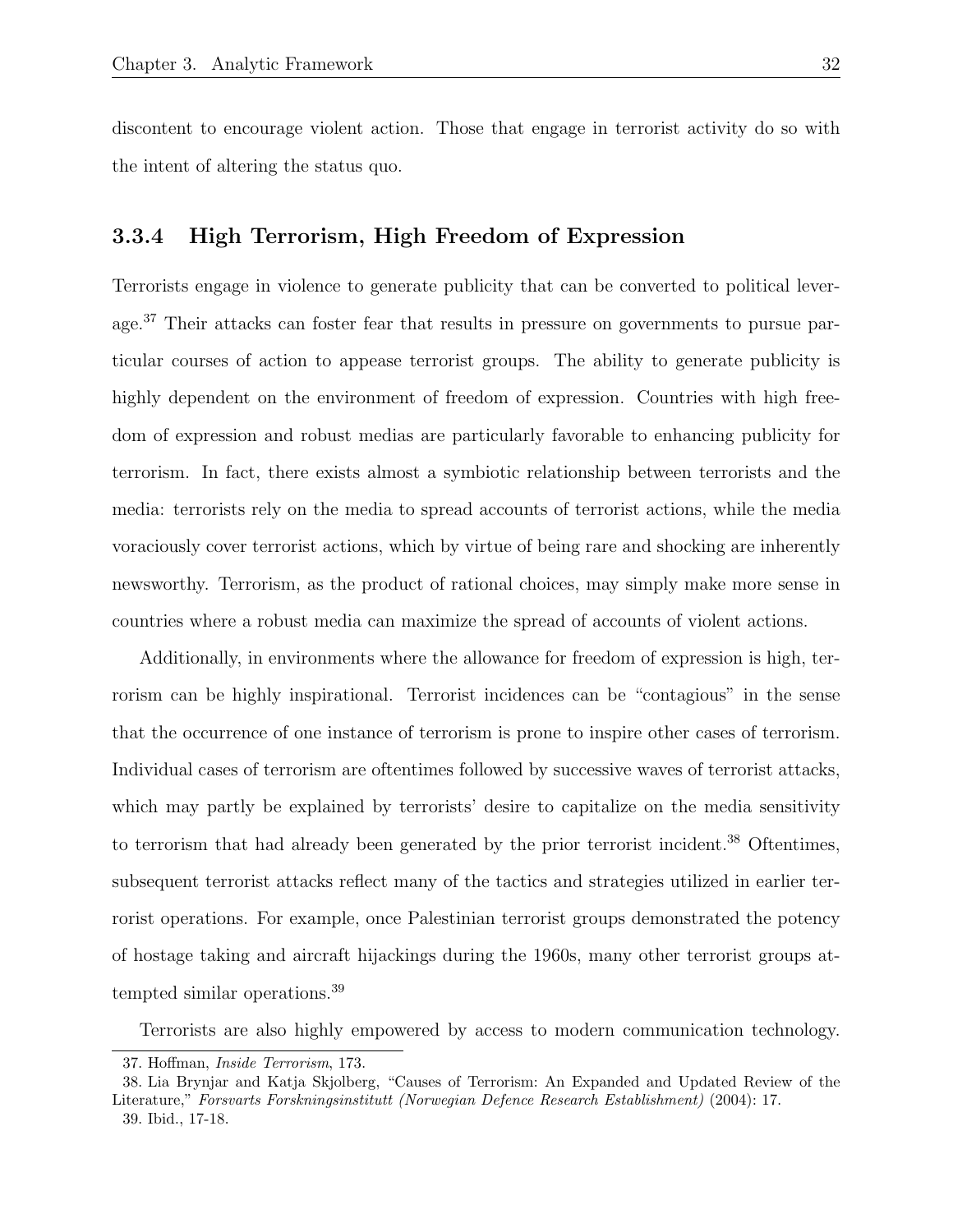They leverage modern communication tools to inform and educate potential followers, to engage in recruitment, to solicit support, and to coerce target audiences.<sup>40</sup> In addition to relying on radio, newspapers, posters, flyers, and television as channels of communication as they had in the past, $41$  terrorists have increasingly exploited modern information and communication technologies to great effect.<sup>42</sup> For instance, groups like al-Qaeda have turned to the Internet to disseminate propaganda for recruitment and fundraising purposes, to shape public opinion, to provide training and instruction in terrorism, and to engage in operational planning for attacks.<sup>43</sup>

Cases where high freedom of expression correspond with high frequencies of terrorist incidences may be characterized as situations of replication. In cases of replication, high freedom of expression enhances the effectiveness of terrorist actions and also empowers terrorist groups to act.

### 3.4 Other Factors of Terrorism

To be able to discern the precise relationship between terrorism and freedom of expression requires the isolation of the influence of other systemic factors. Without isolating the effect of other factors, it would be difficult to determine the ceteris paribus impact of freedom of expression on the occurence of terrorism. In the sections below, significant factors that have been identified as potential systemic influencers on the frequency of terrorist incidences are expounded upon, and methods of measuring those factors are also highlighted. For the purpose of this study, we intentionally exclude non-systemic, micro-level factors from consideration, even if they have been identified in existing literature and research as being significant contributors to terrorism. Such excluded factors might include elements like individual social networks or isolated accounts of personal grievances, amongst others, which

<sup>40.</sup> Hoffman, Inside Terrorism, 199.

<sup>41.</sup> Ibid.

<sup>42.</sup> Cronin, "Behind the Curve: Globalization and International Terrorism," 66.

<sup>43.</sup> Hoffman, Inside Terrorism, 214.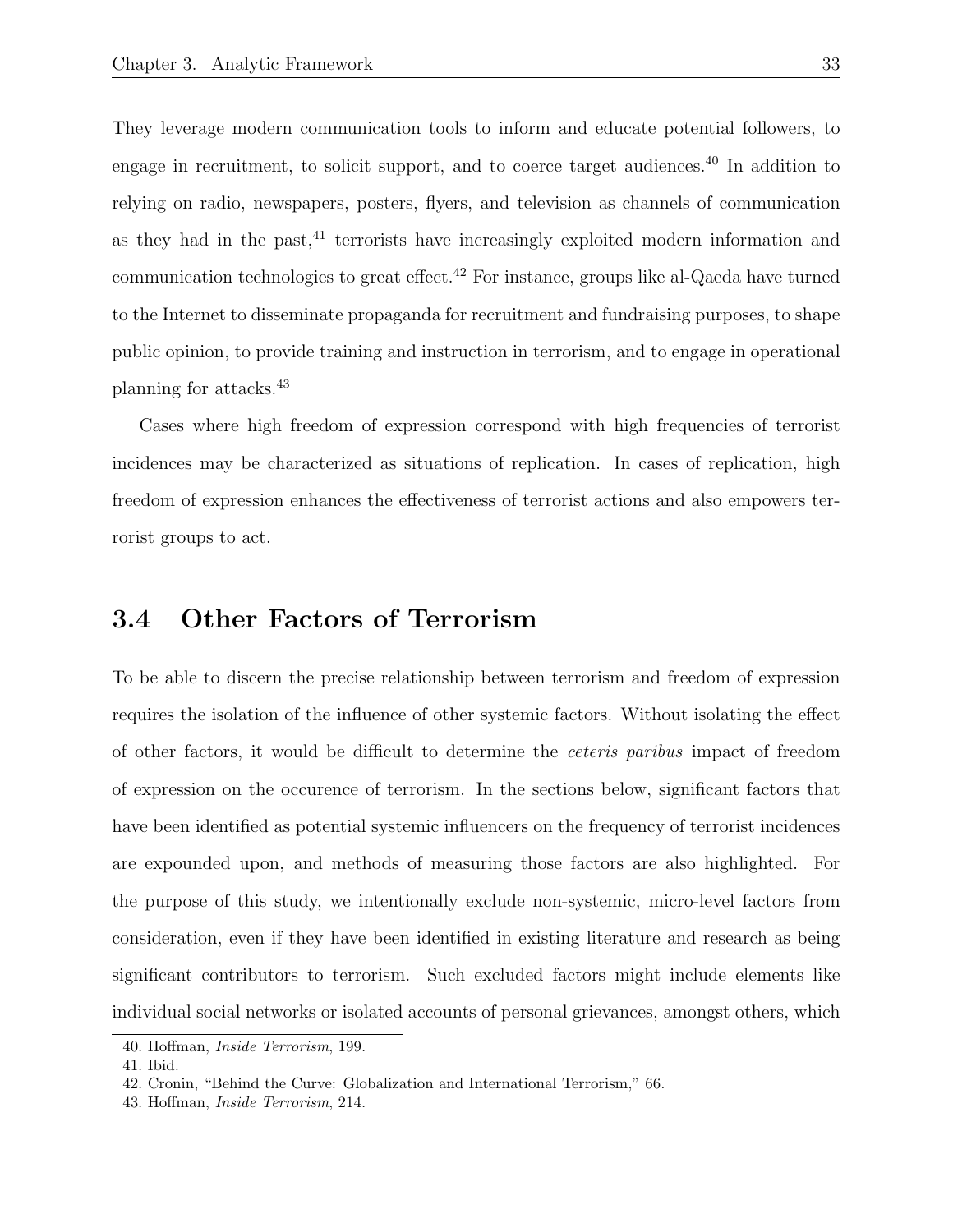primarily have effect at the individual or organizational levels rather than at the societal level.

#### 3.4.1 Regime Instability

The political stability of states is regarded as one of the most significant factors in influencing the frequencey of terrorist incidences. According to Professor Erica Chenoweth, regardless of the regime type, politically unstable regimes are prone to provide the permissive conditions necessary for terrorist movements to develop and thrive.<sup>44</sup> Unstable regimes are characterized by conditions where the state authorities are either non-existent or weak, and do not possess the capabilities to effectively challenge terrorist movements. Additionally, unstable regimes provide opportunities for terrorist movements to establish physical presences and to engage in financing and logistical operations. Furthermore, populations of unstable regimes often include many potential recruits for terrorist causes.<sup>45</sup>

The Fund for Peace, a non-partisan and independent research and education organization that aims to prevent violent conflict maintains the annual Failed State Index. The Failed State Index is intended to assess the risk factors for regime stability. Assessments of regime stability are made based on a total of twelve social, economic, political, and military indicators, including: "Mounting Demographic Pressures," "Uneven Economic Development along Group Lines," " Progressive Deterioration of Public Services," and "Rise of Factionalized Elites." The latest index released in 2013 accounts for 178 sovereign states, and numerically rates regime stability, where lower values correspond to greater stability.<sup>46</sup> The Failed State index, based on its design, provides a pertinent measure for assessing regime stability.

<sup>44.</sup> Erica Chenoweth, "Instability and Opportunity: The Origins of Terrorism in Weak and Failed States," in The Making of a Terrorist, ed. James J.F. Forest, vol. 3 (Westport, CT: Praeger, 2005), 124.

<sup>45.</sup> Ray Takeyh and K. Gvosdev Nikolas, "Do Terrorist Networks Need a Home?," in Terrorism and Counterterrorism: Understanding the New Security Environment, ed. Russell D. Howard and Bruce Hoffman (McGraw Hill, 2012), 80-81.

<sup>46.</sup> Fund for Peace, "The Failed State Index 2013," Fund for Peace, Accessed 2013 December 17, http: //ffp.statesindex.org/rankings-2013-sortable.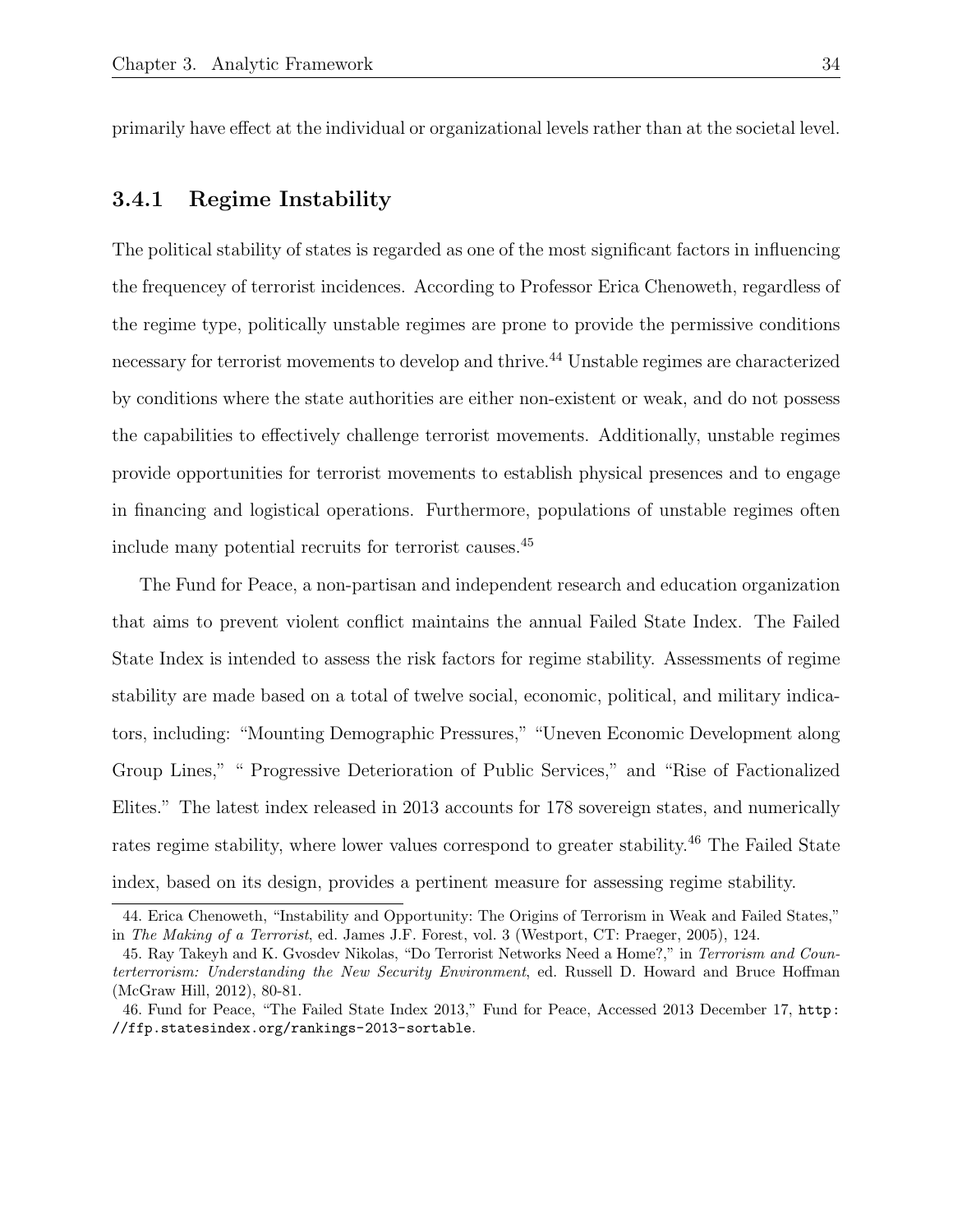### 3.4.2 Regime Type

There has been a prevalent presumption that the regime type influences the severity of terrorism. Specifically, it has been assumed that, based on the democratic peace theory, which posits that democracies do not engage one another in war, that democracy is an effective "antidote to terrorism." It was based on such a belief that democracy undermines terrorism that ultimately led the U.S. to launch a campaign to spread democracy as a core component of its war on terror in the aftermath of the September 11 attacks. However, the existing empirical evidence is inconclusive on the exact relationship between regime type — particularly democracy — and terrorism.<sup>47</sup> Nonetheless, a measure of democracy will be included in the present analysis to isolate any potential influence that regime type might have on the frequency of terrorist incidences.

For the purpose of assessing the degrees of democracy for different countries, this study will utilize the Democracy Index maintained by the Economic Intelligence Unit, a subsidiary of The Economist Group. The Economic Intelligence Unit acknowledges that the very definition of democracy remains debatable, and being democratic is not a simple binary condition (i.e., countries are either democratic, or they are not). Rather, countries differ in degrees of democracy. The Democracy Index, rather than dwelling on the precise definition of democratic regimes, opts to focus on five dimensions that are commonly associated with democracy, including: "electoral process and pluralism; civil liberties; the functioning of government; political participation; and political culture." Each country is scored on a scale of 0 to 10, where higher values correspond to more democratic societies. The latest Democracy Index, released in 2013, accounts for 167 countries.<sup>48</sup>

<sup>47.</sup> Brynjar and Skjolberg, "Causes of Terrorism: An Expanded and Updated Review of the Literature," 34.

<sup>48.</sup> Economic Intelligence Unit, "Democracy Index 2012: Democracy is at Standstill," Economic Intelligence Unit, Accessed 2013 December 1, https://www.eiu.com/public/topical\_report.aspx?campaignid= DemocracyIndex12.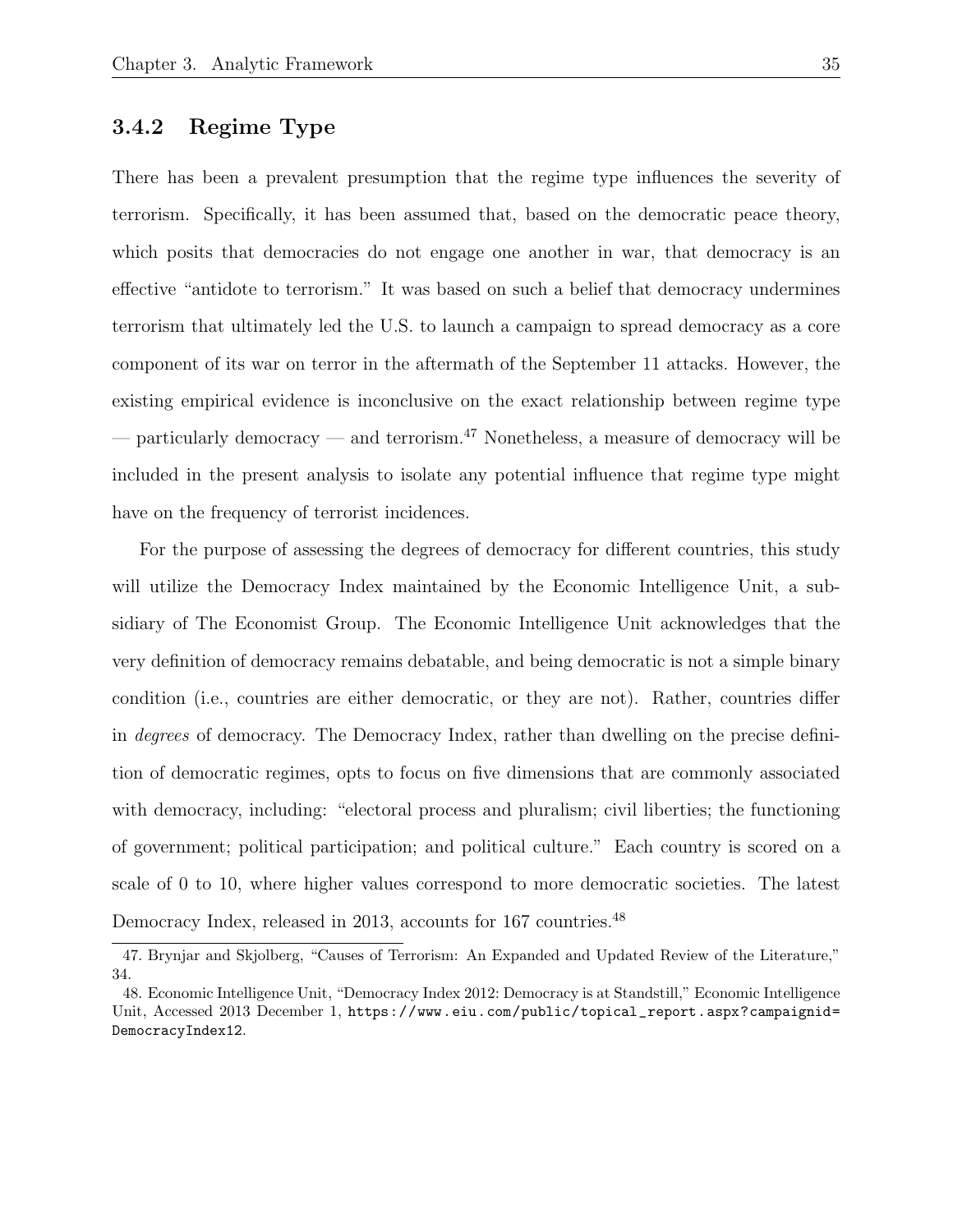## 3.4.3 Corruption

Corruption in societies may be a contributing factor to the severity of terrorism. When ruling regimes appear to be corrupt, such as by disrupting the distribution of social services and by allocating resources and privileges unfairly to select groups within society, elements within society may feel disenfranchised and elect to participate in violent action to compel change.<sup>49</sup> Those that feel directly wronged by societal injustice as a result of rampant corruption may ultimately become engaged in terrorist activities to air their discontent.<sup>50</sup> Corruption therefore may be regarded as a contributing factor to the frequency of terrorist incidences.

Jessica Teets and Erica Chenoweth examine whether or not corruption has a motivating effect on terrorism, or whether corruption merely has a facilitative relationship with terrorism. Teets and Chenoweth apply a quantitative analysis to systematically examine the relationship between corruption and terrorism. They ultimately find that greater levels of corruption facilitate more occurrences of terrorist attacks originating from that country. Their findings suggest that corruption allows for greater activity in illicit drug trades, money laundering, and arms imports — activities that can facilitate the implementation of terrorist actions. They do not find that corruption directly motivates additional terrorist activity.<sup>51</sup> Their results support the notion that corruption is related to terrorism in some form.

Similar to the research produced by Teets and Chenoweth, we rely on Transparency International's Corruption Perception Index to provide a measure of corruption. Transparency International, a non-governmental organization based in Berlin that is committed to monitoring corporate and political corruption, produces the annual Corruption Perceptions Index. The Corruption Perceptions Index measures the perceived degrees of public corruption. Its results are based on a combination of surveys and assessments collected from a range of sources. The latest Corruption Perceptions Index measured the perceived degrees

<sup>49.</sup> Forest, "Terrorism as a Product of Choices and Perceptions," 122.

<sup>50.</sup> Brynjar and Skjolberg, "Causes of Terrorism: An Expanded and Updated Review of the Literature," 39.

<sup>51.</sup> Teets and Chenoweth, "To Bribe or to Bomb: Do Corruption and Terrorism Go Together?," 168-169.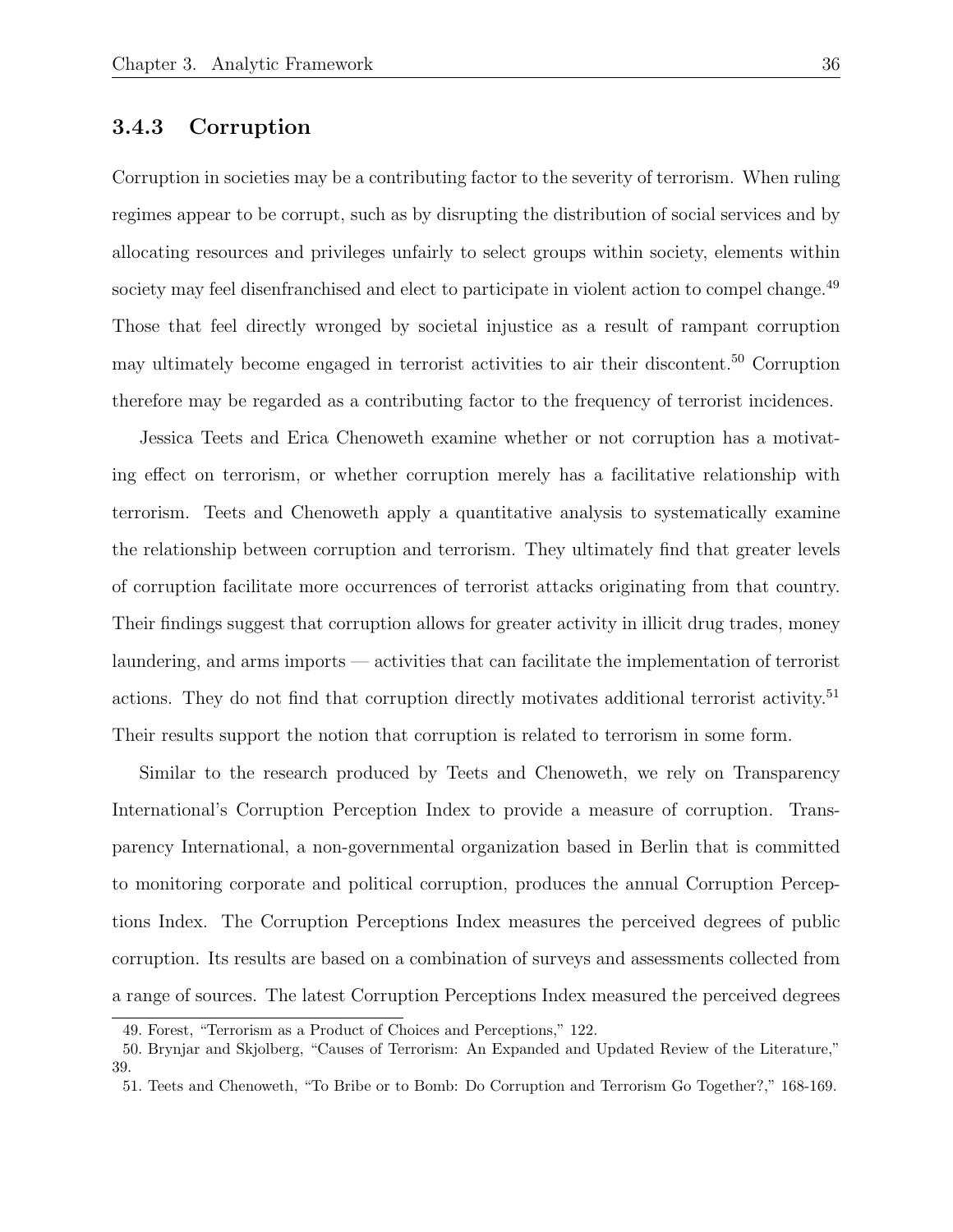of corruption for 177 countries, based on a scale ranging from 0 to 100, where higher values correspond to lower degrees of perceived corruption. The Corruption Perception Index is self-admittedly limited in scope, given that absolute corruption is effectively impossible to measure.<sup>52</sup> However, for the purpose of assessing the effect of corruption on terrorism, assessing the perception of corruption is appropriate, as it is the perception of corruption that instills senses of injustice that may incite terrorist activity. Additionally, the methodology used to produce the Corruption Perception Index was significantly modified in 2012, rendering the results in 2012 and onwards incomparable to prior results. Thus, while 2012 values are available for the Corruption Perception Index at the time of this writing, we have decided not to use it for the purpose of this study.

## 3.4.4 Political Violence

There exists a strong connection between terrorism and political violence. Terrorist actions are oftentimes an extension of a broader violent campaign, and may arise in situations of power asymmetries between conflicting powers. For example, opposition groups may elect to adopt unconventional and asymmetric tactics when prevailing state forces are militarily superior.<sup>53</sup> In international conflicts, state actors may also engage in proxy wars by sponsoring terrorist organizations in striking within the territories of hostile states.<sup>54</sup> Additionally, armed conflicts may foster ideological motivations for terrorist actions, particularly actions by opposition groups against domestic or foreign actors perceived to be aligned with those in power within a state.<sup>55</sup> Furthermore, episodes of politial violence may also generate social and psychological motivations that contribute to radicalization and the emergence of violent non-state actors. Oftentimes, political violence ravage territories and result in significant human displacement and the subsequent creation of refugee camps that can serve as breed-

<sup>52.</sup> Transparency International, "Corruption Perceptions Index," Transparency International, Accessed 2013 October 13. http://www.transparency.org/research/cpi/.

<sup>53.</sup> Brynjar and Skjolberg, "Causes of Terrorism: An Expanded and Updated Review of the Literature," 63.

<sup>54.</sup> Ibid., 67.

<sup>55.</sup> Ibid., 64.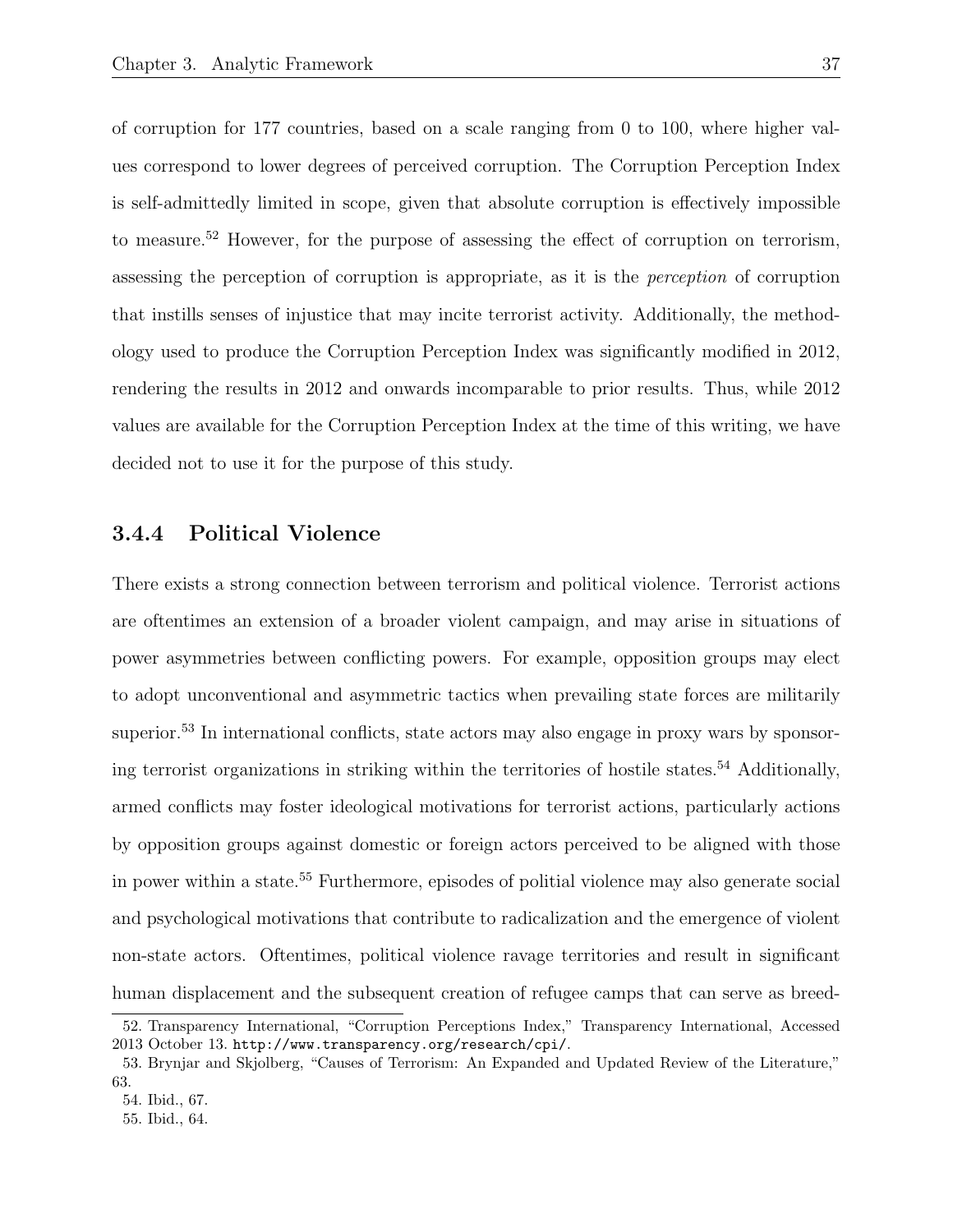ing grounds for groups sympathetic to terrorist causes. Extreme cases of political violence may also result in the rise of lawless zones that become ideal bases of operation for terrorist groups.<sup>56</sup> Existing empirical evidence does indeed indicate a tendency for the frequency of terrorism to rise with escalations of political violence, and to decrease along with the decline in political violence.<sup>57</sup>

Political violence can be measured by the Center for Systemic Peace's Major Episodes of Political Violence (MEPV) data set. The Center for System Peace defines major episodes of political violence as cases of "systemic and sustained use of lethal violence by organized groups that result in at least 500 directly-related deaths over the course of the episode."<sup>58</sup> Each episode of political violence is rated for societal and systemic impact on a scale from 0– 10, where higher values correspond to greater severity in violence. Additionally, the MEPV categorizes episodes of violence as international independence war, international violence, international war, civil violence, civil war, ethnic violence, and ethnic war. The producer of the MEPV acknowledges that the categorizations are to some extent subjective, particularly between civil and ethnic forms of conflict. The producer therefore suggests that the summed magnitudes of different forms of episodes of political violence — including internation, civil, and ethnic forms of violence or war — could be used to circumvent any concerns about the methods of categorization.<sup>59</sup> As there are six forms of political violence that are factored into the summed magnitudes of political violence measure, the theoretical upper limit of the aggregate measure is 60.

For the purpose of this study, we utilize the MEPV measure of summed magnitudes of all major episodes of political violence. We believe the summed magnitudes, which includes domestic and international forms of violence, is appropriate because either intrastate or

<sup>56.</sup> Brynjar and Skjolberg, "Causes of Terrorism: An Expanded and Updated Review of the Literature," 65-66.

<sup>57.</sup> Ibid.

<sup>58.</sup> Monty G. Marshall, "Major Episodes of Political Violence (MEPV) and Conflict Regions, 1946-2012," Center for Systemic Peace, Access 2014 January 24. 2013, 2, http://www.systemicpeace.org/inscr/ MEPVcodebook2012.pdf.

<sup>59.</sup> Ibid., 2.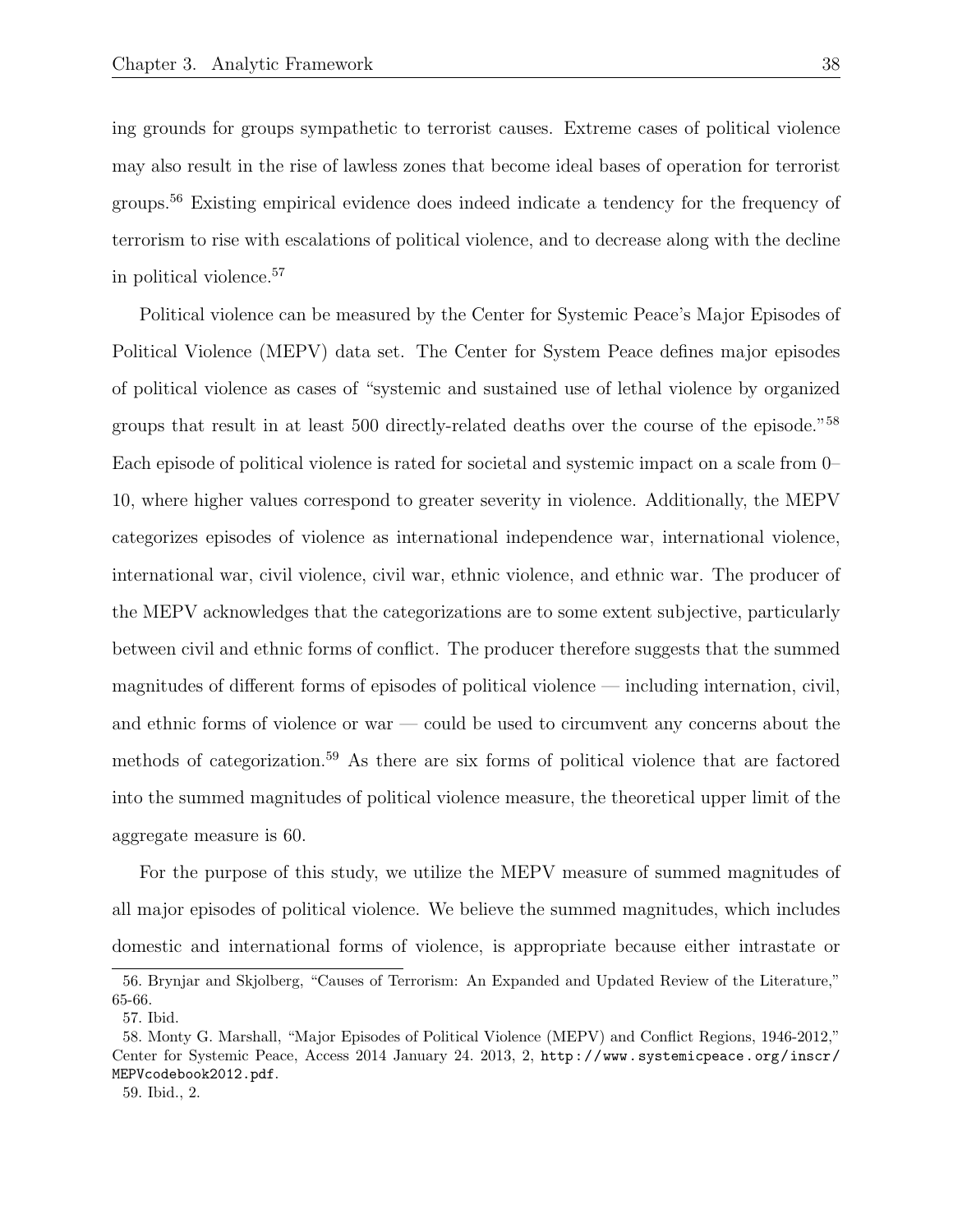interstate episodes of political violence could be potential contributors to the occurrence of terrorist incidences.

#### 3.4.5 Economic Prosperity and Inequality

The economic condition is potentially a significant contributor to the outbreak of terrorist attacks. In particular, groups that are dissatisfied with the prevailing economic situation, yet unable to undertake action that can materially stimulate economic prosperity, may deem it rational to engage in terrorism.<sup>60</sup> The purpose of such economically-motivated terrorist attacks may not necessarily be to displace the prevailing authorities, but rather to engage in "agenda setting" by shifting society's attention toward addressing the perceived causes of the extant economic malaise.<sup>61</sup> Under conditions where economic prosperity is high and appreciated, the frequency of terrorist incidences will expectedly be low. On the other hand, if economic prosperity is low and deemed unsatisfactory by afflicted populations, the frequency of terrorist incidences will rise. For the purpose of this study, we assume that the degree of economic appreciation — or potentially dissatisfaction — may be disaggregated into two components: economic prosperity and economic inequality.

Economic prosperity can be measured using data on the per capita Gross Domestic Product (GDP). Such data is made available by the World Bank. The per capita GDP is simply calculated as the sum of the gross value added of any in-country production, divided by the population count at midyear.<sup>62</sup> However, a caveat is warranted: per capita GDP is a grossly simplistic measure of economic conditions within a country, and should be interpreted as a broad generalization of economic prosperity.

Economic inequality can be measured by the Gini Coefficient. The Gini coefficient is a measure of the extent to which the distribution of income and consumption expenditures differs from perfectly equal distributions within countries. Based on the World Bank's calcu-

<sup>60.</sup> Blomberg, Hess, and Weerapana, "Economic Conditions and Terrorism," 463.

<sup>61.</sup> Ibid., 466.

<sup>62.</sup> World Bank, "GDP per capita (current US\$) — Data — Table," World Bank, Accessed 2013 December 15, http://data.worldbank.org/indicator/NY.GDP.PCAP.CD.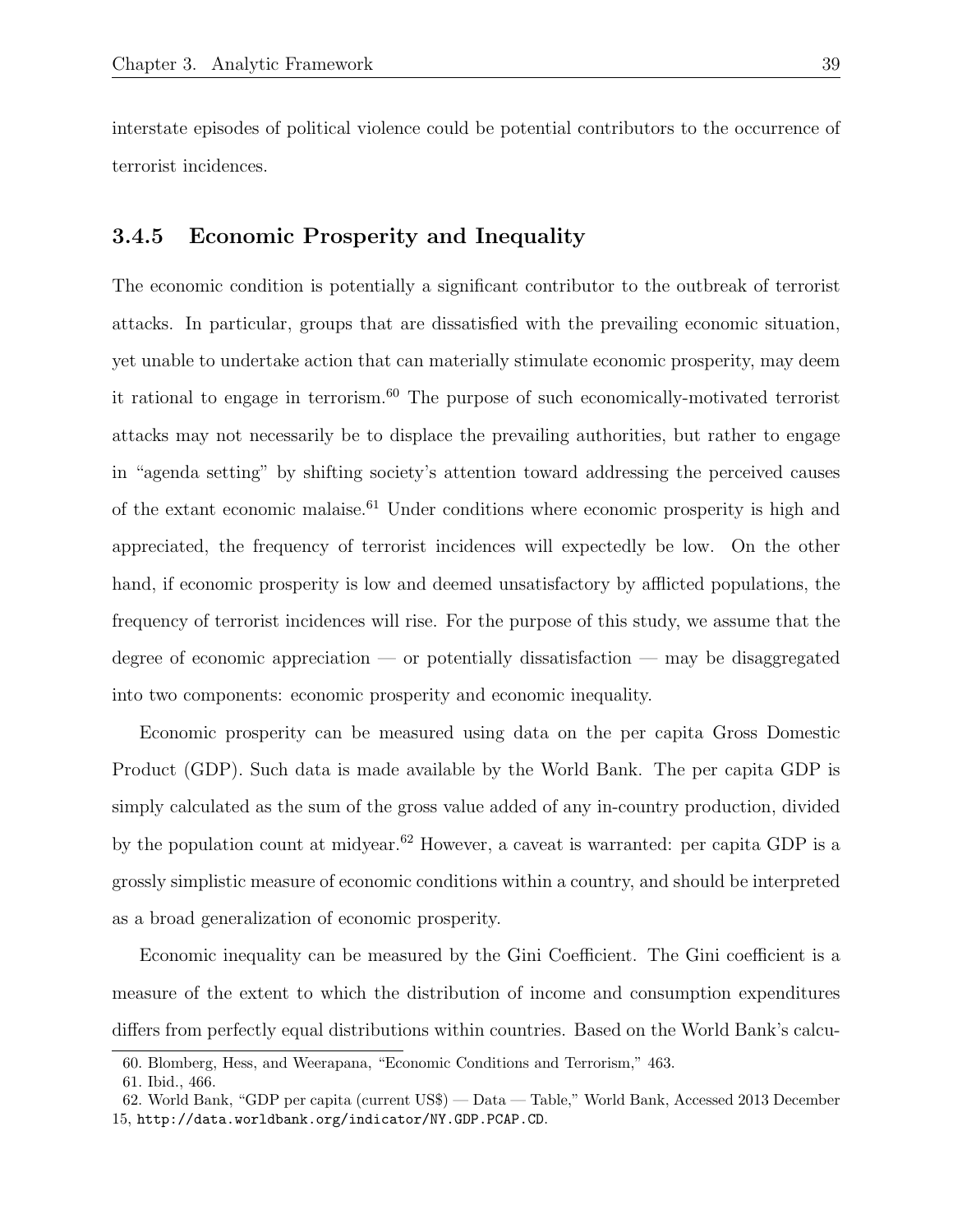lated scale of 0–100, lower values reflect greater income equality, while higher values reflect greater income inequality.<sup>63</sup>

#### 3.4.6 Literacy

Literacy is widely believed to be closely related with terrorism. Such a belief is premised on the understanding that the ability to receive, interpet, and ultimately understand media is conditional on the literacy skills which are critical to enabling audiences to decipher and understand media content. Media is a particularly powerful factor to be accounted for in our attempt to understand the causes of terrorism, as media influences public opinion and molds worldviews of recipient audiences.<sup>64</sup> Audiences without the necessary literacy skills to be able to interpret media content from diverse sources would presumably possess either limited or biased worldviews and could thus be more susceptible to becoming involved with terrorism. However, to date, there is little empirical evidence that suggests a clear and direct causal relationship — either positive or negative — between literacy and terrorism. Nonetheless, we include literacy as a control variable in our study to isolate its potential effects on terrorism.

The Central Intelligence Agency's World Factbook provides a measure of total population literacy for countries around the world. Literacy is broadly understood as a reflection of a country's population's ability to read and write at particular ages. The World Factbook merely aggregates each country's reported measure of total population literacy, and does not attempt to decipher the method by which literacy is specifically measured.<sup>65</sup> As the data on literacy is simply cross-sectional in nature rather than panel, we make an assumption that literacy across all years remains constant.

<sup>63.</sup> World Bank, "World Bank: GINI Index," World Bank, Accessed 2014 January 25. http : / / data . worldbank.org/indicator/SI.POV.GINI.

<sup>64.</sup> John E. Steinbrick and Jeremy W. Cook, "Media Literacy Skills and the "War on Terrorism"," The Clearing House, no. 6 (2003): 284.

<sup>65.</sup> Central Intelligence Agency, "The World Factbook: Literacy," Central Intelligence Agency, Accessed 2014 January 25. https://www.cia.gov/library/publications/the-world-factbook/fields/2103. html.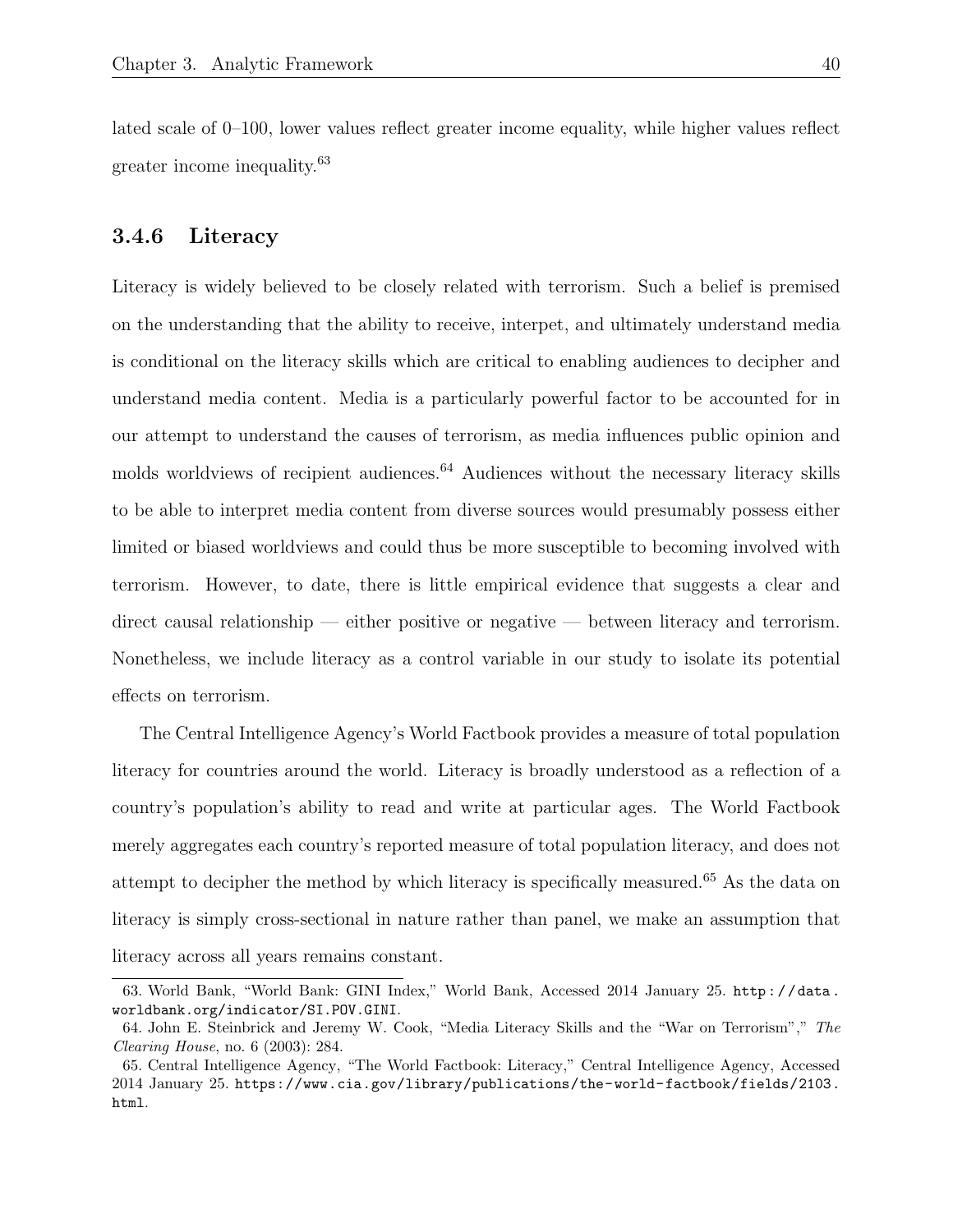### 3.4.7 Ethnic, Linguistic, and Religious Diversity

Diversity, rather than being a virtue, can in fact be a significant contributor to the outbreak of terrorist violence within countries. In his article, "The Logic of Ethnic Terrorism," Professor Daniel Byman focuses on identity-based forms of terrorism. He argues that core elements of identity — including ethnicity,<sup>66</sup> language,<sup>67</sup> and religion<sup>68</sup> — can be significant motivators for terrorism. Identity-based terrorism is often driven by a desire to influence out-groups and hostile governments, as well as a desire to strengthen in-group identity and to encourage ingroup mobilization.<sup>69</sup> The aim of identity-based terrorism may be to affirm distinct identities while challenging contradictory identities that are being imposed by outside communities or by the state at large. For example, Kurdish movements may engage in terrorism as part of an effort to resist being assimilated by the broader Turkish identity.<sup>70</sup> In cases where harm or repression is believed to originate from an outside group characterized by a separate identity, conflict may arise along battlelines drawn based on elements of identity.<sup>71</sup>

Ethnic, linguistic, and religious diversity may be measured based on the analysis provided by Alberto Alesina, Arnaud Devleeschauwer, William Easterly, Sergio Kurlat, and Romain Wacziarg in their paper, "Fractionalization."<sup>72</sup> In it, the term "fractionalization" is used to refer to heterogeneity, which in colloquial terms is nothing more than simply "diversity." Fractionalization is measured on a scale of 0 to 1, where higher values represent greater diversity. While the "Fractionalization" paper is outdated, having been published in 2002, we can assume that short of significant shifts in identity having occurred in the intervening period, its findings regarding ethnic, linguistic, and religious diversity remain valid even today. The results presented are notable for being significantly more comprehensive than

<sup>66.</sup> Daniel Byman, "The Logic of Ethnic Terrorism," Studies in Conflict and Terrorism 21, no. 2 (1998): 150.

<sup>67.</sup> Ibid., 154.

<sup>68.</sup> Ibid., 151.

<sup>69.</sup> Ibid., 150, 152.

<sup>70.</sup> Ibid., 154. 71. Ibid., 155-156.

<sup>72.</sup> Alberto Alesina et al., "Fractionalization," Harvard Institute of Economic Research, no. 1959 (2002).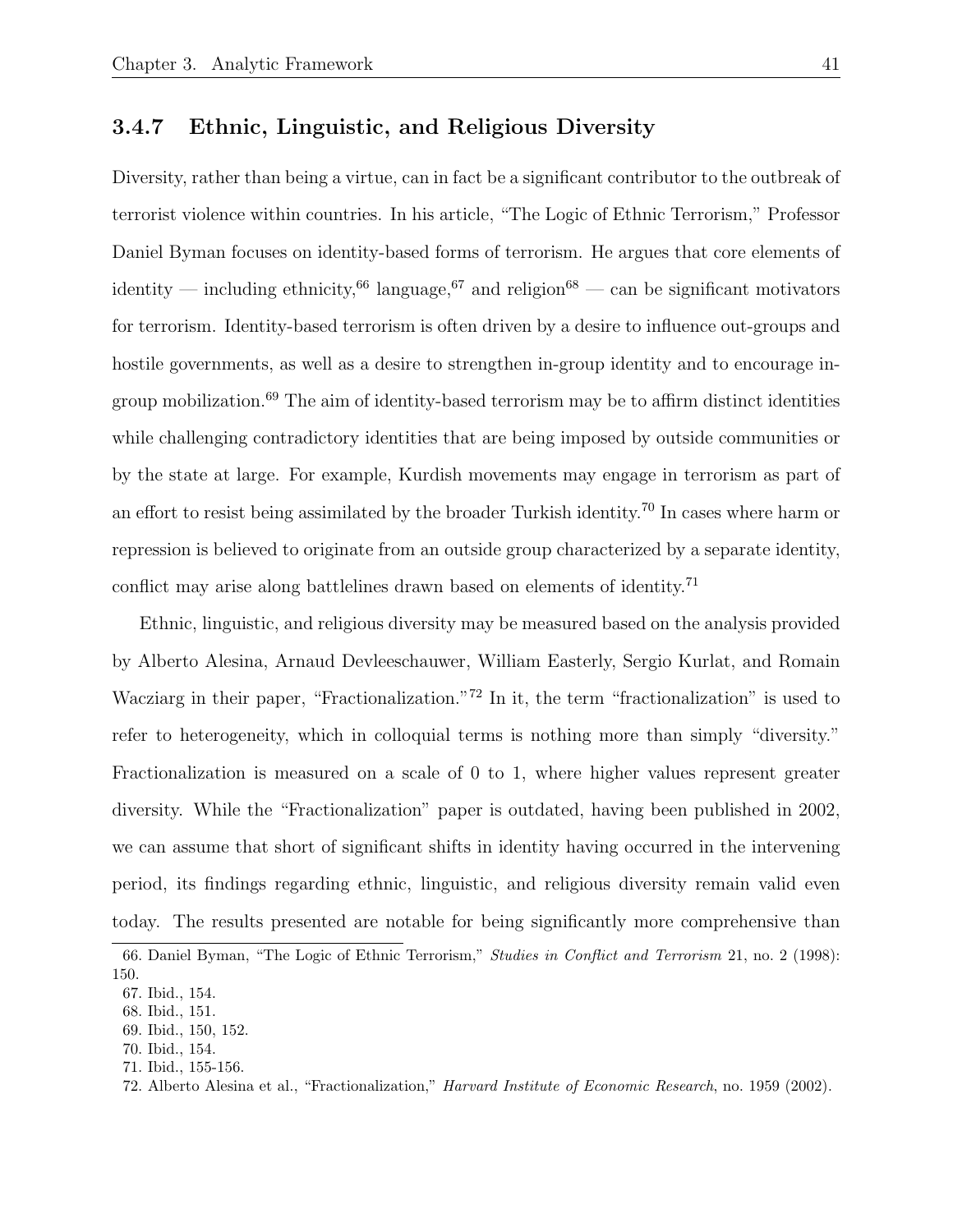any other prior research — having accounted for 190 countries — and despite its recognized limitations, still remains until very recently "one of the most ambitious and widely used" measures of diversity.<sup>73</sup> For the purpose of this study, we use the cross-sectional data set on diversity across all years examined.

<sup>73.</sup> Natalka Patsiurko, John L. Campbell, and John A. Hall, "Measuring cultural diversity: ethnic,linguistic and religious fractionalization in the OECD," Ethnic and Racial Studies 35, no. 2, 196.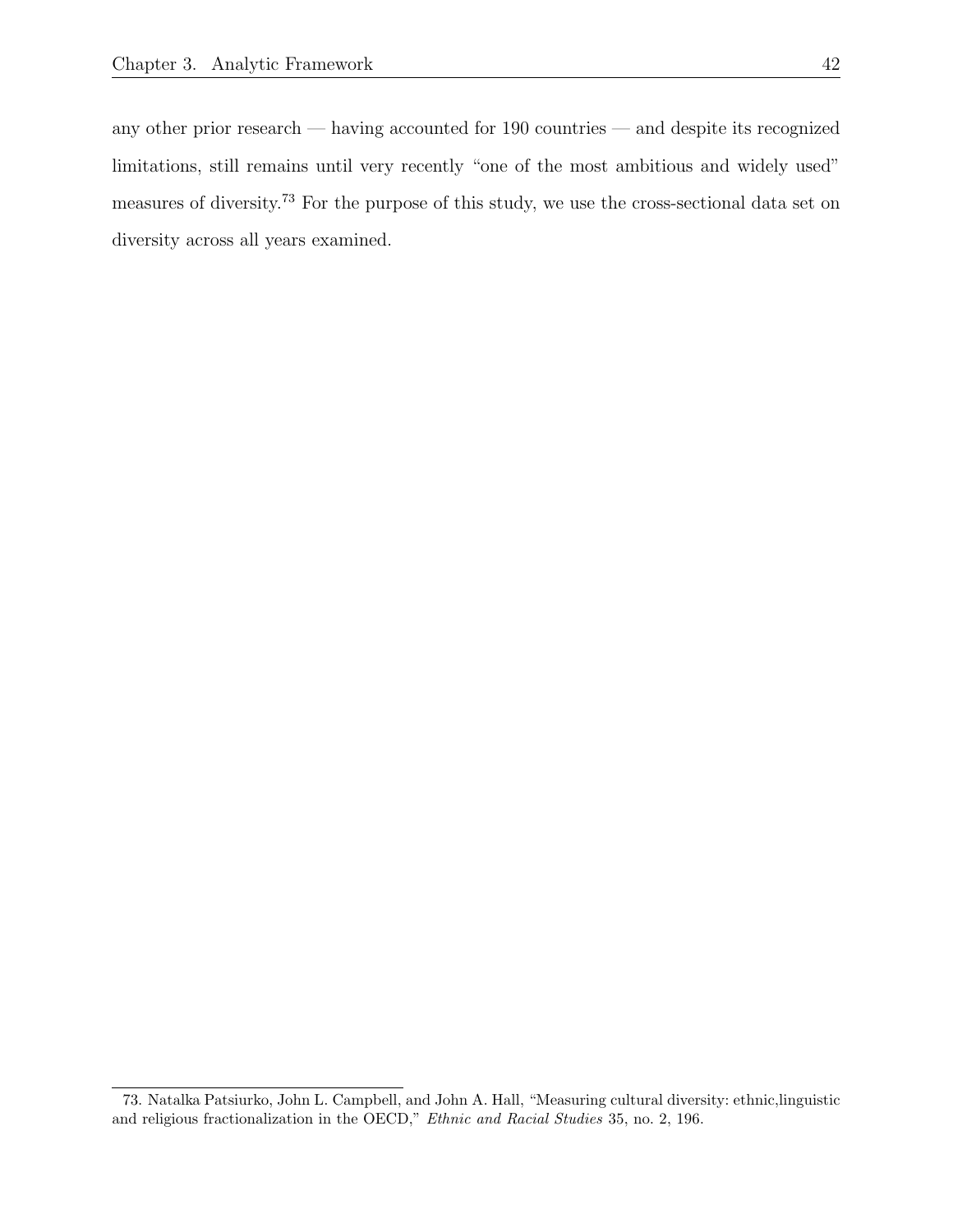## Chapter 4

# Model and Analysis

## 4.1 Model

The model we utilize is intended to reveal the relationship between the frequency of terrorist incidences and the condition of freedom of expression, as constituted by the Freedom of the Press, telephone access, mobile phone access, and Internet access. We regard the frequency of terrorist incidences as the dependent variable and the four specified components of freedom of expression as the primary independent variables of interest. The other factors of terrorism are included in the model as control variables to allow us to isolate the ceteris paribus effect of freedom of expression on the occurrence of terrorist incidences. The model is applied to panel data of numerous countries around the world across multiple years. A unique observation may be regarded as a particular country in a particular year.

We begin first with a visual examination of the relationship between terrorist incidences and the four components of freedom of expression. Figure 4.1 presents a set of simple scatterplots of the frequency of terrorist incidences against the four components of freedom of expression. The graphical representation suggests that the frequency of terrorist incidences and the components of freedom of expression are not linearly related. Figure 4.1 (a), a scatterplot of terrorist incidences against Freedom of the Press, suggests that terrorist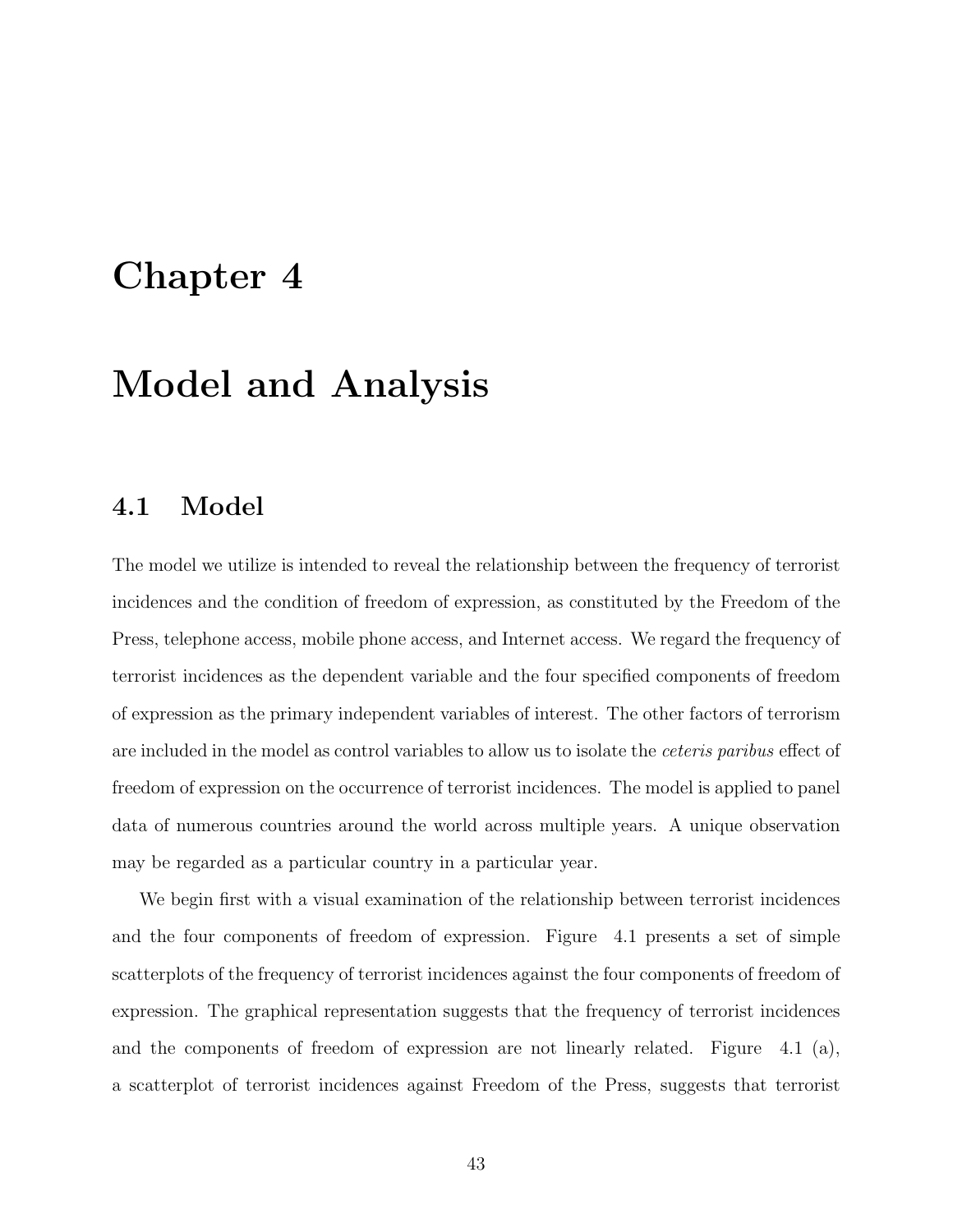500

d

20

attacks are more frequent in the mid-range of Freedom of the Press, and less frequent in cases of extremely low or high Freedom of the Press. The scatterplots of frequency of terrorist incidences against telephone access, mobile phone access, and Internet access, respectively depicted in Figures 4.1 (b), 4.1 (c), and 4.1 (d) suggest that in general, the frequency of terrorist incidences decline non-linearly as access to communication technologies increase. The graphical representations in Figure 4.1 appear to support a quadratic functional form, which permits for both peaks — as suggested in Figure  $(a)$  — and diminishing frequencies as suggested in Figures (b),  $(c)$ , and  $(d)$ .



500

ō

20

80

100

100

80



However, the graphical representations should be examined with caution. There are significant overlaps in the data points, particularly in cases of lower frequencies of terrorist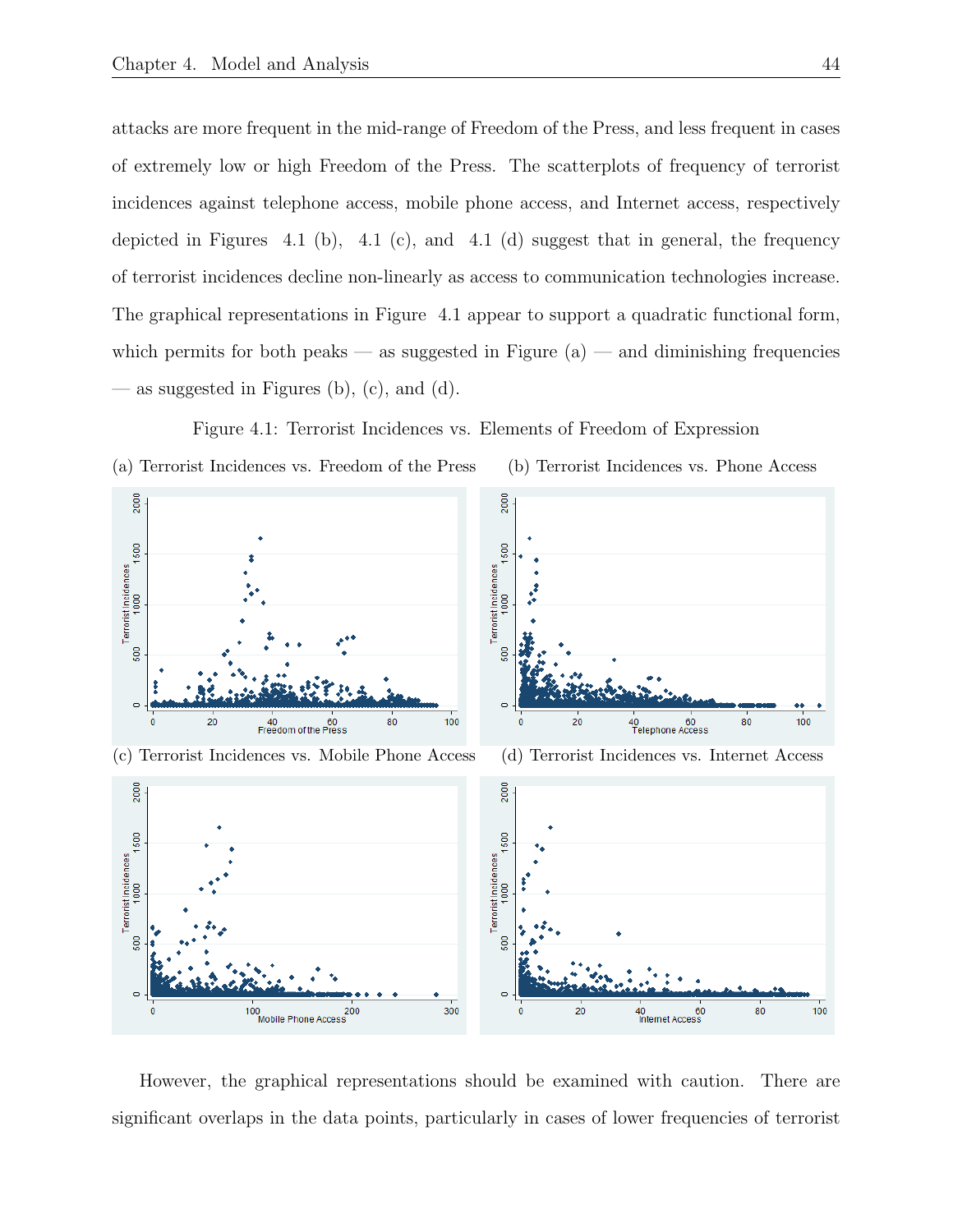incidences. Each of the figures in Figure 4.1 reflect heavy concentrations of cases of low terrorist incidences, many of which actually include overlapping plots. Table 4.1 indicates that 67.58% of all observations experience no terrorist incidences at all, and fewer than 2% of all observations experience more than 100 cases of terrorism.

| Terrorist<br>Incidences | Frequency        | Percentage | Cumulative<br>Percentage |
|-------------------------|------------------|------------|--------------------------|
|                         |                  |            |                          |
| $\theta$                | 7,091            | 67.58      | 67.58                    |
| $1 - 9$                 | 2,143            | 20.43      | 88.01                    |
| $10 - 19$               | 378              | 3.60       | 91.61                    |
| $20 - 29$               | 177              | 1.69       | 93.30                    |
| $30 - 39$               | 124              | 1.18       | 94.48                    |
| $40 - 49$               | 77               | 0.73       | 95.22                    |
| $50 - 59$               | 56               | 0.53       | 95.75                    |
| $60 - 69$               | 51               | 0.49       | 96.24                    |
| $70 - 79$               | 39               | 0.37       | 96.61                    |
| $80 - 89$               | 30               | 0.29       | 96.89                    |
| $90 - 99$               | 20               | 0.19       | 97.08                    |
| $100 - 199$             | 175              | 1.67       | 98.75                    |
| $200 - 299$             | 56               | 0.53       | 99.29                    |
| $300 - 399$             | 28               | 0.27       | 99.55                    |
| $400 - 499$             | 9                | 0.09       | 99.64                    |
| 500-999                 | 29               | 0.28       | 99.91                    |
| >999                    | $\boldsymbol{9}$ | 0.09       | 100                      |
| Total                   | 10,492           | 100        |                          |

Table 4.1: Summary of Terrorist Incidences by Year

The use of a quadratic functional form to model the relationship between the frequency of terrorist incidences and freedom of expression is also supported by social science reasoning. We expect that a unit of difference in freedom of expression would not translate into a fixed unit of frequencies of terrorist incidences. The marginal propensity for terrorist incidences to occur may vary depending on how high the absolute measure of freedom of expression is. For instance, a one unit difference in freedom of expression may be much more significant between countries that have very low freedom of expression, whereas a one unit difference in freedom of expression might be much less significant between countries that have very high freedom of expression.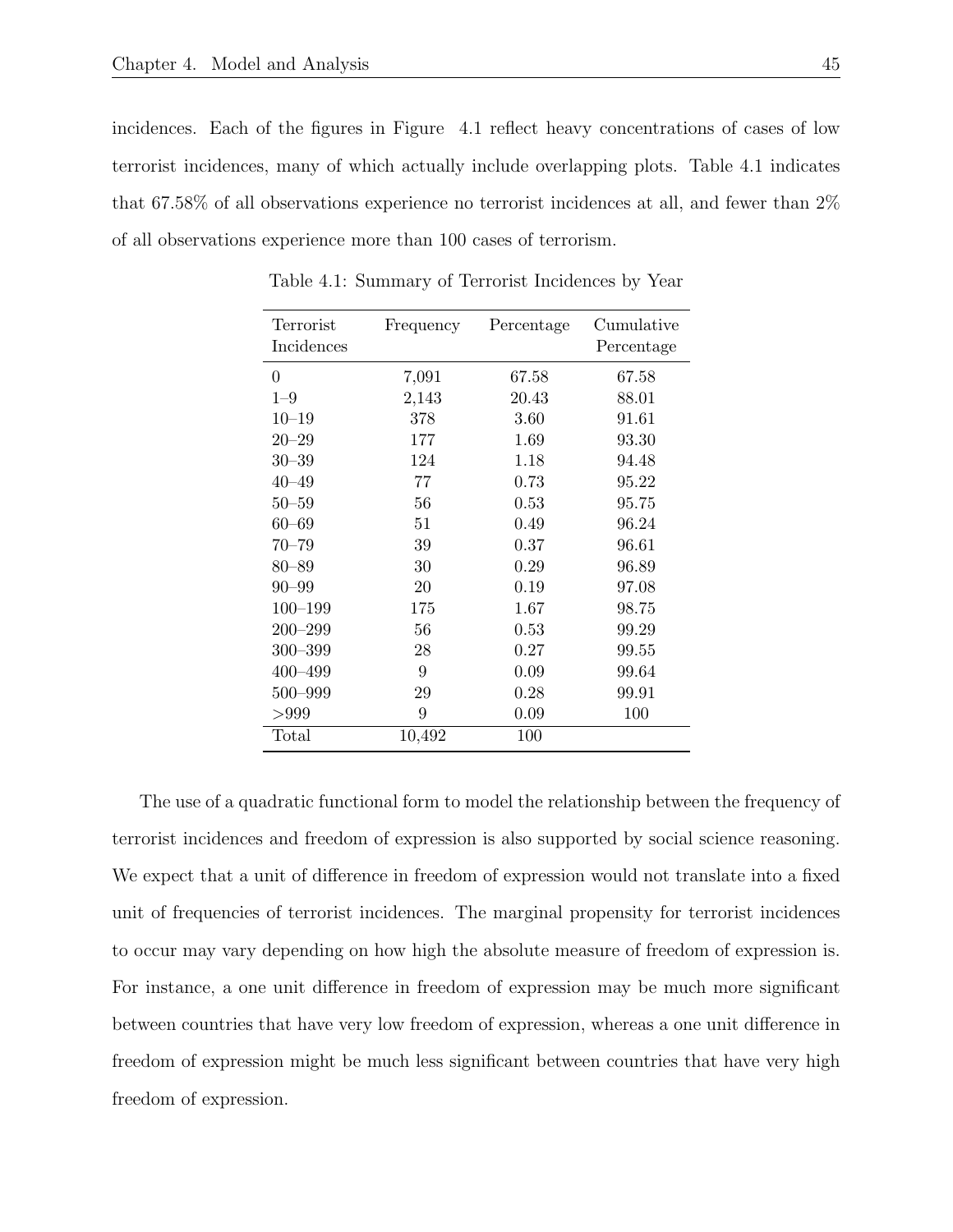We begin first with a basic linear functional form that depicts the relationship between the occurrence of terrorist incidences and the four specified components of freedom of expression while controlling for other variables, which may be presented as Equation 4.1:

> Frequency of Terrorist Incidences<sub>it</sub> =  $\alpha + \beta_1 *$  Freedom of the Press<sub>it</sub>  $+\beta_2 *$  Telephone Access<sub>it</sub>  $+\beta_3 *$  Mobile Phone Access<sub>it</sub>  $+\beta_4$  \* Internet Access<sub>it</sub>  $+\beta_i * X_{it} + u_{it}$  (4.1)

Where  $\alpha$  represents the intercept,  $\beta$  is a measure of the responsiveness of the rate of terrorist incidences to each particular independent variable, X represents a vector of control variables, u represents an error term, and the subscripts i and t respectively denote different countries and different years.

Equation 4.1 can be expanded to a quatratic functional form depicting the relationship between the occurrence of terrorist incidences and freedom of expression as Equation 4.2:

Frequency of Terrorist Incidences<sub>it</sub> = 
$$
\alpha
$$
  
+ $\beta_1$  \* Freedom of the Press<sub>it</sub> +  $\beta_2$  \* Freedom of the Press<sub>it</sub><sup>2</sup>  
+ $\beta_3$  \* Telephone Access<sub>it</sub> +  $\beta_4$  \* Telephone Access<sub>it</sub><sup>2</sup>  
+ $\beta_5$  \* Mobile Phone Access<sub>it</sub> +  $\beta_6$  \* Mobile Phone Access<sub>it</sub><sup>2</sup>  
+ $\beta_7$  \* Internet Access<sub>it</sub> +  $\beta_8$  \* Internet Access<sub>it</sub><sup>2</sup>  
+ $\beta_j$  \*  $X_{it}$  +  $u_{it}$  (4.2)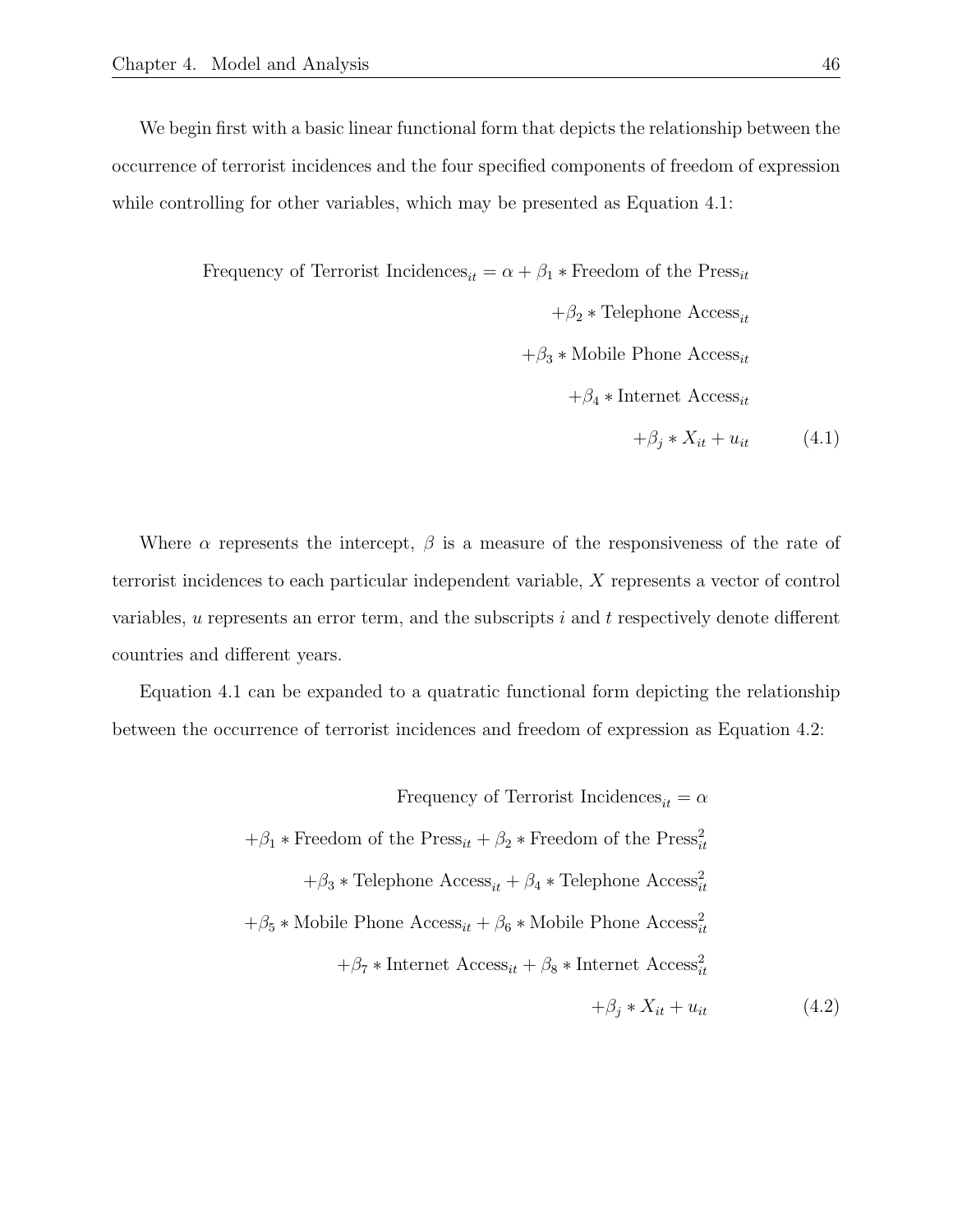## 4.2 Analysis

We utilize several variations of our basic model that differ in terms of control variables included. For each  $\beta$  coefficient, the null hypothesis is that a particular independent variable has no bearing on the frequency of terrorist incidences. The alternative hypothesis for each  $\beta$  coefficient is stated as a two-way hypothesis, which suggests that a particular variable does have some effect on the frequency of terrorist incidences:

 $H_0: \beta_j =$  no influence on frequency of terrorist incidences

 $H_a: \beta_j \neq \text{no influence on the frequency of errorist incidence}$ 

Throughout our analysis, we are concerned with the possibility of multicollinearity, which might cause an overstatement in the standard errors of the calculated coefficient terms that could yield misleading conclusions. Specifically, overstated standard errors may lead us to believe that the results are not statistically significant, when in reality they may be. The risk of multicollinearity may be mitigated by either increasing the number of observations or by excluding particular independent variables from the model that are highly correlated with other independent variables. Because we are unable to expand on the number of observations beyond the data set that has already been collected, the remaining option to address the potential issue of multcollinearity is to consider excluding particular independent variables from the model that are highly correlated with other independent variables.

To address the possibility of multicollinearity in the independent variables, we begin by examining the correlation coefficients of the variariables utilized in the proposed model. High correlations may indicate the presence of multicollinearity. The correlation coefficients are summarized on Table 4.2. By examining the correlation coefficients presented in Table 4.2, we find that there are a number of independent variable pairs that have high degrees of correlation and that may be collinear.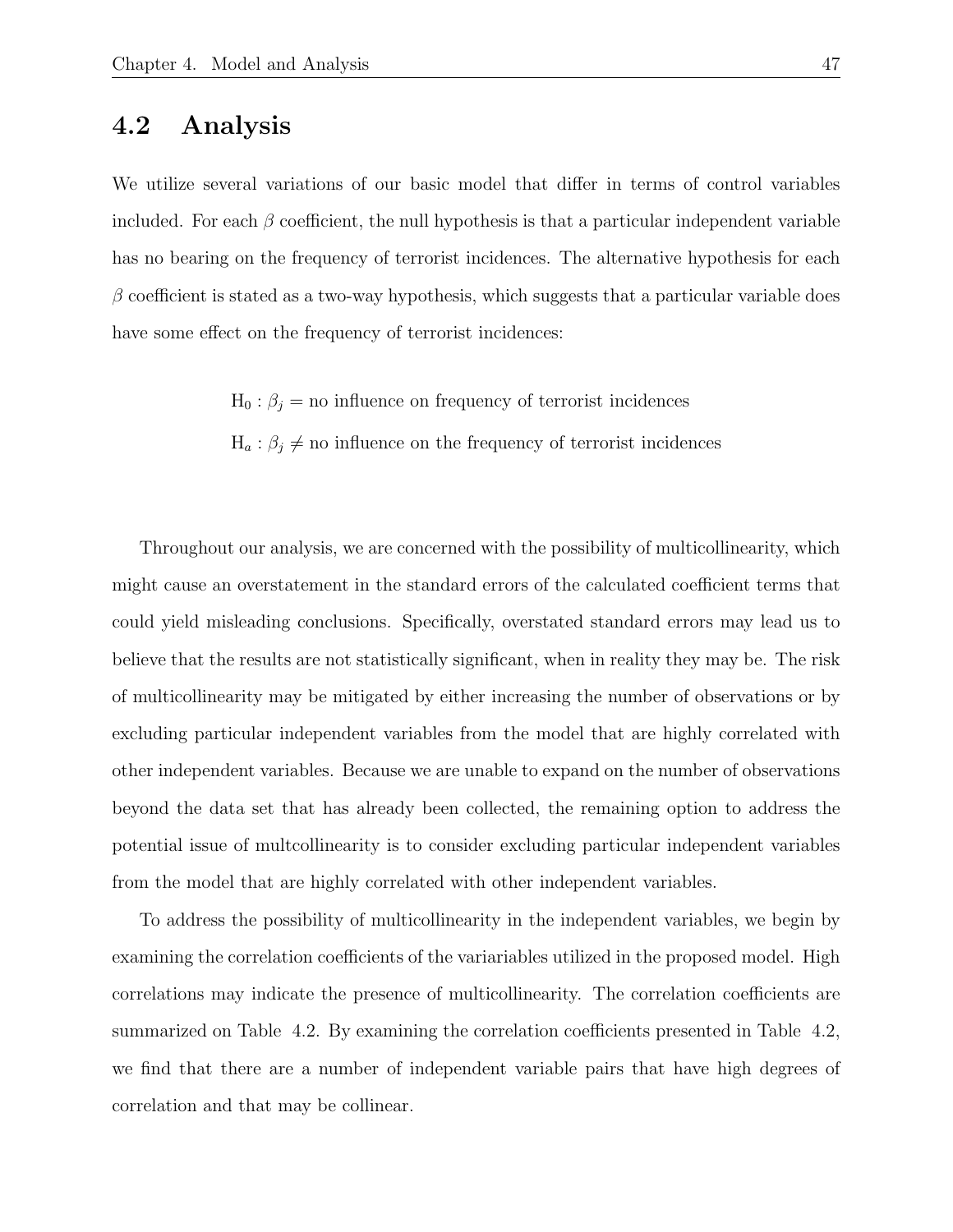| Religious Diversity  |                                                                                                                                                                                                                                                                                                                                                      |
|----------------------|------------------------------------------------------------------------------------------------------------------------------------------------------------------------------------------------------------------------------------------------------------------------------------------------------------------------------------------------------|
| Linguistic Diversity |                                                                                                                                                                                                                                                                                                                                                      |
| Ethnic Diversity     | $\frac{1}{7403}$<br>$\frac{1}{192}$                                                                                                                                                                                                                                                                                                                  |
| Literacy             | $\begin{array}{c} 1 \\ 1 \\ 0.4694 \\ 0.4928 \\ 0.0156 \end{array}$                                                                                                                                                                                                                                                                                  |
| Income Inequality    | $\begin{array}{c} 1 \\ 0.1802 \\ 0.2669 \\ 0.0572 \\ 0.0486 \end{array}$                                                                                                                                                                                                                                                                             |
| Per Capita GDP       | $\begin{array}{c} 1 \\ -0.374 \\ 0.4329 \\ 0.2865 \\ 0.1973 \\ \end{array}$                                                                                                                                                                                                                                                                          |
| Political Violence   | $\begin{array}{c} 1 \\ 0.1251 \\ 0.0185 \\ 0.1803 \\ 0.1209 \\ 0.1209 \\ 0.1959 \\ \end{array}$                                                                                                                                                                                                                                                      |
| Corruption           | $\begin{array}{c} 1 \\ 1.1737 \\ 0.8326 \\ 0.3143 \\ 0.4483 \\ 0.4483 \\ 0.3998 \\ 0.0138 \end{array}$                                                                                                                                                                                                                                               |
| Democracy            | $\begin{array}{c} 1 \\ 0.7311 \\ 0.0873 \\ 0.6029 \\ 0.6029 \\ 0.187 \\ 0.3424 \\ 0.3424 \\ 0.315 \\ \end{array}$                                                                                                                                                                                                                                    |
| Regime Instability   | $\begin{array}{c} 1 \\ 0.813 \\ 0.8795 \\ 0.2927 \\ 0.7843 \\ 0.6075 \\ 0.6075 \\ 0.6075 \\ 0.0751 \\ 0.0751 \\ 0.0075 \\ 0.0075 \\ 0.0032 \\ 0.0037 \\ \end{array}$                                                                                                                                                                                 |
| Internet Access      | $\begin{array}{l} 1 \\ -0.8566 \\ -0.7073 \\ -0.1738 \\ -0.1738 \\ -0.4361 \\ -0.4361 \\ -0.3963 \\ -0.3963 \\ \end{array}$                                                                                                                                                                                                                          |
| Mobile Phone Access  | $\begin{array}{c} 1 \\ 0.7153 \\ 0.6408 \\ 0.50468 \\ 0.15038 \\ 0.14668 \\ 0.2511 \\ 0.3637 \\ 0.3618 \\ 0.3627 \\ 0.3618 \\ \end{array}$                                                                                                                                                                                                           |
| Telephone Access     | $\begin{array}{c} 0.7654 \\ -0.1644 \\ 0.747 \\ -0.4115 \\ 0.6577 \\ -0.6377 \\ \end{array}$<br>0.6214<br>$0.8081$<br>$0.6745$<br>0.3634<br>0.045<br>0.840                                                                                                                                                                                           |
| Freedom of the Press | $\begin{array}{l} 0.4197\\ -0.6357\\ -0.751\\ 0.8815\\ -0.6307\\ -0.6907\\ -0.6907\\ -0.693\\ -0.1238\\ -0.324\\ -0.3202\\ 0.0.2302\\ 0.0.2303\\ \end{array}$<br>1.5647<br>0.0221                                                                                                                                                                    |
| Terrorist Incidences | 9886<br>06325<br>063255<br>0.14725<br>0.153258885<br>0.1532588587<br>0.15325957<br>0.1331<br>0.046                                                                                                                                                                                                                                                   |
|                      | $\begin{tabular}{l} \bf Freedom~of~the~Press \\ \bf Telephone~Access \\ Mobile~Phone~Access \\ \end{tabular}$<br>Terrorist Incidences<br>Linguistic Diversity<br>Religious Diversity<br>Income Inequality<br>Democracy<br>Corruption<br>Political Violence<br>Per Capita GDP<br>Regime Instabilit<br>Ethnic Diversity<br>Internet Access<br>Literacy |

Table 4.2: First Order Correlates Table 4.2: First Order Correlates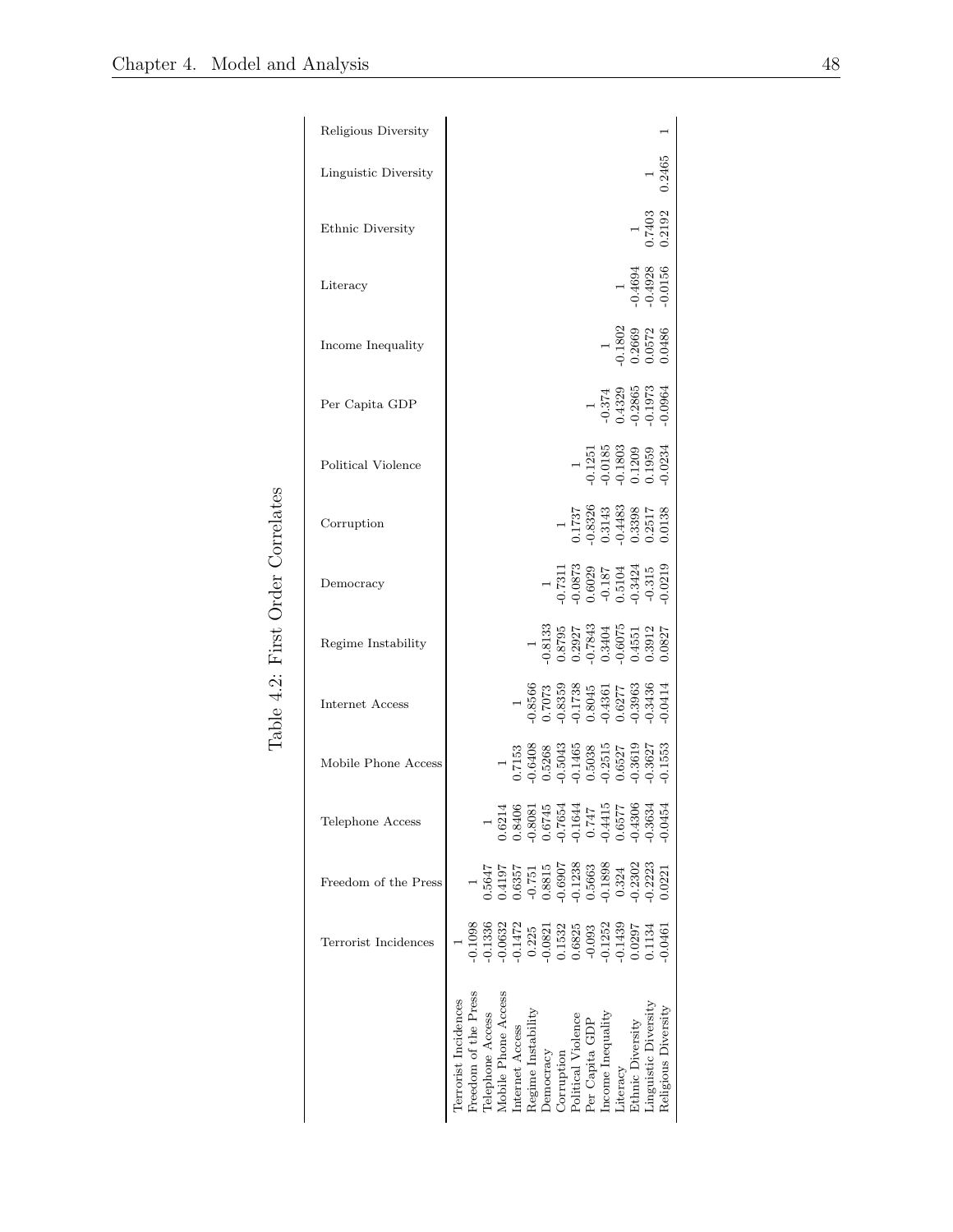Formally, we can test for multicollinearity by examining variance inflation factor (VIF) statistics for each of the variables in the proposed model. The VIF is equivalent to  $\frac{1}{1-R_j^2}$ , where  $R_j^2$  represents the coefficient of determination of a hypothetical regression of a particular independent variable on the remaining independent variables of the proposed model. The VIF may intuitively be understood as a measure of the degree of multicollinearity of a specific independent variable with the remaining independent variables of the model. Higher VIF values suggest a greater likelihood of multicollinearity. The inclusion of variables with high VIF variables therefore may potentially result in the exaggeration of standard errors, which could lead to inaccurate conclusions. Table 4.3 presents the VIF values for the specified independent variables.

| VIF   | $1/\mathrm{VIF}$ |
|-------|------------------|
| 10.98 | 0.0911           |
| 7.88  | 0.126976         |
| 7.37  | 0.135593         |
| 7.27  | 0.137561         |
| 5.65  | 0.176921         |
| 4.66  | 0.214401         |
| 4.23  | 0.236683         |
| 2.96  | 0.337988         |
| 2.69  | 0.371702         |
| 2.69  | 0.371912         |
| 2.69  | 0.372339         |
| 1.58  | 0.633978         |
| 1.31  | 0.763077         |
| 1.20  | 0.830438         |
| 4.51  |                  |
|       |                  |

Table 4.3: Variance Inflation Factors (VIF) — All Variables

A general rule of thumb is to be wary of variables with VIF measures that exceed 10. Table 4.3 reveals that the variable for regime instability has the highest VIF value of the several variables in the proposed model at 10.98, indicating that regime instability may be multicollinear with other variables in the model. Table 4.2 of First Order Correlates further indicates that Regime Instability is highly correlated with a range of other variables, including Freedom of the Press, Telephone Access, Internet Access, Democracy, Corruption,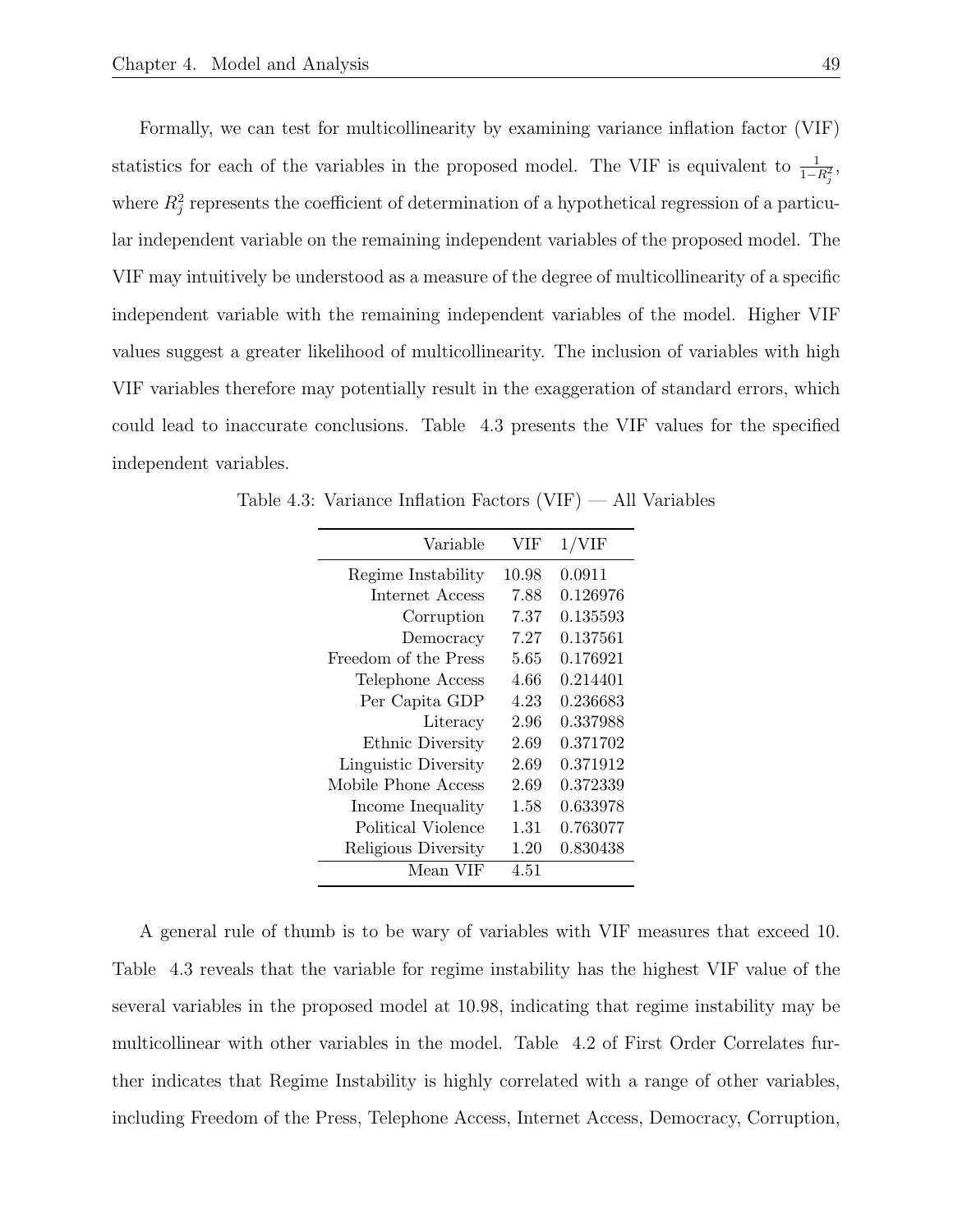and Per Capita GDP. We may rationalize that regime instability has a negative relationship with societal factors that are generally considered to be favorable, such as freedom of expression, democracy, and wealth. Regime instability may also have a positive relationship with societal factors that are generally regarded unfavorably, such as corruption. The high VIF and high correlations for regime instability suggests that its qualities are in some manner reflected by other variables of the proposed model. Including regime instability in the model may therefore introduce a degree of multicollinearity that would result in exaggerated standard errors and inaccurate conclusions.

We consider the effect of omitting the regime instability variable by re-calculating the VIF without the regime instability variable included. Table 4.4 presents the VIF values for the stipulated independent variables, with the exclusion of the regime instability variable. We find that excluding regime instability reduces the mean VIF value of the regression from 4.51 to 3.81. The VIF results reported in Table 4.3 and Table 4.4 suggest that regime instability may be a significant contributor to multicollinearity, and its removal may mitigate the risk of arriving at misleading conclusions.

| Variable             | VIF   | $1/\mathrm{VIF}$ |
|----------------------|-------|------------------|
| Internet Access      | 7.86  | 0.127153         |
| Democracy            | 6.93  | 0.144318         |
| Corruption           | 5.80  | 0.17245          |
| Freedom of the Press | 5.46  | 0.183203         |
| Telephone Access     | 4.64  | 0.215308         |
| Per Capita GDP       | 4.13  | 0.241908         |
| Literacy             | 2.85  | 0.351484         |
| Linguistic Diversity | 2.69  | 0.371913         |
| Ethnic Diversity     | 2.64  | 0.378397         |
| Mobile Phone Access  | 2.62  | 0.382329         |
| Income Inequality    | 1.56  | 0.641567         |
| Religious Diversity  | 1.19  | 0.840939         |
| Political Violence   | 1 1 1 | 0.899728         |
| Mean VIF             | 3.81  |                  |

Table 4.4: Variance Inflation Factors — Regime Instability Removed

While the VIF results highlight the potential for multicollinearity as a result of the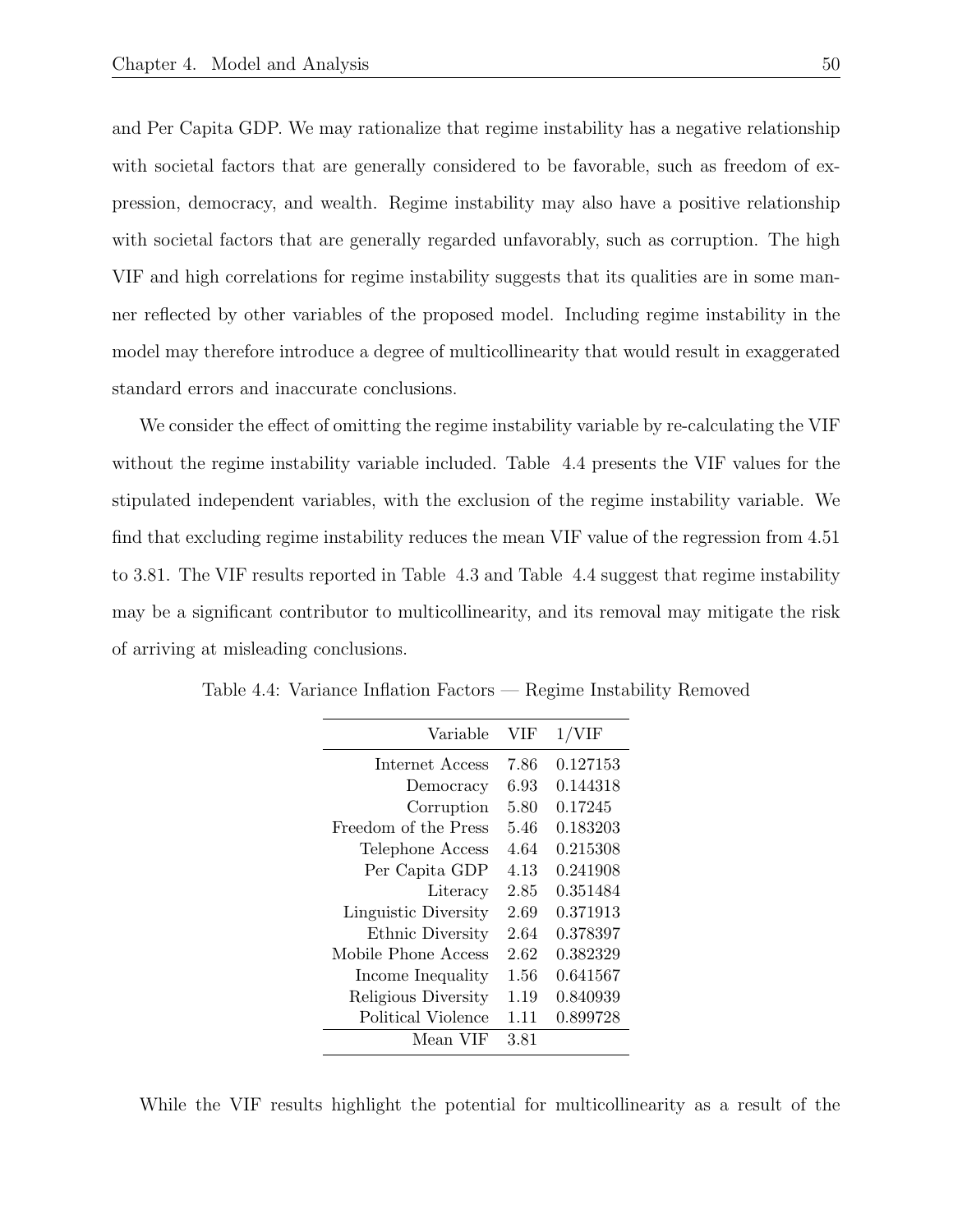regime instability variable, they do not definitively indicate that the inclusion of regime instability would result in misleading conclusions. To directly assess the overall effect of regime instability on the conclusions that may be drawn from our analysis, we calculate regressions that both include and exclude regime instability. If the calculated results from the varied regressions do not dramatically change from including and excluding the regime instability variable — such as switching  $\beta$  coefficient signs from positive to negative or vice versa, or altering conclusions on statistical significance — then regime instability may be included in the final model as doing so would presumably not yield outcomes that would lead to inaccurate conclusions.

The set of regressions that we utilize, which are summarized in Table 4.5, include:

- 1. A linear model that examines the relationship between the frequency of terrorist incidences, without accounting for any control variables
- 2. A linear model that examines the relationship between the frequency of terrorist incidences that accounts for all specified control variables
- 3. A linear model that examines the relationship between the frequency of terrorist incidences that accounts for all specified control variables except for regime instability
- 4. A quadratic model that examines the relationship between the frequency of terrorist incidences, without accounting for any control variables
- 5. A quadratic model that examines the relationship between the frequency of terrorist incidences that accounts for all specified control variables
- 6. A linear model that examines the relationship between the frequency of terrorist incidences that accounts for all specified control variables except for regime instability

An initial examination of the results in Table 4.5 of the various regressions reveals that Freedom of the Press and telephone access are sporadically statistically significant, depending on the model specification. However, mobile phone access and Internet access are consistently statistically significant, regardless of the model specification and regardless of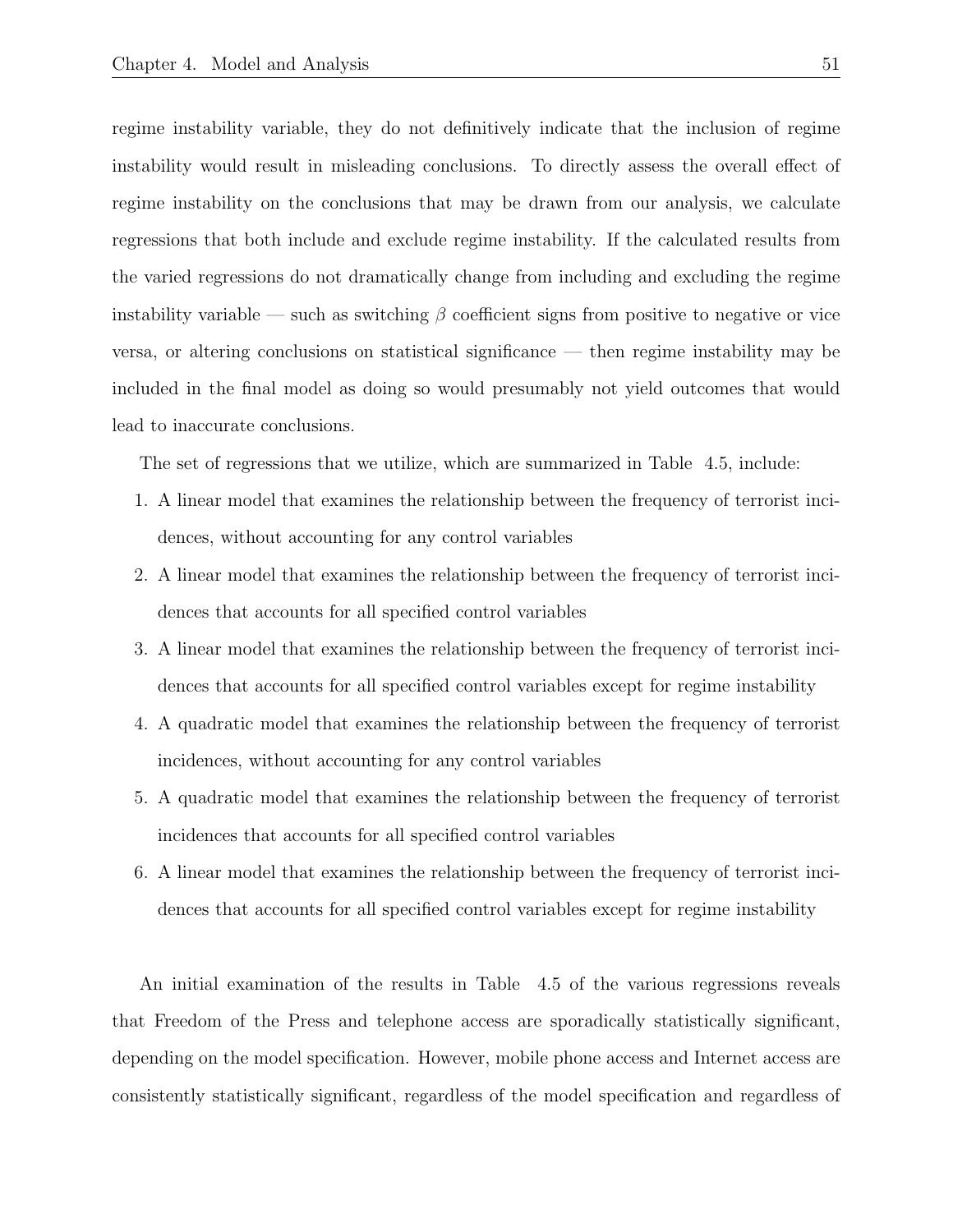|                                   |                               |                             |                            |                             | Dependent Variable: Frequency of Terrorist incidences |                            |
|-----------------------------------|-------------------------------|-----------------------------|----------------------------|-----------------------------|-------------------------------------------------------|----------------------------|
| Freedom of the Press              | (1)<br>$-0.193**$<br>(0.0809) | (2)<br>$-0.0921$<br>(0.443) | (3)<br>$-0.197$<br>(0.435) | (4)<br>0.443<br>(0.331)     | (5)<br>0.300<br>(1.202)                               | (6)<br>0.418<br>(1.195)    |
| Freedom of the Press <sup>2</sup> |                               |                             |                            | $-0.00663**$<br>(0.00331)   | $-0.00443$<br>(0.0113)                                | $-0.00637$<br>(0.0111)     |
| Telephone Access                  | $-0.148$<br>(0.120)           | $-0.563$<br>(0.522)         | $-0.606$<br>(0.521)        | $-0.879***$<br>(0.300)      | $-0.649$<br>(1.383)                                   | $-0.737$<br>(1.379)        |
| Telephone Access <sup>2</sup>     |                               |                             |                            | $0.0157***$<br>(0.00477)    | 0.00549<br>(0.0208)                                   | 0.00689<br>(0.0207)        |
| Mobile Phone Access               | $0.261***$<br>(0.0563)        | $0.530***$<br>(0.167)       | $0.495***$<br>(0.165)      | $1.077***$<br>(0.137)       | $1.787***$<br>(0.455)                                 | $1.782***$<br>(0.454)      |
| Mobile Phone Access <sup>2</sup>  |                               |                             |                            | $-0.00463***$<br>(0.000780) | $-0.00648***$<br>(0.00235)                            | $-0.00656***$<br>(0.00234) |
| Internet Access                   | $-0.507***$<br>(0.127)        | $-1.093**$<br>(0.429)       | $-1.114***$<br>(0.429)     | $-1.993***$<br>(0.359)      | $-2.799***$<br>(0.971)                                | $-2.871***$<br>(0.967)     |
| Internet Access <sup>2</sup>      |                               |                             |                            | $0.0158***$<br>(0.00368)    | $0.0216*$<br>(0.0111)                                 | $0.0224**$<br>(0.0111)     |
| Regime Instability                |                               | 0.750<br>(0.588)            |                            |                             | 0.532<br>(0.600)                                      |                            |
| Democracy                         |                               | 5.865<br>(5.383)            | 4.380<br>(5.259)           |                             | 4.974<br>(5.558)                                      | 3.722<br>(5.374)           |
| Corruption                        |                               | $-1.986$<br>(5.247)         | 1.107<br>(4.656)           |                             | 1.146<br>(5.324)                                      | 3.336<br>(4.716)           |
| Political Violence                |                               | 69.85***<br>(3.978)         | $71.83***$<br>(3.666)      |                             | 69.95***<br>(3.970)                                   | 71.32***<br>(3.657)        |
| Per Capita GDP                    |                               | 0.000685<br>(0.000439)      | 0.000603<br>(0.000434)     |                             | 0.000310<br>(0.000508)                                | 0.000236<br>(0.000501)     |
| Income Inequality                 |                               | $-2.539***$<br>(0.576)      | $-2.460***$<br>(0.573)     |                             | $-2.361***$<br>(0.592)                                | $-2.315***$<br>(0.589)     |
| Literacy                          |                               | $-0.234$<br>(0.382)         | $-0.330$<br>(0.375)        |                             | $-0.228$<br>(0.423)                                   | $-0.273$<br>(0.420)        |
| Ethnic Diversity                  |                               | $-0.292$<br>(0.272)         | $-0.246$<br>(0.270)        |                             | $-0.254$<br>(0.278)                                   | $-0.224$<br>(0.276)        |
| Linguistic Diversity              |                               | $-0.105$<br>(0.237)         | $-0.104$<br>(0.237)        |                             | $-0.141$<br>(0.240)                                   | $-0.142$<br>(0.240)        |
| Religious Diversity               |                               | 0.0540<br>(0.197)           | 0.0821<br>(0.196)          |                             | 0.0758<br>(0.202)                                     | 0.0938<br>(0.201)          |
| Constant                          | 27.92***<br>(4.143)           | 61.57<br>(67.64)            | $115.3**$<br>(52.93)       | $15.21**$<br>(7.755)        | 18.38<br>(68.85)                                      | 52.54<br>(57.05)           |
| Observations<br>Adjusted $R^2$    | 3158<br>0.017                 | 501<br>0.489                | 501<br>0.489               | 3158<br>0.034               | 501<br>0.496                                          | 501<br>0.497               |

## Table 4.5: Summary of Regression Results

Standard errors in parentheses: \* p<0.10, \*\* p<0.05, \*\*\* p<0.01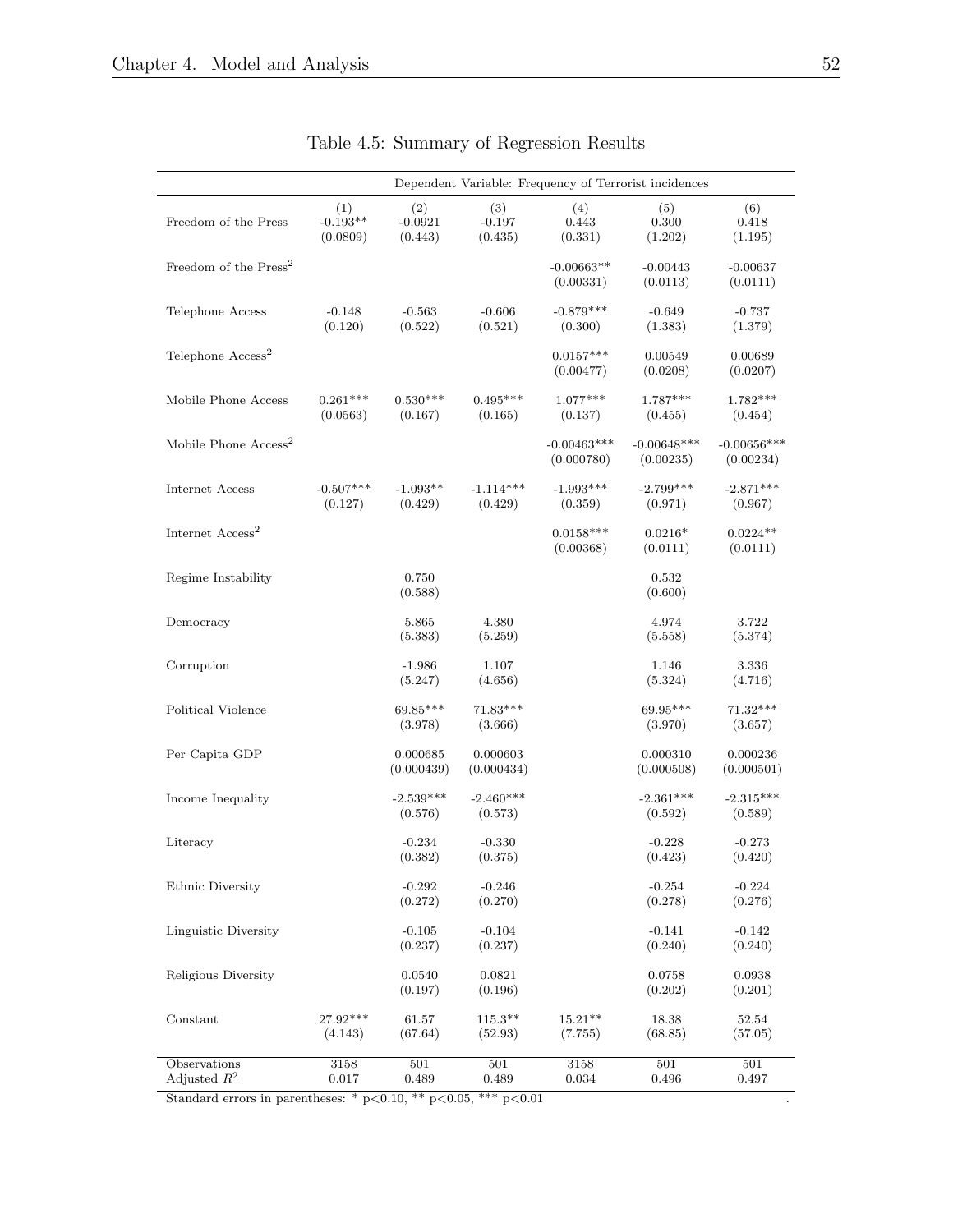whether or not regime instability is included in the regression. The statistical significance results do not provide sufficient evidence to conclude that Freedom of the Press and telephone access influence the frequency of terrorist incidences. However, the statistical significance results do indicate that mobile phone access and Internet access influence the frequency of terrorist incidences.

A comparison of Model 2 with Model 3 and Model 5 with Model 6 in Table 4.5 reveals the influence of regime instability on the overall analysis. Of the linear models, Model 2, which includes the regime instability variable, and Model 3, which excludes the regime instability variable, are largely consistent in terms of the directionality of  $\beta$  coefficients and statistical significance. The only result that changes dramatically as a result of the regime instability variable is corruption. With the regime instability variable included, the calculated effect of corruption on the frequency of terrorist incidences is negative, whereas the calculated effect of corruption is positive in the case where the regime instability variable is excluded. In neither case however is corruption stastically significant.

Of the quadratic models, Model 5, which includes the regime instability variable, and Model 6, which excludes the regime instability variable, are largely consistent across all variables in terms of directionality of calculated cofficients and stastical significance. Given that regime instability does not appear to significantly alter the calculated results of either the linear models or the quadratic models, it may be optimal to rely on the models that include the regime instability variable. The inclusion of the regime instability does not appear to distort the calculated coefficients or standard errors. Subsequent analysis will therefore be based primarily on models that include regime instability.

We also consider the combined effects of multiple variables, particularly when high correlation between the variables reduce the efficiency of the models:

$$
H_0: \beta_1 = \beta_2 = \beta_3 = \dots = 0
$$
  

$$
H_a: \beta_1 = \beta_2 = \beta_3 = \dots \neq 0
$$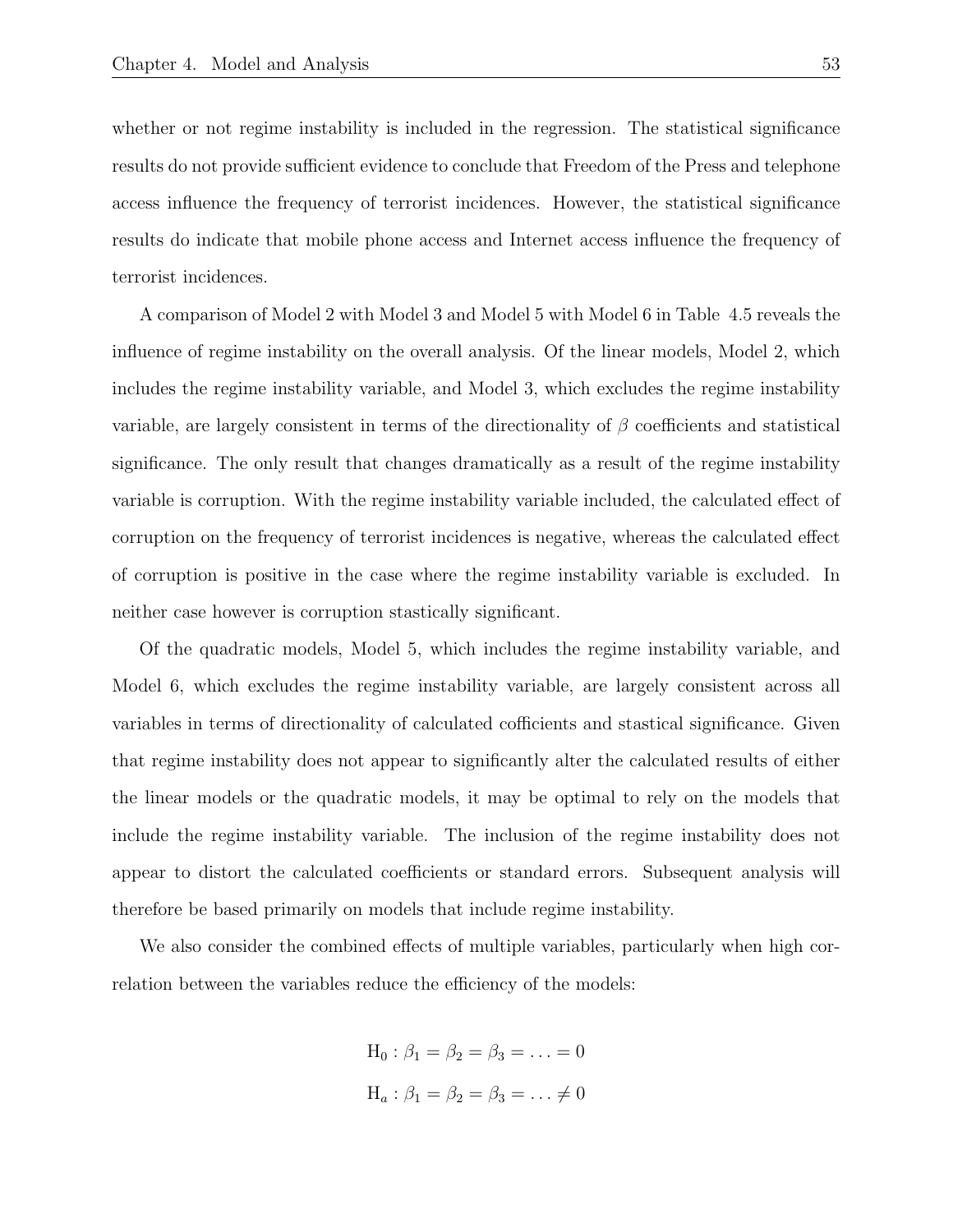To test the null hypothesis that none of the stipulated variables have any explanatory power for the dependent variable, we compare the residual sum of squares (RSS) of the restricted model, where the group of variables being tested for statistical significance are excluded from the model, against the residual sum of squares of the unrestricted model, where no variables are excluded from the model. If the tested variables bear little influence on the dependent variable, then the diffierence in the residual sum of squares of the restricted and the unrestricted models would expectedly be minimal. The measure of joint significance is calculated using the F-statistic:

$$
F = \frac{(RSS_{\text{Restricted}} - RSS_{\text{Unrestricted}})/q}{RSS_{\text{Unrestricted}}/(n - k - 1)}
$$
(4.3)

Where  $RSS_{Unrestricted}$  represents the residual sums of squares for the original unrestricted model,  $RSS_{\text{Restracted}}$  represents the residual sums of squares for the restricted model, q represents the number of restrictions imposed, n represents the number of observations, and  $k$ represents the total number of independent variables included in the unrestricted model. If the tested variables do not influence the dependent variable, then the F-statistic would be a low value. However, if any of the tested variables do influence the dependent variable, then the F-statistic would be a high value.

The results of a series of joint hypothesis tests that vary the combinations of components of freedom of expression for Models 2 and 5 from Table 4.5 are summarized in Table 4.6. Joint hypothesis test 1 indicates that regardless of the model specification, freedom of expression is statistically significant in its influence on the frequency of terrorist incidences. We also find that in every instance that either mobile phone access or Internet access are included in the test for joint significance, the results are statistically significant. This leads us to conclude that mobile phone access or Internet access do influence the frequency of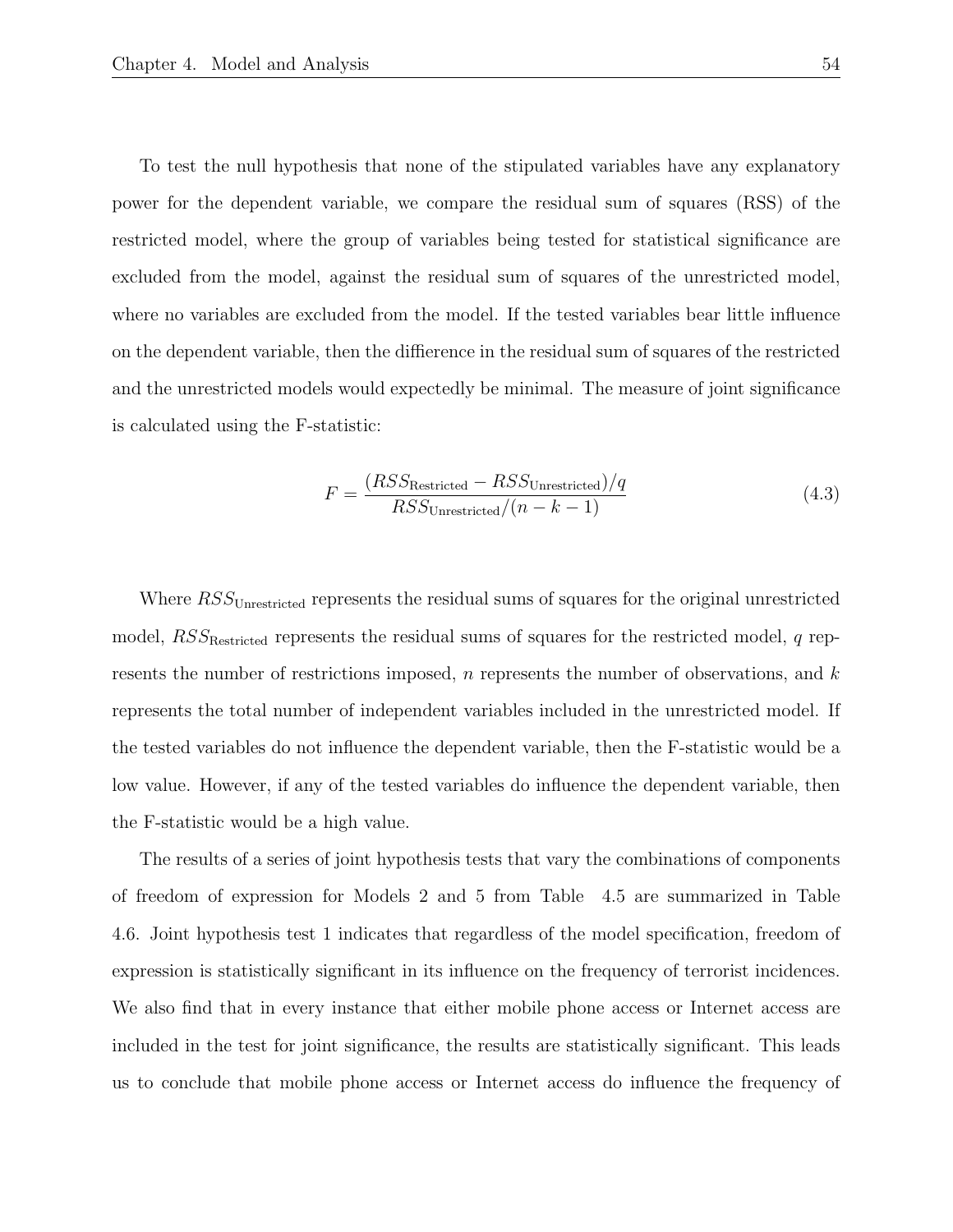terrorist incidences. However, tests of joint significance that include either Freedom of the Press or telephone access, but do not include either mobile phone access or Internet access, are consistently not statistically significant. This leads us to conclude that Freedom of the Press and telephone access do *not* influence the frequency of terrorist incidences. Overall, we find evidence that freedom of expression does influence the frequencey of terrorist incidences, but the influence is primarily a result of mobile phone access and Internet access, rather than a result of Freedom of the Press or telephone access. Further analysis of the relationship between the frequency of terrorist incidences and freedom of expression will therefore focus primarily on mobile phone access and Internet access.

|                | Variable Restrictions   |                     |                        |                    | $Model 2 - Linear$ |         | $Model 5 - Quadratic$ |         |
|----------------|-------------------------|---------------------|------------------------|--------------------|--------------------|---------|-----------------------|---------|
|                | Freedom of<br>the Press | Telephone<br>Access | Mobile Phone<br>Access | Internet<br>Access | F-statistic        | P-value | F-Statistic           | P-value |
| 1              | $\mathbf x$             | $\mathbf x$         | X                      | $\mathbf x$        | $3.50***$          | 0.0078  | $3.13***$             | 0.0019  |
| $\overline{2}$ | $\mathbf x$             |                     |                        |                    | 0.04               | 0.8353  | 0.13                  | 0.8817  |
| 3              |                         | $\mathbf x$         |                        |                    | 1.16               | 0.2811  | 0.20                  | 0.8191  |
| 4              |                         |                     | X                      |                    | $10.09***$         | 0.0016  | $10.11***$            | 0.0001  |
| 5              |                         |                     |                        | $\mathbf x$        | $6.50**$           | 0.0111  | $5.19***$             | 0.0059  |
| 6              | $\mathbf x$             | $\mathbf x$         |                        |                    | 0.59               | 0.5559  | 0.18                  | 0.9474  |
|                | $\mathbf x$             |                     | x                      |                    | $5.08***$          | 0.0065  | $5.23***$             | 0.0004  |
| 8              | $\mathbf x$             |                     |                        | $\mathbf x$        | $3.32**$           | 0.0370  | $2.67**$              | 0.0316  |
| 9              |                         | $\mathbf{x}$        | $\mathbf x$            |                    | $5.66***$          | 0.0037  | $5.23***$             | 0.0004  |
| 10             |                         | $\mathbf x$         |                        | $\mathbf x$        | $4.59**$           | 0.0105  | $3.74***$             | 0.0052  |
| 11             |                         |                     | $\mathbf x$            | $\mathbf x$        | $5.93***$          | 0.0029  | $5.49***$             | 0.0003  |
| 12             | $\mathbf x$             | $\mathbf x$         | X                      |                    | $3.79**$           | 0.0105  | $3.65***$             | 0.0015  |
| 13             |                         | X                   | X                      | $\mathbf x$        | $4.65***$          | 0.0032  | $4.04***$             | 0.0006  |
| 14             | $\mathbf x$             | $\mathbf x$         |                        | $\mathbf x$        | $3.08**$           | 0.0271  | $2.54**$              | 0.0199  |
| 15             | X                       |                     | x                      | X                  | $4.00***$          | 0.0079  | $3.76***$             | 0.0011  |

Table 4.6: Summary of Joint Hypothesis Tests

The models referred to in the present table are presented in Table 4.5 on page 52.

Each specified component of freedom of expression represents a restriction on the model. .

In the case of Model 5, each test includes both the corresponding linear and quadratic components of the model. \* p<0.10, \*\* p<0.05, \*\*\* p<0.01.

In section 4.1, we discussed the preferability of utilizing a quadratic functional form. Furthermore, our analysis of the potential risk for multicollinearity from the regime instability variable is minimal. Therefore, the primary model that we utilize for the remainder of our analysis is Model 5, a quadratic functional form that includes all specified control variables, including the regime instability variable.

The isolated effects of mobile phone access and Internet access on the frequency of ter-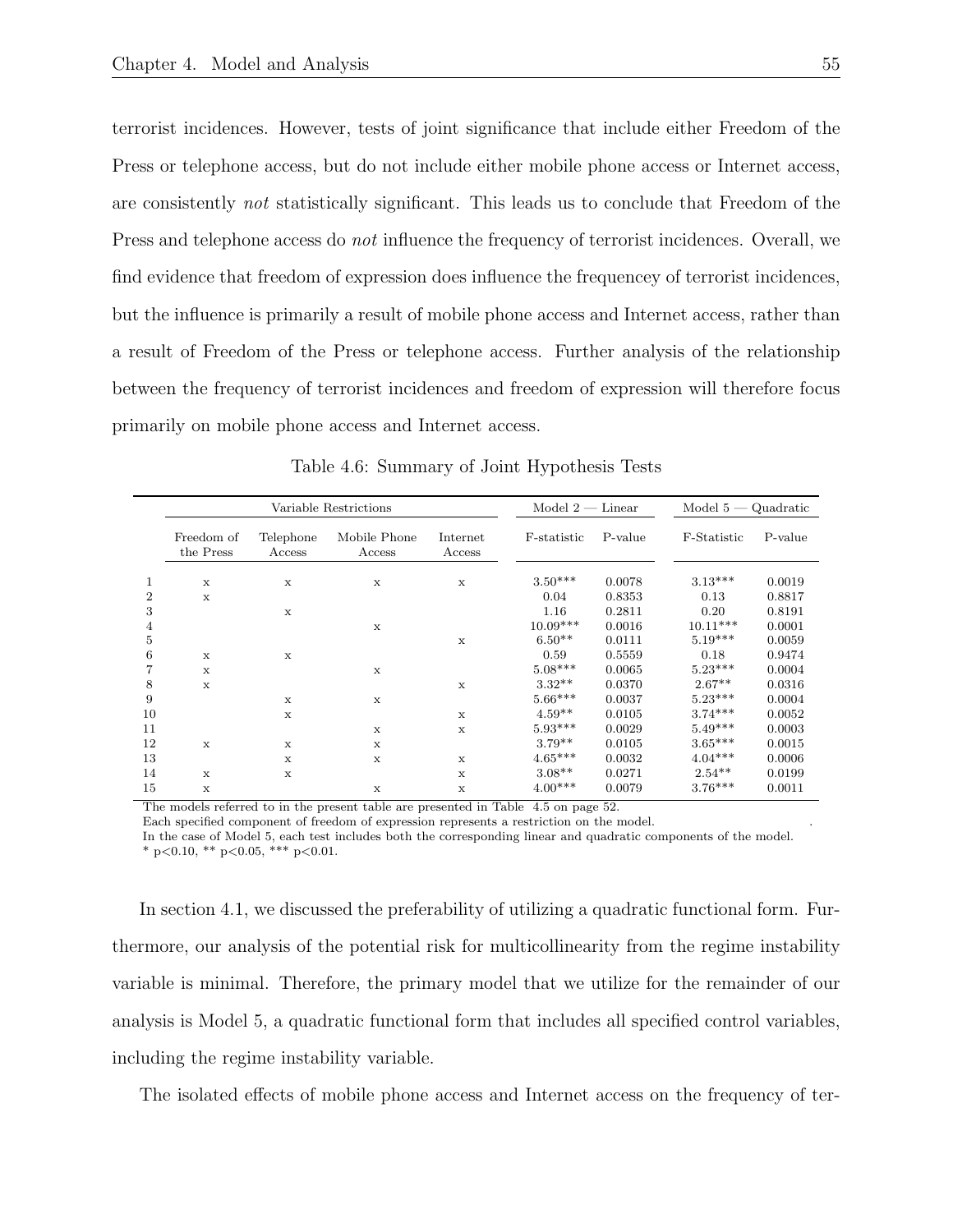rorist incidences are revealed with partial derivatives of Model 5:

$$
\frac{\partial(\text{Frequency of Terrorist incidence})}{\partial(\text{Mobile Phone Access})} = 1.787 - .01296 * (\text{Mobile Phone Access}) \tag{4.4}
$$

$$
\frac{\partial(\text{Frequency of Terrorist incidence})}{\partial(\text{Internet Access})} = -2.799 + .0432 * (\text{Internet Access}) \tag{4.5}
$$

Equation 4.4 indicates that mobile phone access increases the frequency of terrorist incidences at a diminishing rate. The introduction of mobile phone access to any society on average initially increases the occurrence of terrorist incidences in any given year by 1.787 terrorist events. As the number of mobile phone subscriptions available to each 100 people increases, the average occurrence of terrorist incidences decreases at a rate of .01296 terrorist events per year. A maximization calculation of Equation 4.4 reveals that the occurrence of terrorist incidences is on average increased most significantly elevated when societies have access to 137.89 mobile phone subscriptions for each 100 people, beyond which the rate of terrorist incidence occurrence declines.

Similarly, the partial derivative of Model 5 with respect to Internet access, as presented in Equation 4.5, indicates that the availability of Internet access decreases the frequency of terrorist incidences at a diminishing rate. The introduction of Internet access to any society on average initially decreases the occurrence of terrorist incidences in any given year by 2.799 terrorist events. As the percentage of individual internet users increases the decrease in terrorist incidences declines. In other words, the effect of Internet access on reducing the frequency of terrorist incidences becomes less significant as the overall level of Internet access increases. A minimization calculation of Equation 4.5 reveals that the occurrence of terrorist incidences as a result of the effect of Internet access is on average decreased most significantly when Internet access is at 64.79%.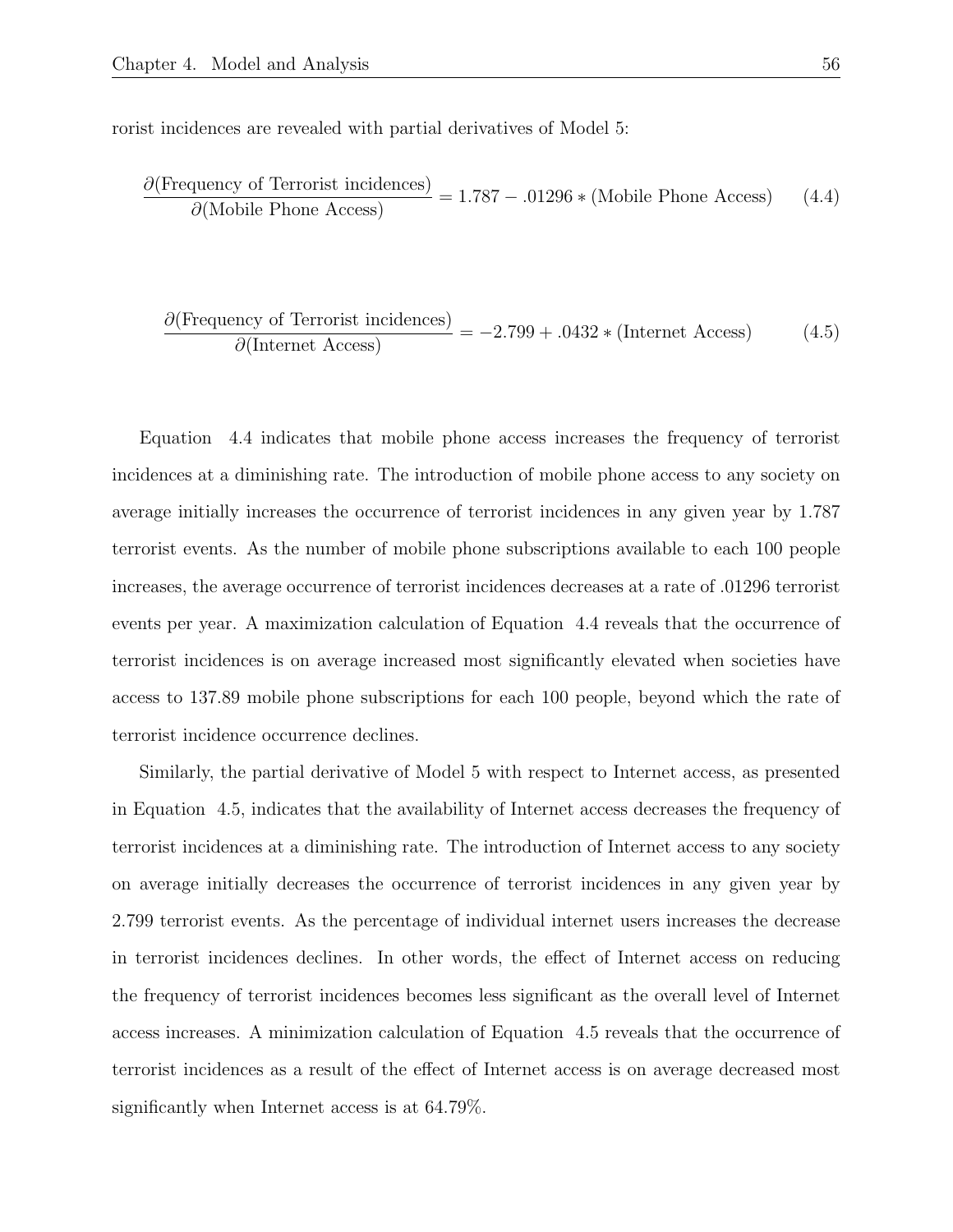# Chapter 5

# Conclusion

The purpose of this study is to employ empirical methods to examine the relationship between terrorism and freedom of expression. Using standard ordinary least squares econometric methods, we ultimately find that greater mobile phone access tends to increase the frequency of terrorist incidences at a diminishing rate. We also find that greater Internet access tends to decrease the frequency of terrorist incidences at a diminishing rate. On average, the frequency of terrorist incidences is highest when societies have access to 137.89 mobile phone subscriptions for each 100 people. Additionally, the frequency of terrorist incidences is lowest on average when the percentage of people with Internet access is at 64.79%. Based on our results, we cannot conclude that either Freedom of the Press or telephone access have any statistically significant influence on the frequency of terrorist incidences.

We may apply the framework of repression, release, rebellion, and replication, as initially represented in Figure 3.1. By combining our calculated results and the proposed framework, we conclude that increases in mobile phone access tend to shift societies from either a state of repression or rebellion towards a state of replication, where higher allowances for freedom of expression result in greater occurrences of terrorist incidences. Greater levels of Internet access tends to shift societies from either a state of repression or rebellion towards a state of release, where higher allowances for freedom of expression result in fewer occurrences of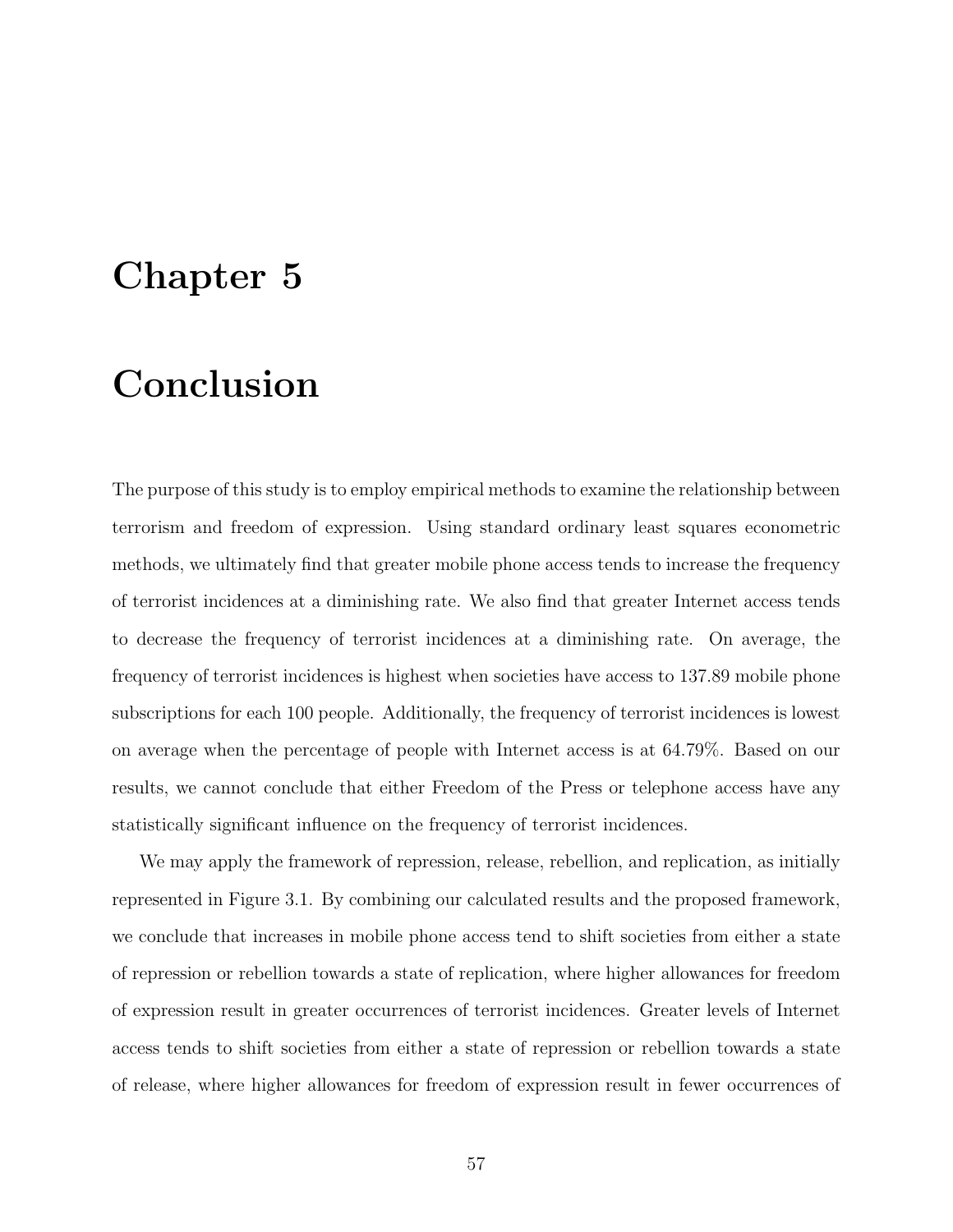terrorist incidences. These conclusions are summarized in graphical form in Figure 5.1.



Figure 5.1: Terrorist incidences vs. Elements of Freedom of Expression — Results (a) Terrorist incidences vs. Mobile Phone Access (b) Terrorist incidences vs. Internet Access

The existing literature on terrorism and its root causes minimally discusses the relationship between mobile phone access and terrorism. In most cases, discussion of the connection between modern technologies and terrorism is largely anecdotal in nature and typically do not present comprehensive theories of the relationship between access to modern technologies and terrorism.<sup>1</sup> The literature on terrorism that do mention mobile phones do little more than indicate that mobile phones were used in some capacity to orchestrate or implement terrorist attacks. For instance, the National Commission on Terrorist Attacks Upon the United States report on the September 11 attack is replete with details of how the terrorist hijackers utilized phone communications throughout their planning process to bring their attack to fruition.<sup>2</sup> Accounts of the March 11, 2004 Madrid train bombings reveal that mobile phones were used as remote triggers for explosive devices.<sup>3</sup> Similarly, the official House of Commons

<sup>1.</sup> Brynjar and Skjolberg, "Causes of Terrorism: An Expanded and Updated Review of the Literature," 45.

<sup>2.</sup> National Commission on Terrorist Attacks Upon the United States, "The 9/11 Commission Report," Accessed 2014 April 1. http://www.9-11commission.gov/report/911Report.pdf.

<sup>3.</sup> Fernando Reinares, "The Madrid Bombings and Global Jihadism," International Institute for Counter-Terrorism, Accessed 2014 April 2. 2010, http://www.ict.org.il/Articles/tabid/66/Articlsid/816/ currentpage/8/Default.aspx.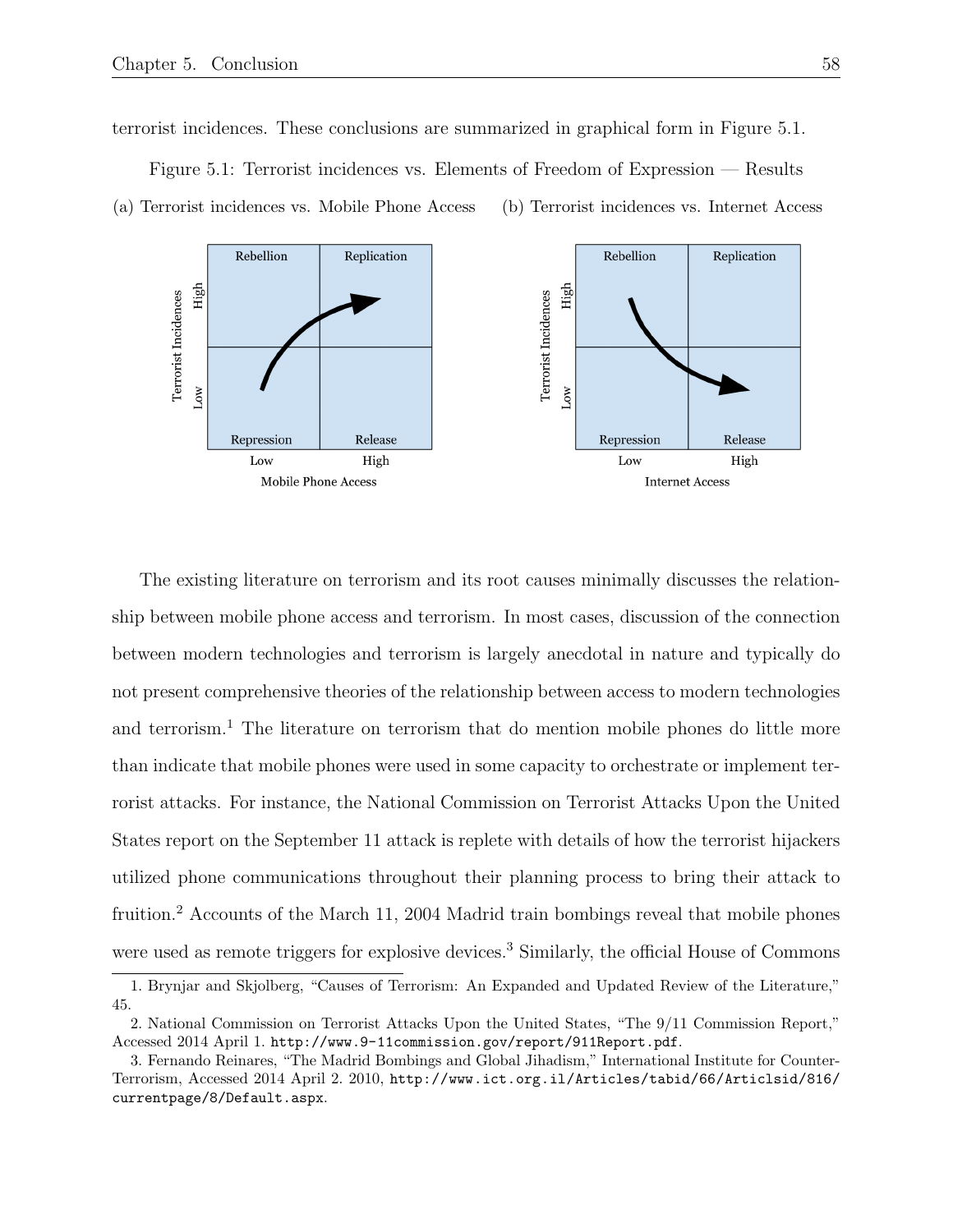report on the July 7, 2005 London bombings provide details of how the various bombers utilized mobile phones to communicate amongst themselves.<sup>4</sup> In almost all similar accounts of major terrorist incidences, there is some indication that mobile phones were utilized to some extent to coordinate or implement terrorist attacks.

Based on the accounts of how terrorists have used mobile phones, we can surmise that mobile phones and the frequency of terrorist incidences share a positive relationship because mobile phones serve as an operational enabler for terrorists. In a manner, the availability of mobile phones makes terrorism easier. New technologies, such as mobile phones, do not directly cause more terrorism; rather, terrorist groups are often adept — perhaps more so than law enforcement forces that attempt to thwart terrorism — at leveraging new technologies as they arise to serve terrorist agendas more effectively.<sup>5</sup>

There is a comparatively richer body of literature that discusses the relationship between Internet access and terrorism. However, much of the existing literature pre-supposes a positive relationship between Internet access and terrorism. Certainly, there is a bounty of evidence that suggests that the rise of the Internet has been a great boon for terrorism. Terrorist movements, favoring such characteristics of the Internet as it unregulated nature and its potentially broad audience, have increasingly relied on the Internet to engage in such diverse activities as fundraising, propagandizing, data mining, and coordinating terrorist operations.<sup>6</sup> Prominent terrorist movements like al-Qaeda strongly believe that the Internet is an effective platform to disseminate radicalizing propaganda and to build connections between individuals who are prone to supporting terrorist causes.<sup>7</sup> Such figures as Anwar al-Awlaki, a senior al-Qaeda official, lauded the potency of the Internet, stating, "The internet

<sup>4.</sup> House of Commons, "Report of the Official Account of the Bombings in London on 7th July 2005," Accessed 2014 April 1. 5, https://www.gov.uk/government/uploads/system/uploads/attachment\_ data/file/228837/1087.pdf.

<sup>5.</sup> Brynjar and Skjolberg, "Causes of Terrorism: An Expanded and Updated Review of the Literature," 46.

<sup>6.</sup> Gabriel Weimann, "www.terror.net: How Modern Terrorism Uses the Internet," in Terrorism and Counterterrorism: Understanding the New Security Environment (New York, NY: McGraw Hill, 2012), 347.

<sup>7.</sup> Rick Nelson and Thomas M. Sanderson, "A Threat Transformed: al Qaeda and Associated Movements in 2011," Center for Strategic and International Studies (February 2011): 12.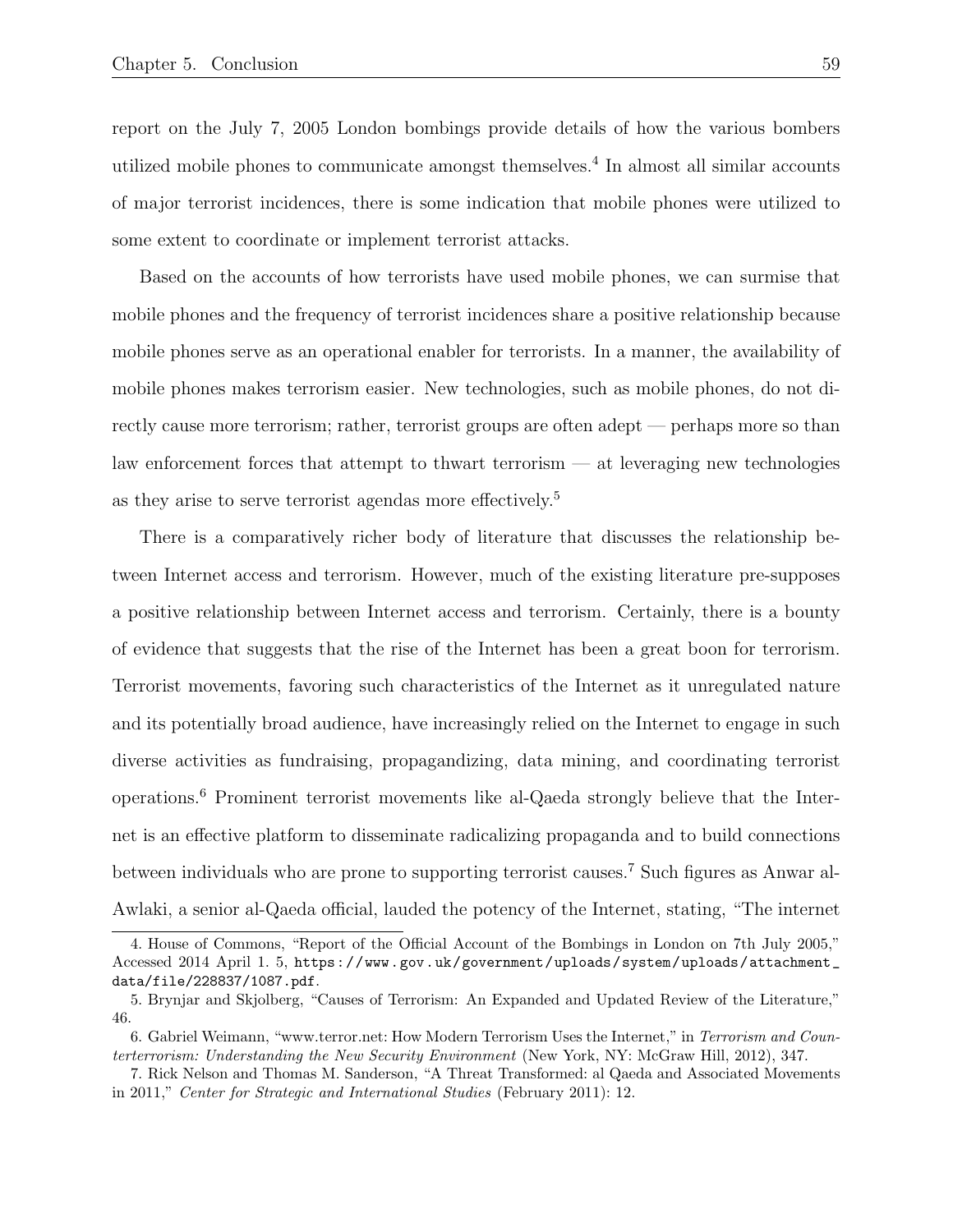[sic] has become a great medium for spreading the call of Jihad and following the news of the mujihadeen."<sup>8</sup>

The results of this study are contrary to the conventional wisdom that greater Internet access leads to more terrorism. This study indicates that to a statistically significant degree, greater Internet access actually reduces the frequency of terrorist incidences. There are a number of possible explanations for why Internet access might reduce the frequency of terrorist incidences, including providing a social release valve through which societies can peacefully voice their discontent in place of engaging in violent outbursts, allowing for the rise of multiple accounts and views that can undermine the credibility of terrorist narratives and thus mitigate the processes of radicalization, and facilitate access to social and economic opportunities that can dampen perceived grievances that often promote terrorism.

Perhaps as notable as what we find to be statistically significant is what we do not find to be statistically significant. Our study does not provide sufficient evidence to lead us to conclude that Freedom of the Press and telephone access are statistically significant influencers on the frequency of terrorist incidences. We are especially surprised by the lack of a statistically significant effect of the Freedom of the Press measure on terrorism. This result may be explained by the possibility that qualities that are frequently associated with environments of high freedom of expression are reflected in certain control variables utilized in this study, such as the democracy, or it may very well be that the qualitative nature of the environment of freedom of expression is not a factor significantly related to terrorism.

One important policy implication of these findings relates to the importance of Internet access in challenging terrorism. Our results lend greater support to efforts intended to expand Internet access, a trend that is already well underway around the world and which has demonstrated significant impacts. Though we do find a positive relationship between mobile phone access and terrorism, curtailing mobile phone access for the express purpose of challenging terrorism may not be advisable as it would represent an effort to resist technological

<sup>8.</sup> Anwar al Awlaki, "44 Ways to Support the Jihad," Inaccessible as of 2014 April 1. http://www.anwaralawlaki.com.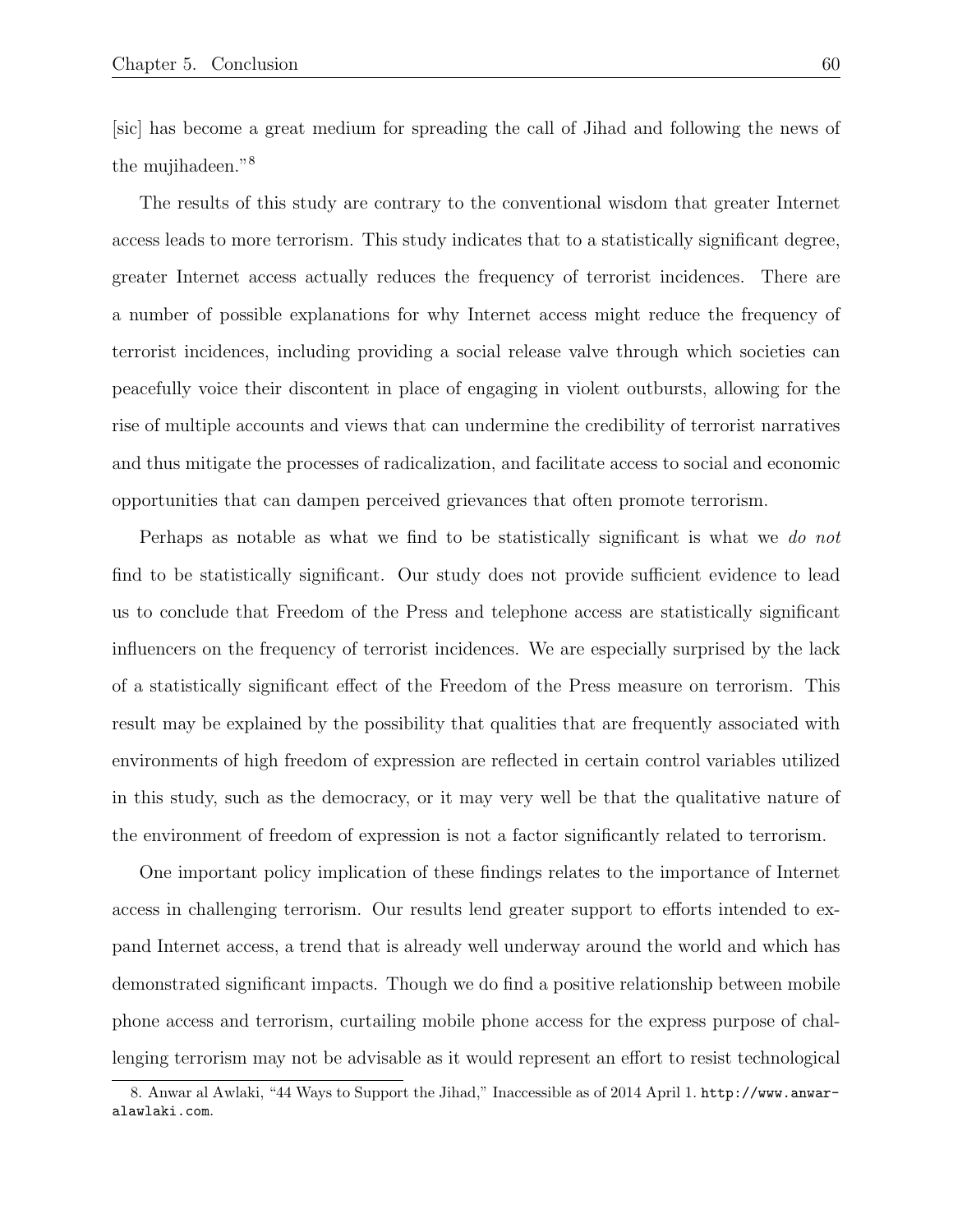progress that has broad social and economic benefits.

We acknowledge potential deficiencies that might impair the external validity of our conclusions. One prominent deficiency is the fact that the two primary components that we attempt to relate — terrorism and freedom of expression — are inherently difficult to define, and our attempts to define terrorism and freedom of expression are to a certain extent subjective. The manner in which we define terrorism and freedom of expression may not be universally accepted, and may actually be contrary to certain cultural and societal norms. Additionally, the data sources we utilize for the independent variables are characterized by their respective deficiencies, such as the subjective aspects of the measure of the qualitative characteristics of freedom of expression, the possibility of perception biases in the measure for corruption, and the limited numbers of observations in the measure of income inequality, amongst other potential deficiencies. Furthermore, despite our best efforts to account for significant systemic variables in our model, there inevitably exists the risk of omitted variable bias. Nonetheless, we have made an effort to address the possible deficiencies in the study design and implementation, and we believe that alternative methods would not necessarily result in more reliable outcomes.

This study is an effort to fill a conspicious void in the existing body of terrorism scholarship. It represents a reasoned attempt at applying empirically driven methods at examining the relationship between terrorism and freedom of expression. While a great deal of research and writing has already been produced on the linkage between terrorism and freedom of expression, until this writing, no attempt has been made to examine the relationship between terrorism and freedom of expression quantitatively. We hope that this study ultimately proves to be beneficial to understanding the underlying risk factors of terrorism.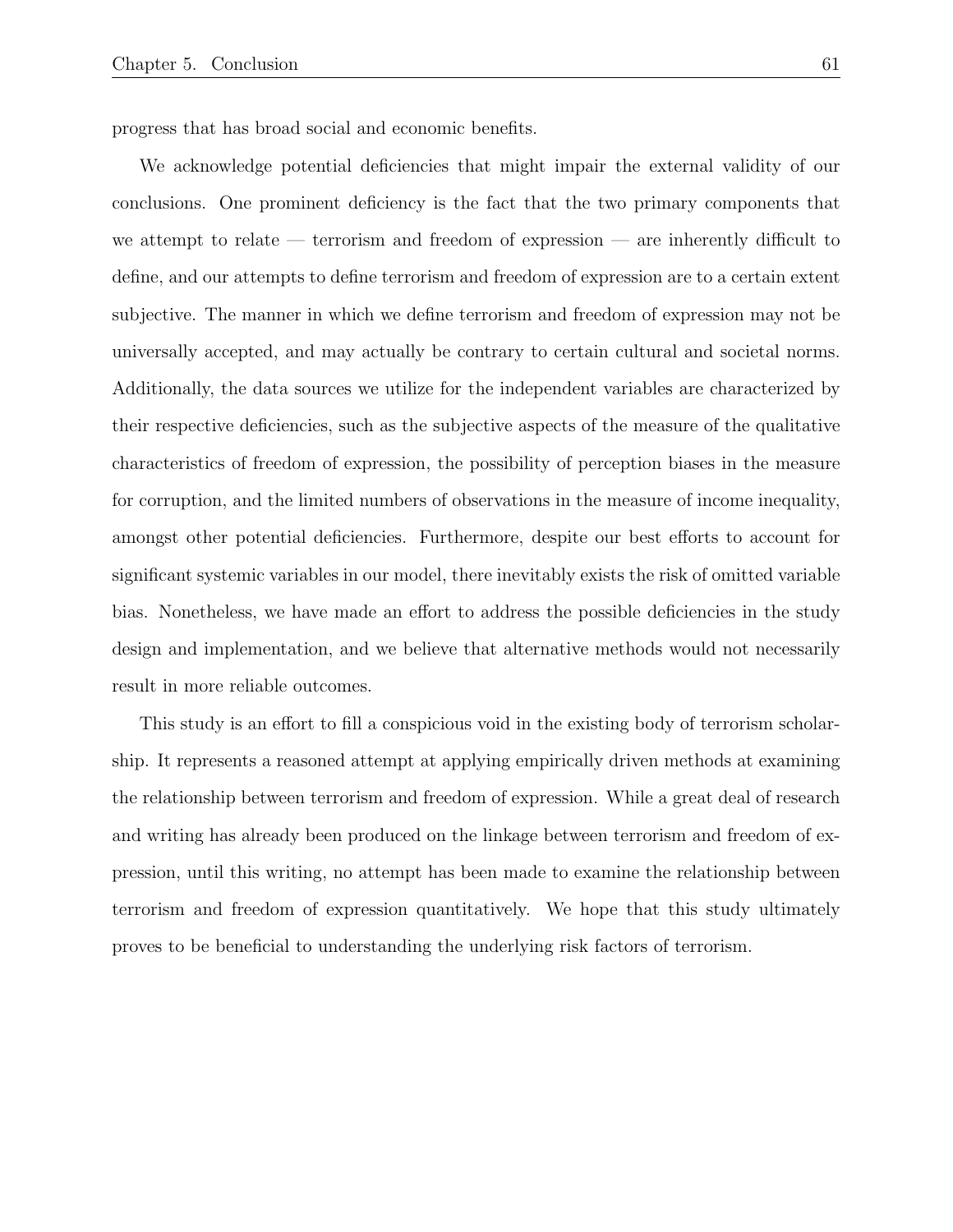# Appendix A

## Data

The Global Terrorism Database's (GTD) compiliation of information relating to worldwide terrorism — our primary dependent variable of interest — only ranges from 1970 to 2012, which necessarily constrains the analyzable period to 1970 and 2012. Depending on what other variables the frequency of terrorist incidences is compared against, the periods available for analysis may be further constrained as a result of listwise deletion, where observations with missing data are systematically excluded from the analysis. Additionally, the sets of countries or territories examined differ across the various data sources. Furthermore, even within the same data source, the sets of countries or territories examined may differ from year to year.

We adopt particular standards in addressing missing data. In general, we assume that the absense of information in the GTD for a country or territory within a particular year reflects the absence of any obsevable instances of terrorism within that country or territory in that particular year. In practical terms, a country or territory that does not have any reported cases of terrorism in a particular year is simply coded as a 0, rather than as an instance of missing data. For all other data sets, unless a particular observation is explicitly coded as a 0, we assume the absence of data reflects a case of missing data.

Furthermore, given that the various data sources do not share identical naming conven-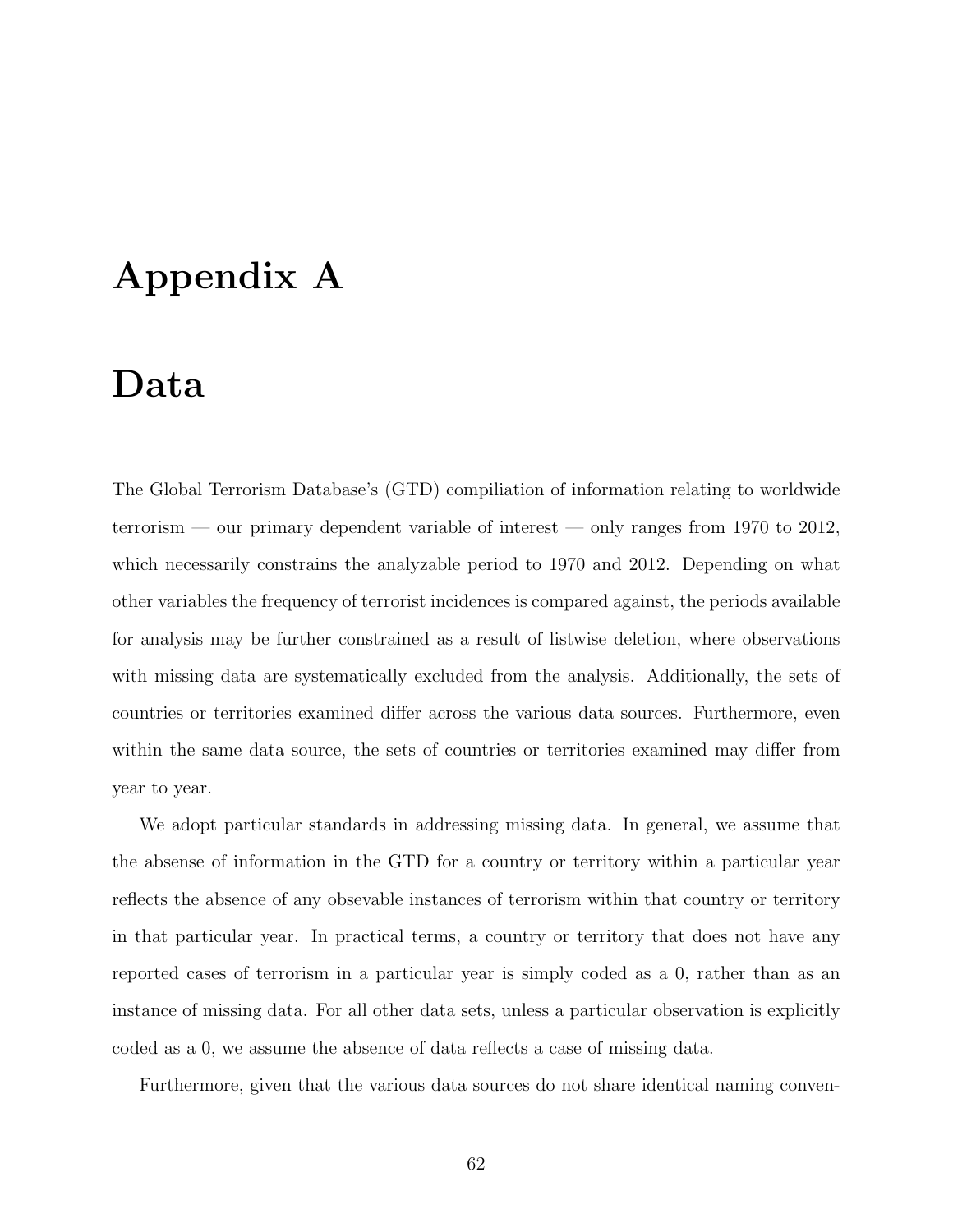tions for all countries and territories, we standardize country names and territories for the purpose of comparability in this study. Notable naming conventions that we adopt in this study include:

- "United Kingdom" is used to reflect a composite of Northern Ireland and Great Britain, which were reported separately in the Global Terrorism Database
- "West Bank and Gaza Strip" is used in place of any instance of "Palestine" or "Palestinian Authority" in the data sets.

A number of transformations are applied to particular data sets to improve their suitability for the purpose of this analysis. The original forms of the data sets are summarized in Table A.1. The transformations applied are summarized in Table A.2. A summary of the data sets with transformations applied is presented in Table A.3.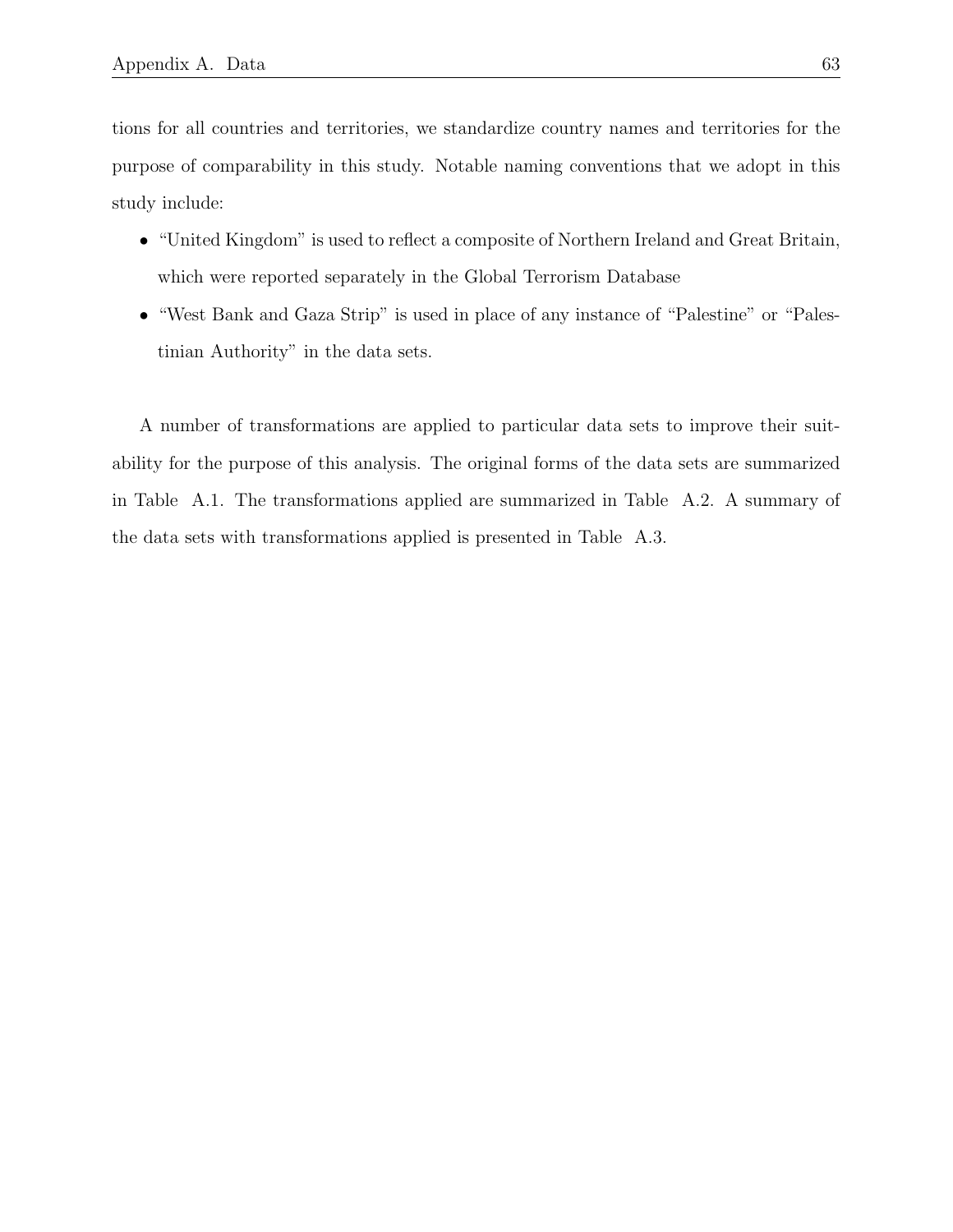| Variable             | Source                                                       | Description of Values                                    | Scale     |
|----------------------|--------------------------------------------------------------|----------------------------------------------------------|-----------|
| Terrorist Incidences | Global Terrorism Database                                    | Values reflect the number                                | Unlimited |
|                      |                                                              | of terrorist incidences ex-                              |           |
|                      |                                                              | perienced within a coun-                                 |           |
|                      |                                                              | try in a given year                                      |           |
| Freedom of the Press | Freedom of the Press Report                                  | Higher values correspond                                 | $0 - 100$ |
|                      | by Freedom House                                             | to lower freedom of ex-                                  |           |
|                      |                                                              | pression                                                 |           |
| Telephone Access     | Fixed Telephone Subscrip-                                    | Higher values correspond                                 | Unlimited |
|                      | tions per 100 people, Inter-                                 | to greater access to tele-                               |           |
|                      | national Telecommunications                                  | phones                                                   |           |
|                      | Union via the United Nations                                 |                                                          |           |
|                      | Statistics Division                                          |                                                          |           |
| Mobile Phone Access  | Mobile-cellular<br>telephone                                 | Higher values correspond                                 | Unlimited |
|                      | subscriptions per 100 people,                                | to greater access to mobile                              |           |
|                      | International Telecommuni-                                   | phones                                                   |           |
|                      | cations Union via the United                                 |                                                          |           |
|                      | Nations Statistics Division                                  |                                                          |           |
| Internet Access      | Percentage of Individuals                                    | Higher values correspond<br>to greater access to the In- | $0 - 100$ |
|                      | Using the Internet, Interna-<br>tional<br>Telecommunications | ternet                                                   |           |
|                      | Union via the United Nations                                 |                                                          |           |
|                      | Statistics Division                                          |                                                          |           |
| Regime Instability   | Failed State Index by The                                    | Higher values correspond                                 | $0 - 120$ |
|                      | Fund for Peace                                               | to higher regime instabil-                               |           |
|                      |                                                              | ity                                                      |           |
| Democracy            | Democracy Index                                              | Higher values correspond                                 | $0 - 10$  |
|                      |                                                              | to greater democracy                                     |           |
| Corruption           | Corruption Perception Index                                  | Higher values correspond                                 | $0 - 10$  |
|                      | $(pre-2012)$                                                 | to lower perceived corrup-                               |           |
|                      |                                                              | tion                                                     |           |
| Political Violence   | Major Episodes of Political                                  | Measure of societal and in-                              | $0 - 60$  |
|                      | Violence, Center for Systemic                                | terstate political violence,                             |           |
|                      | Peace                                                        | where higher values corre-                               |           |
|                      |                                                              | spond to greater severity                                |           |
|                      |                                                              | in political violence                                    |           |
| Economic Prosperity  | Per Capita GDP, World Bank                                   | Higher values correspond                                 | Unlimited |
|                      |                                                              | to greater economic pros-                                |           |
|                      |                                                              | perity                                                   |           |
| Income Inequality    | Gini Coefficient, World Bank                                 | Higher values correspond                                 | $0 - 1$   |
|                      |                                                              | to greater income inequal-                               |           |
|                      |                                                              | ity                                                      |           |
| Literacy             | $(\%),$<br><b>CIA</b><br>Adult Literacy                      | Higher values correspond                                 | $0 - 100$ |
|                      | World Factbook                                               | to higher degrees of liter-                              |           |
|                      |                                                              | acy                                                      |           |
| Ethnic Diversity     | "Fractionalization"<br>$AI-$<br>by                           | Higher values correspond                                 | $0 - 1$   |
|                      | berto Alesina et al.                                         | to greater diversity                                     |           |
| Linguistic Diversity | $\overline{Al}$<br>"Fractionalization"<br>by                 | Higher values correspond                                 | $0 - 1$   |
|                      | berto Alesina et al.                                         | to greater diversity                                     |           |
| Religious Diversity  | $Al-$<br>"Fractionalization"<br>by                           | Higher values correspond                                 | $0 - 1$   |
|                      | berto Alesina et al.                                         | to greater diversity                                     |           |

## Table A.1: Summary of Original Data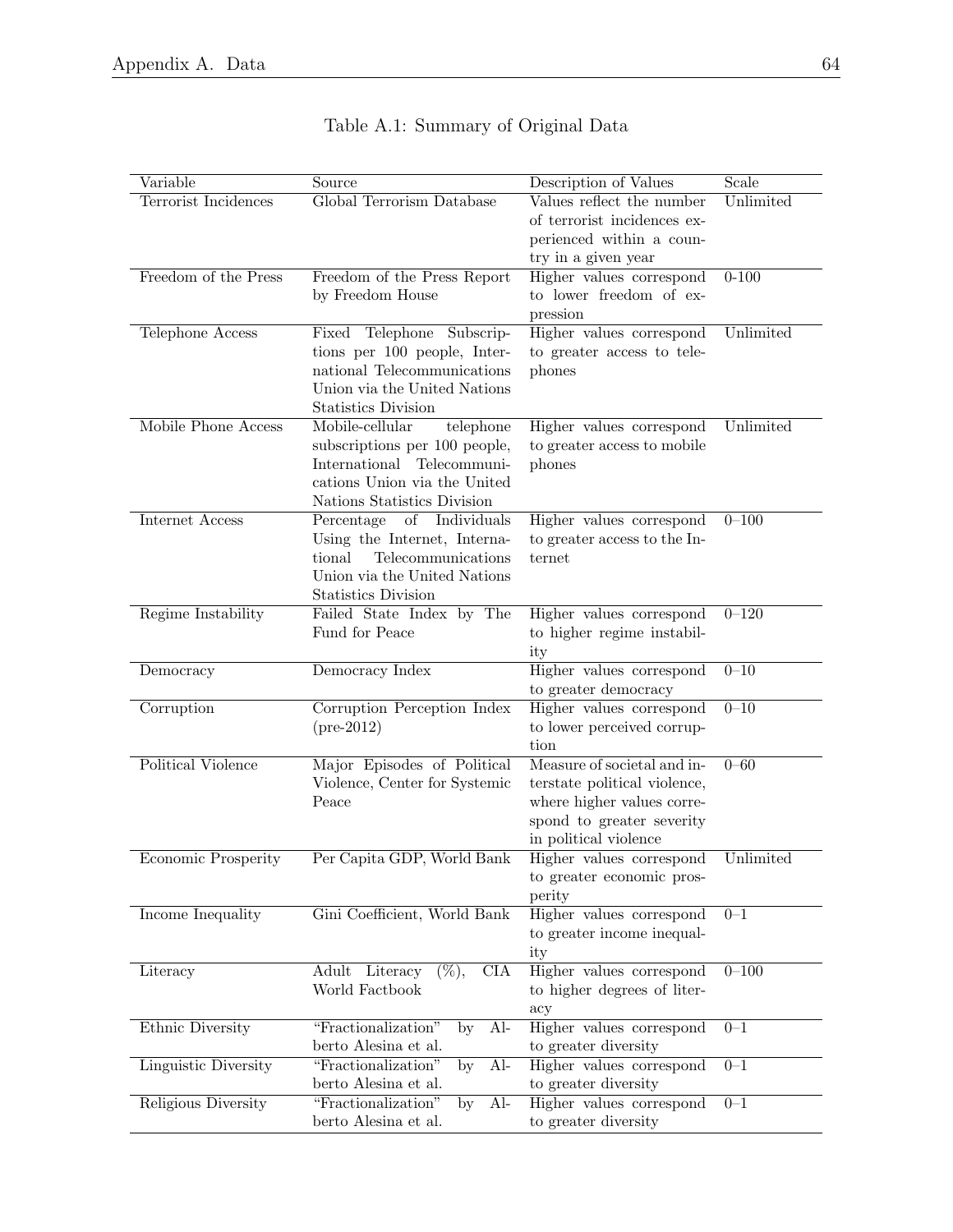| Variable             | <b>Transformation Applied</b>                           | Description of Values                                                                                       | Scale     |
|----------------------|---------------------------------------------------------|-------------------------------------------------------------------------------------------------------------|-----------|
| Terrorist Incidences |                                                         | Values reflect the number<br>of terrorist incidences ex-<br>perienced within a coun-<br>try in a given year | Unlimited |
| Freedom of the Press | All values substracted from<br>100 to invert the scale. | Higher values correspond<br>to higher Freedom of the<br>Press                                               | $0 - 100$ |
| Telephone Access     |                                                         | Higher values correspond<br>to greater access to tele-<br>phones                                            | Unlimited |
| Mobile Phone Access  |                                                         | Higher values correspond<br>to greater access to mobile<br>phones                                           | Unlimited |
| Internet Access      |                                                         | Higher values correspond<br>to greater access to the In-<br>ternet                                          | $0 - 100$ |
| Regime Instability   |                                                         | Higher values correspond<br>to higher regime instabil-<br>ity                                               | $0 - 120$ |
| Democracy            |                                                         | Higher values correspond<br>to greater democracy                                                            | $0 - 10$  |
| Corruption           | All values subtracted from 10<br>to invert the scale.   | Higher values correspond<br>to higher perceived cor-<br>ruption                                             | $0 - 10$  |
| Political Violence   |                                                         | Higher values correspond<br>to greater societal and/or<br>interstate political vio-<br>lence                | $0 - 60$  |
| Economic Prosperity  |                                                         | Higher values correspond<br>to greater economic pros-<br>perity                                             | Unlimited |
| Income Inequality    |                                                         | Higher values correspond<br>to greater income inequal-<br>ity                                               | $0 - 1$   |
| Literacy             |                                                         | Higher values correspond<br>to higher degrees of liter-<br>acy                                              | $0 - 100$ |
| Ethnic Diversity     | Original values ranging from<br>$0-1$ multipled by 100  | Higher values correspond<br>to greater diversity                                                            | $0 - 100$ |
| Linguistic Diversity | Original values ranging from<br>$0-1$ multipled by 100  | Higher values correspond<br>to greater diversity                                                            | $0 - 100$ |
| Religious Diversity  | Original values ranging from<br>$0-1$ multipled by 100  | Higher values correspond<br>to greater diversity                                                            | $0 - 100$ |

|  | Table A.2: Summary of Transformed Data |  |
|--|----------------------------------------|--|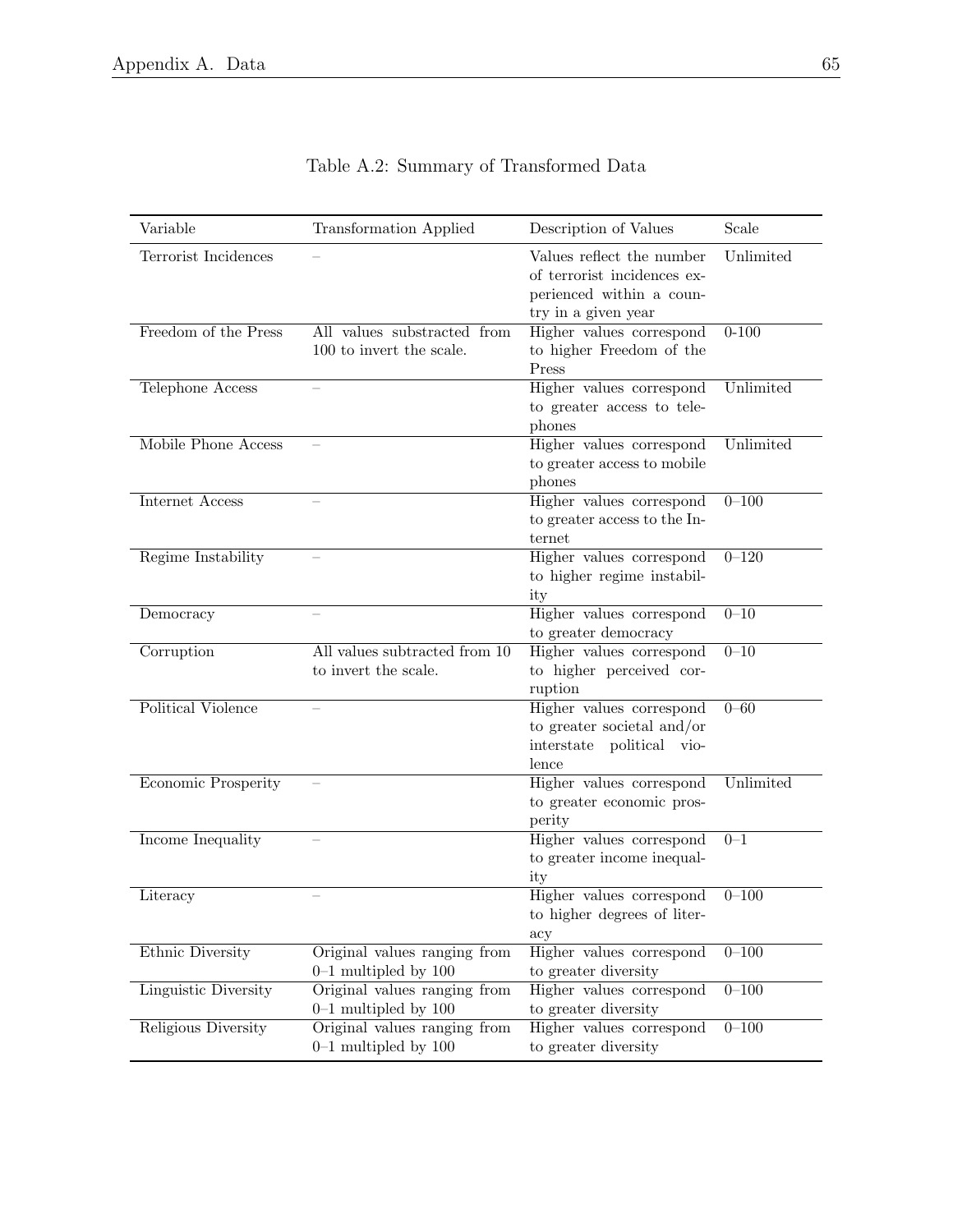| Variable             | Observations | Mean     | <b>Standard Deviation</b> | Minimum        | Maximum    |
|----------------------|--------------|----------|---------------------------|----------------|------------|
| Terrorist Incidences | 10,492       | 11.22    | 59.87                     | 0              | 1,649      |
| Freedom of the Press | 3,818        | 53.41    | 24.52                     | $\overline{0}$ | 95         |
| Telephone Access     | 7,606        | 16.11    | 18.72                     | 0.00024        | 105.82     |
| Mobile Phone Access  | 4,168        | 37.61    | 45.74                     | 0.000064       | 284.34     |
| Internet Access      | 3,683        | 17.93    | 23.93                     | 0.000018       | 96         |
| Democracy            | 835          | 5.51     | 2.214979                  | 0.86           | 9.93       |
| Instability          | 1,462        | 72.00    | 23.03                     | 16.80          | 114.93     |
| Corruption           | 2,092        | 5.68     | 2.27                      | 0              | 9.6        |
| Political Violence   | 7,439        | 0.70     | 1.78                      | $\overline{0}$ | 14         |
| Per Capita GDP       | 7,328        | 7,304.48 | 13,902.09                 | 57.64          | 193,892.30 |
| Income Inequality    | 6,665        | 40.59    | 9.39                      | 23.94          | 69.12      |
| Literacy             | 9,030        | 85.50    | 18.09                     | 27             | 100        |
| Ethnic Diversity     | 9,245        | 42.81    | 25.82                     | 0              | 93.02      |
| Linguistic Diversity | 9,245        | 39.68    | 27.91                     | 0.80           | 92.27      |
| Religious Diversity  | 10,449       | 44.83    | 22.48                     | 0.23           | 82.41      |

Table A.3: Summary Statistics of Transformed Data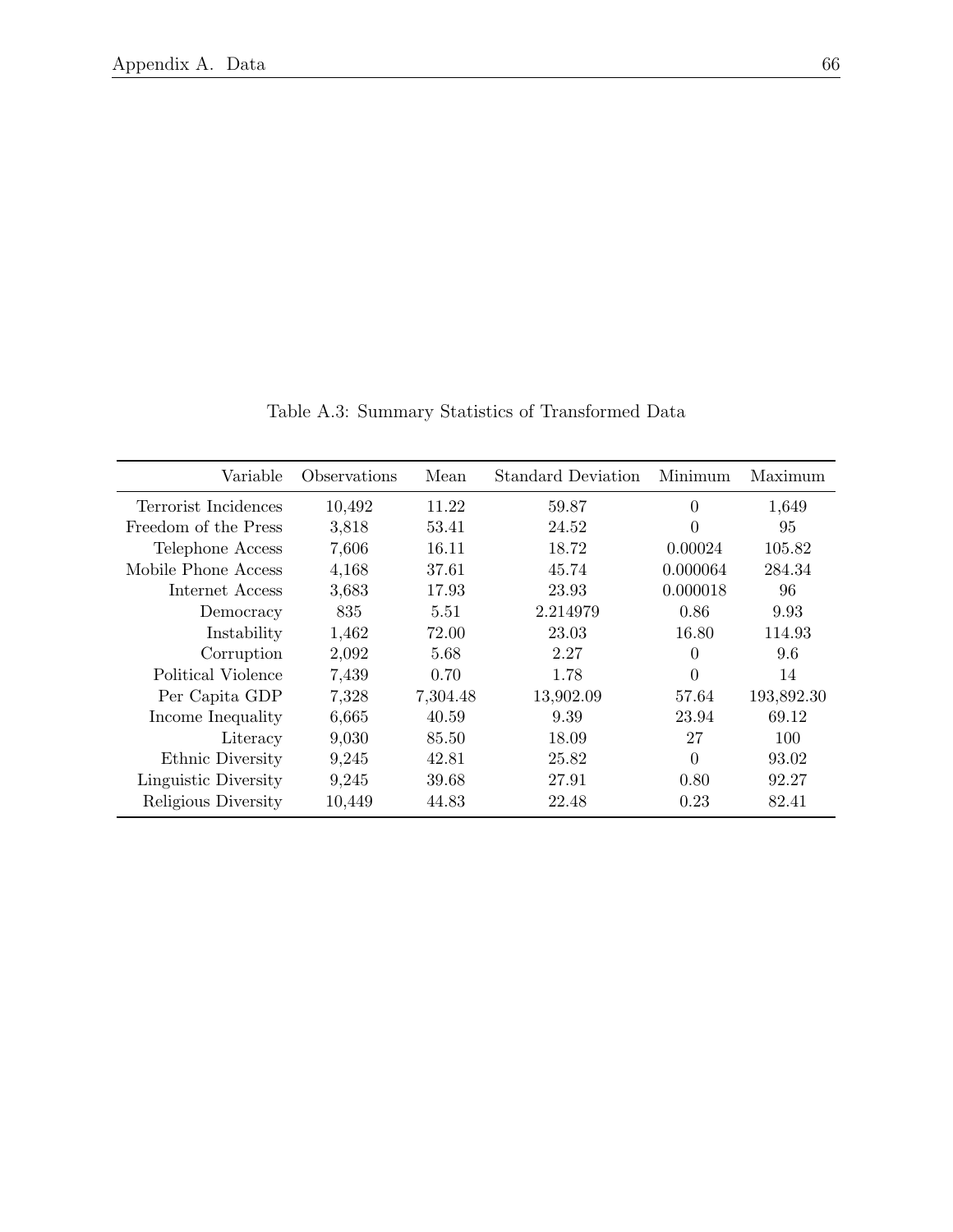## Works Cited

- Alesina, Alberto, Arnaud Devleeschauwer, William Easterly, Sergio Kurlat, and Romain Wacziarg. "Fractionalization." Harvard Institute of Economic Research, no. 1959 (2002).
- Awlaki, Anwar al. "44 Ways to Support the Jihad." Inaccessible as of 2014 April 1. http: //www.anwar-alawlaki.com.
- Blomberg, S. Brock, Gregory D. Hess, and Akila Weerapana. "Economic Conditions and Terrorism." European Journal of Political Economy 20, no. 20 (2004): 463–478.
- Brachman, Jarret M. "Going Viral: Al-Qaeda's Use of Online Social Media." Chap. 5.6 in Terrorism and Counterterrorism: Understanding the New Security Environment, 4th, edited by Bruce Hoffman and Russell D. Howard. 361-371: McGraw Hill, 2012.
- Brynjar, Lia, and Katja Skjolberg. "Causes of Terrorism: An Expanded and Updated Review of the Literature." Forsvarts Forskningsinstitutt (Norwegian Defence Research Establishment) (2004).
- Burgess, John. "Evaluating the Evaluators: Media Freedom Indexes and What they Measure." Center for International Media Assistance. Accessed 2013 October 18. http : //cima.ned.org/sites/default/files/CIMA-Evaluating\_the\_Evaluators\_ Report.pdf.
- Byman, Daniel. "The Logic of Ethnic Terrorism." Studies in Conflict and Terrorism 21, no. 2 (1998): 149–169.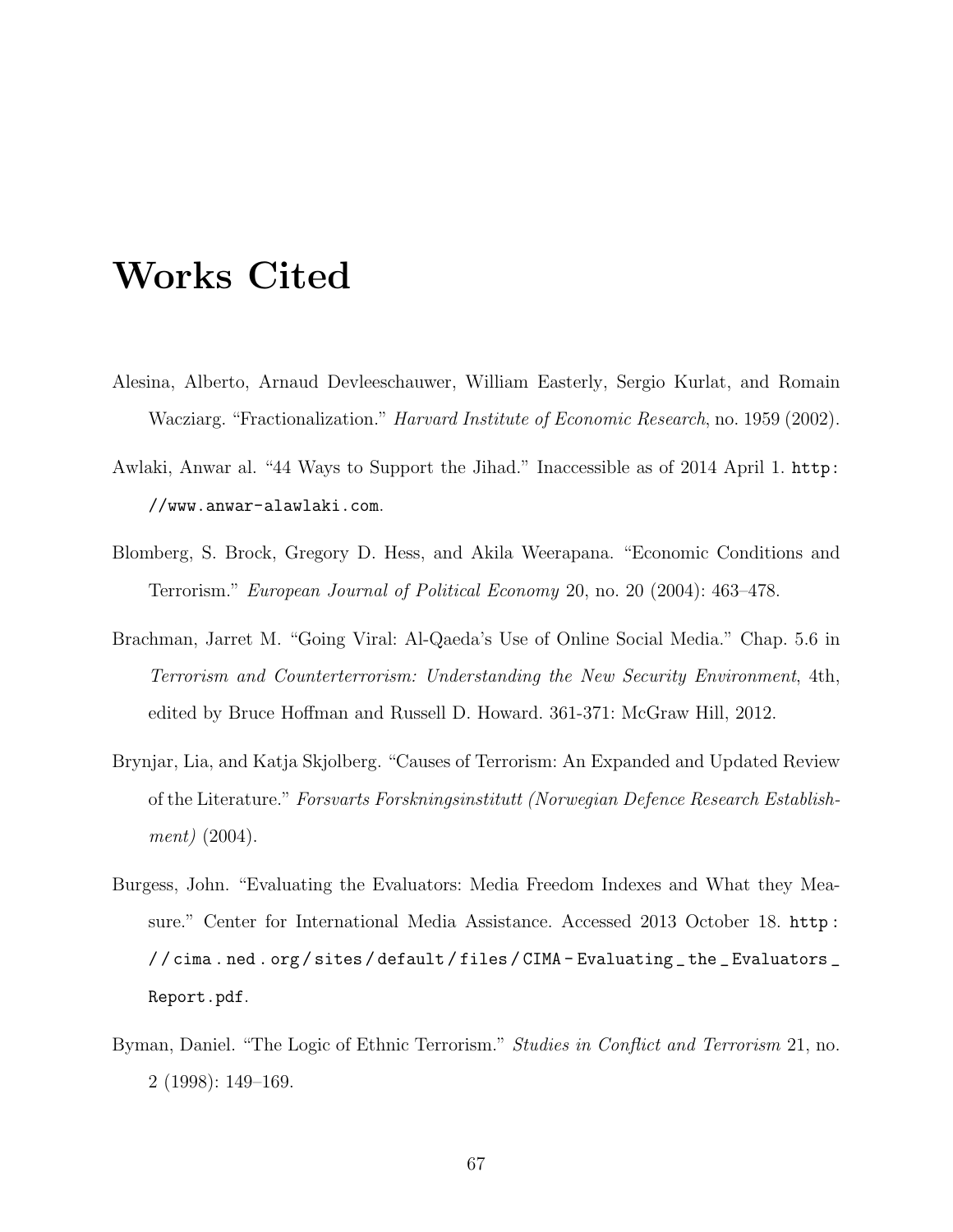- Central Intelligence Agency. "The World Factbook: Literacy." Central Intelligence Agency. Accessed 2014 January 25. https : / / www . cia . gov / library / publications / the world-factbook/fields/2103.html.
- Chenoweth, Erica. "Instability and Opportunity: The Origins of Terrorism in Weak and Failed States." In The Making of a Terrorist, edited by James J.F. Forest. Westport, CT: Praeger, 2005.
- Crenshaw, Martha. "The Logic of Terrorism: Terrorist Behavior as a Product of Strategic Choice." In Terrorism and Counterterrorism, 4th ed., edited by Bruce Hoffman and Russell D. Howard, 42–53. McGraw Hill, 2012.
- Cronin, Audrey Kurth. "Behind the Curve: Globalization and International Terrorism." In Terrorism and Counterterrorism: Understanding the New Security Environment, 4th, edited by Russell D. Howard and Bruce Hoffman, 57–78. McGraw Hill, 2012.
- Cull, Nicholas J. "Public Diplomacy: Taxonomies and Histories." The Annals of the American Academy of Political and Sociel Science 616, no. 31 (2008).
- Deutsch, Morton. "A Framework for Thinking About Oppression and Its Change." Social *Justice Research* 19, no. 1 (2006).
- Doyle, Gillian. Media Ownership: The Economic and Politics of Convergence and Concentration in the UK and Europe Media. London: Sage Publications, Inc.
- Economic Intelligence Unit. "Democracy Index 2012: Democracy is at Standstill." Economic Intelligence Unit. Accessed 2013 December 1. https://www.eiu.com/public/topical\_ report.aspx?campaignid=DemocracyIndex12.
- Forest, James J.F. "Terrorism as a Product of Choices and Perceptions." In Terrorism and Counterterrorism: Understanding the New Security Environment, 4th, edited by Russell D. Howard and Bruce Hoffman, 111–139. McGraw Hill, 2012.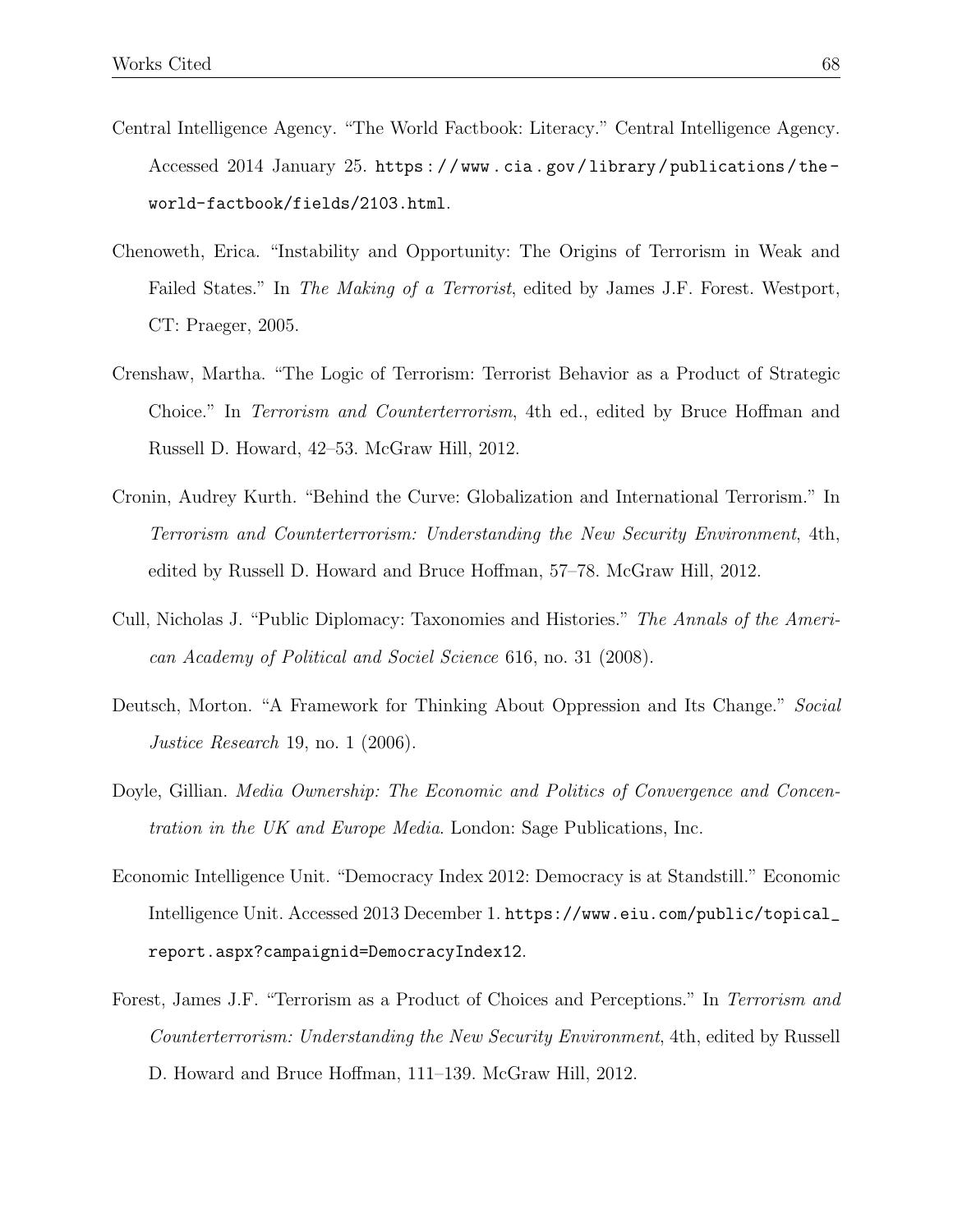- Freedom House. "Freedom of the Press 2013." Freedom House. Accessed 2013 November 18. http://www.freedomhouse.org/sites/default/files/FOTP%202013%20Booklet% 20Final%20Complete%20-%20Web.pdf.
- Fund for Peace. "The Failed State Index 2013." Fund for Peace. Accessed 2013 December 17. http://ffp.statesindex.org/rankings-2013-sortable.
- Greenwald, Glenn. "Why is Boston 'terrorism' but not Aurora, Sandy Hook, Tucson and Columbine? Can an act of violence be called 'terrorism' if the motive is unknown?" The Guardian. Accessed 2013 December 13. 2013. http://www.theguardian.com/ commentisfree/2013/apr/22/boston-marathon-terrorism-aurora-sandy-hook.
- Harvard Law Review. "Safety Valve Closed: The Removal of Nonviolent Outlets for Dissent and the Onset of Anti-Abortion Violence." Harvard Law Review 113, no. 5 (March 2000): 1210–1227.
- Hoffman, Bruce. Inside Terrorism. New York, New York: Columbia University Press, 2006.
- House of Commons. "Report of the Official Account of the Bombings in London on 7th July 2005." Accessed 2014 April 1. https://www.gov.uk/government/uploads/system/ uploads/attachment\_data/file/228837/1087.pdf.
- Kedzie, Christopher. "Communication and Democracy: Coincident Revolution and the Emergent Dictators." RAND Corporation. Accessed 1 December 2013. http://www.rand. org/pubs/rgs\_dissertations/RGSD127.html.
- Marshall, Monty G. "Major Episodes of Political Violence (MEPV) and Conflict Regions, 1946-2012." Center for Systemic Peace. Access 2014 January 24. 2013. http://www. systemicpeace.org/inscr/MEPVcodebook2012.pdf.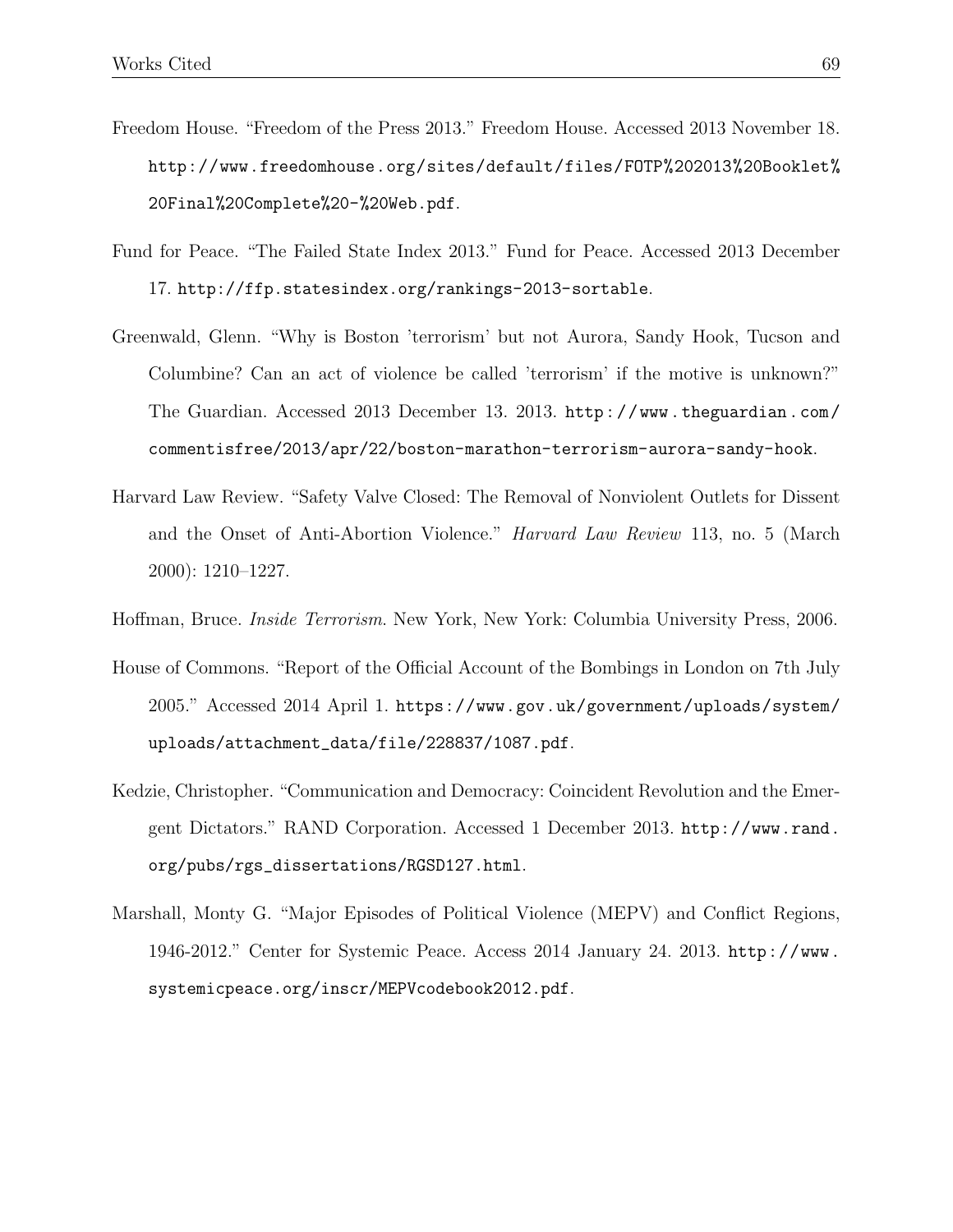- Mendel, Toby. "Restricting Freedom of Expression: Standards and Principles: Background Paper for Meetings Hosted by the UN Special Rapporteur on Freedom of Opinion and Expression, March 2010." Center for Law and Democracy. Accessed 2013 November 15.  $2010.$  http://www.law-democracy.org/wp-content/uploads/2010/07/10.03. Paper-on-Restrictions-on-FOE.pdf.
- National Commission on Terrorist Attacks Upon the United States. "The 9/11 Commission Report." Accessed 2014 April 1. http : / / www . 9 - 11commission . gov / report / 911Report.pdf.
- National Consortium for the Study of Terrorism and Responses to Terrorism (START). "Global Terrorism Database: Codebook." 2013. http://www.start.umd.edu/gtd/ downloads/dataset/GTD\_Codebook\_2013Final.pdf.
- Nelson, Rick, and Thomas M. Sanderson. "A Threat Transformed: al Qaeda and Associated Movements in 2011." Center for Strategic and International Studies (February 2011).
- Norris, Pippa. Digital Divide. Cambridge, MA: Cambridge University Press, 2001.
- Patsiurko, Natalka, John L. Campbell, and John A. Hall. "Measuring cultural diversity: ethnic,linguistic and religious fractionalization in the OECD." Ethnic and Racial Studies 35, no. 2, 195–217.
- Pool, Ithiel de Sola. *Technologies of Freedom*. Cambridge, MA: Harvard University Press, 1983.
- Price, Monroe. Media and Sovereignty: The Global Information Revolution and its Challenges to State Power. Cambridge, MA: MIT Press, 2002.
- Rapoport, David. "The Four Waves of Terrorism." In Attacking Terrorism: Elements of a Grand Strategy, edited by Audrey Kurth Cronin and James M. Ludes. Washington, DC: Georgetown University Press, 2004.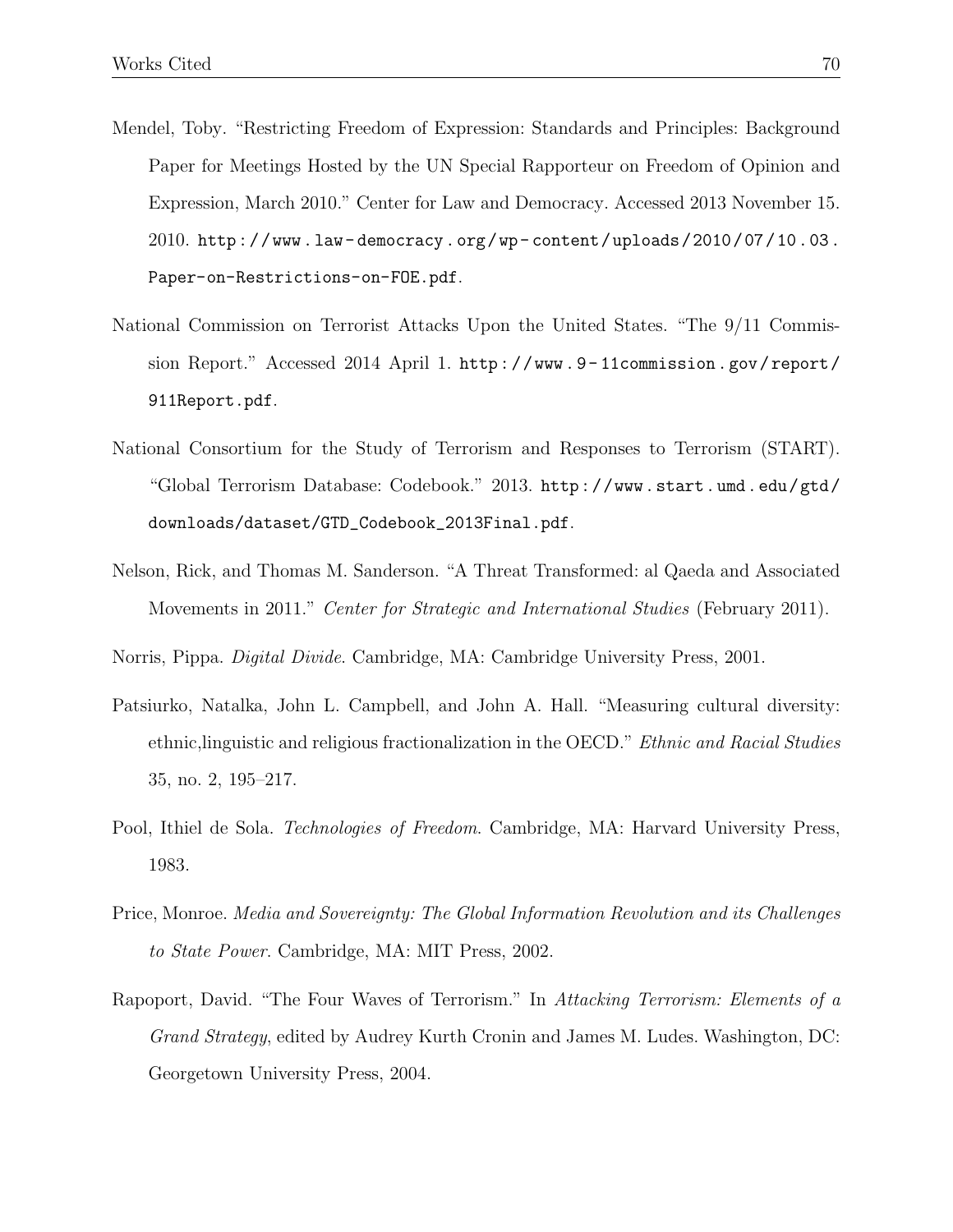- Reinares, Fernando. "The Madrid Bombings and Global Jihadism." International Institute for Counter-Terrorism. Accessed 2014 April 2. 2010. http : / / www . ict . org . il / Articles/tabid/66/Articlsid/816/currentpage/8/Default.aspx.
- Ronen, Yaël. "Terrorism and Freedom of Expression." International Law Forum at the Hebrew University of Jerusalem, nos. 07-12 (2012).
- Schmid, Alex P. "Frameworks for Conceptualising Terrorism." Terrorism and Political Violence 16, no. 2 (2004): 197–221.
- Seib, Philip. "Public Diplomacy, New Media, and Counterterrorism." In Terrorism and Counterterrorism: Understanding the New Security Environment, edited by Russell D. Howard and Bruce Hoffman. New York, NY: McGraw Hill, 2012.
- Steinbrick, John E., and Jeremy W. Cook. "Media Literacy Skills and the "War on Terrorism"." The Clearing House, no. 6 (2003): 284–288.
- Takeyh, Ray, and K. Gvosdev Nikolas. "Do Terrorist Networks Need a Home?" In Terrorism and Counterterrorism: Understanding the New Security Environment, edited by Russell D. Howard and Bruce Hoffman. McGraw Hill, 2012.
- Teets, Jessica, and Erica Chenoweth. "To Bribe or to Bomb: Do Corruption and Terrorism Go Together?" In Corruption, Global Security, and World Order, edited by Robert Rotberg. Brookings Institution Press, 2009.
- Transparency International. "Corruption Perceptions Index." Transparency International. Accessed 2013 October 13. http://www.transparency.org/research/cpi/.
- United Nations. "The Universal Declaration of Human Rights." United Nations. Accessed 2013 November 15. http://www.un.org/en/documents/udhr/index.shtml.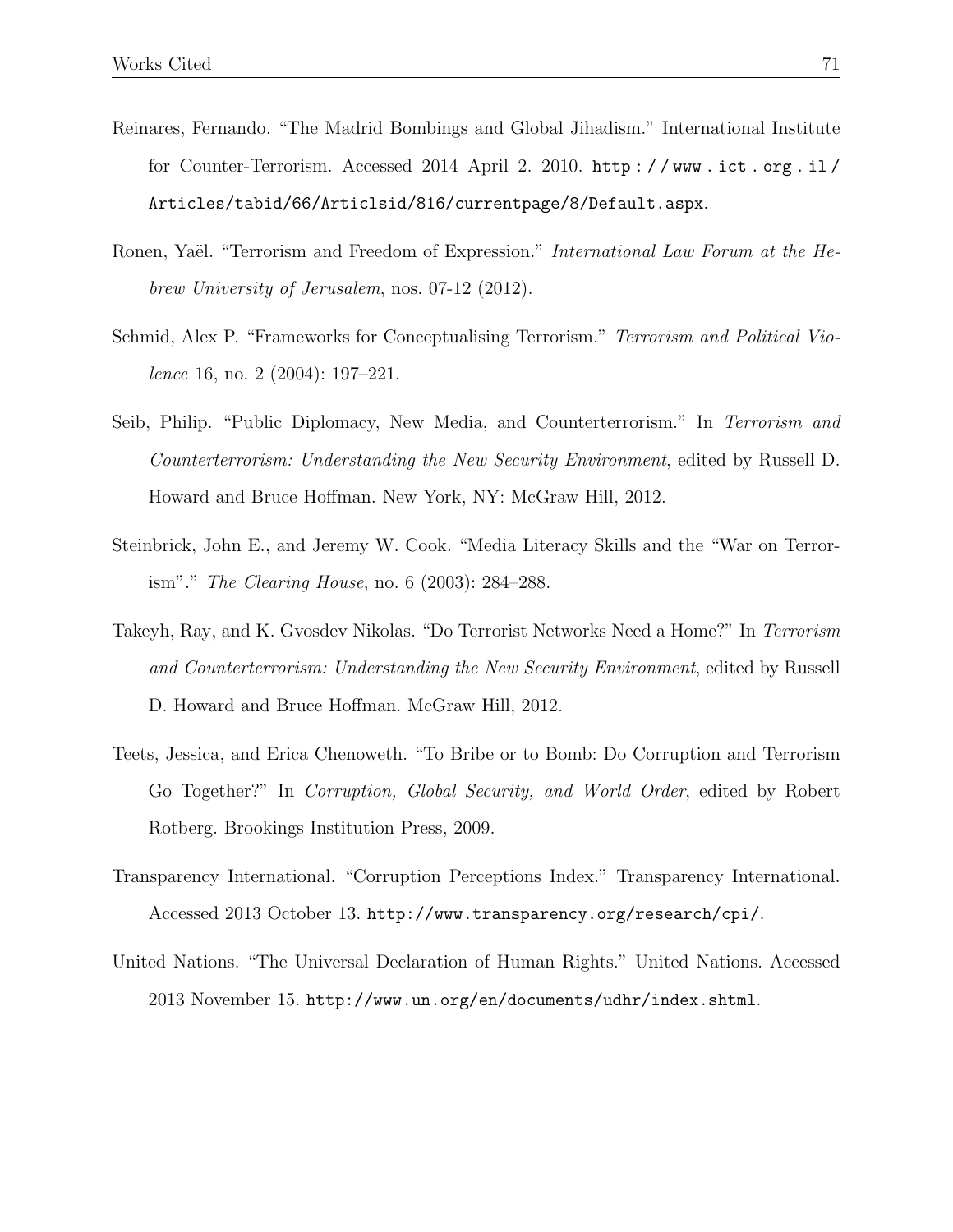- United Nations Data. "UN Data: A World of Information Fixed Telephone Subscriptions." United Nations. Accessed 2013 November 25. http://data.un.org/Data.aspx?d= ITU&f=ind1Code%3aI112.
- . "UN Data: A World of Information Mobile-cellular telephone subscriptions." United Nations. Access 2013 October 18. http://data.un.org/Data.aspx?d=ITU&f= ind1Code%3aI271.
	- . "UN Data: A World of Information Percentage of individuals using the Internet." United Nations. Accessed 2013 October 18. http://data.un.org/Data.aspx?q= internet&d=ITU&f=ind1Code%3aI99H.
- United Nations Office of the High Commissioner for Human Rights. "International Covenant on Civil and Political Rights." United Nations Office of the High Commissioner for Human Rights. Accessed 2013 November 15. http://www.ohchr.org/en/professionalinterest/ pages/ccpr.aspx.
- Weimann, Gabriel. "www.terror.net: How Modern Terrorism Uses the Internet." In Terrorism and Counterterrorism: Understanding the New Security Environment, 347–360. New York, NY: McGraw Hill, 2012.
- Wimmer, Kurt. "Toward a World Rule of Law: Freedom of Expression." Annals of the American Academy of Political and Social Science 603 (2006): 202–216.
- Wolfsfeld, Gadi. Media and Political Conflict: News From the Middle East. New York, NY: Cambridge University Press, 1997.
- World Bank. "GDP per capita (current US\$) Data Table." World Bank. Accessed 2013 December 15. http://data.worldbank.org/indicator/NY.GDP.PCAP.CD.
- . "World Bank: GINI Index." World Bank. Accessed 2014 January 25. http://data. worldbank.org/indicator/SI.POV.GINI.